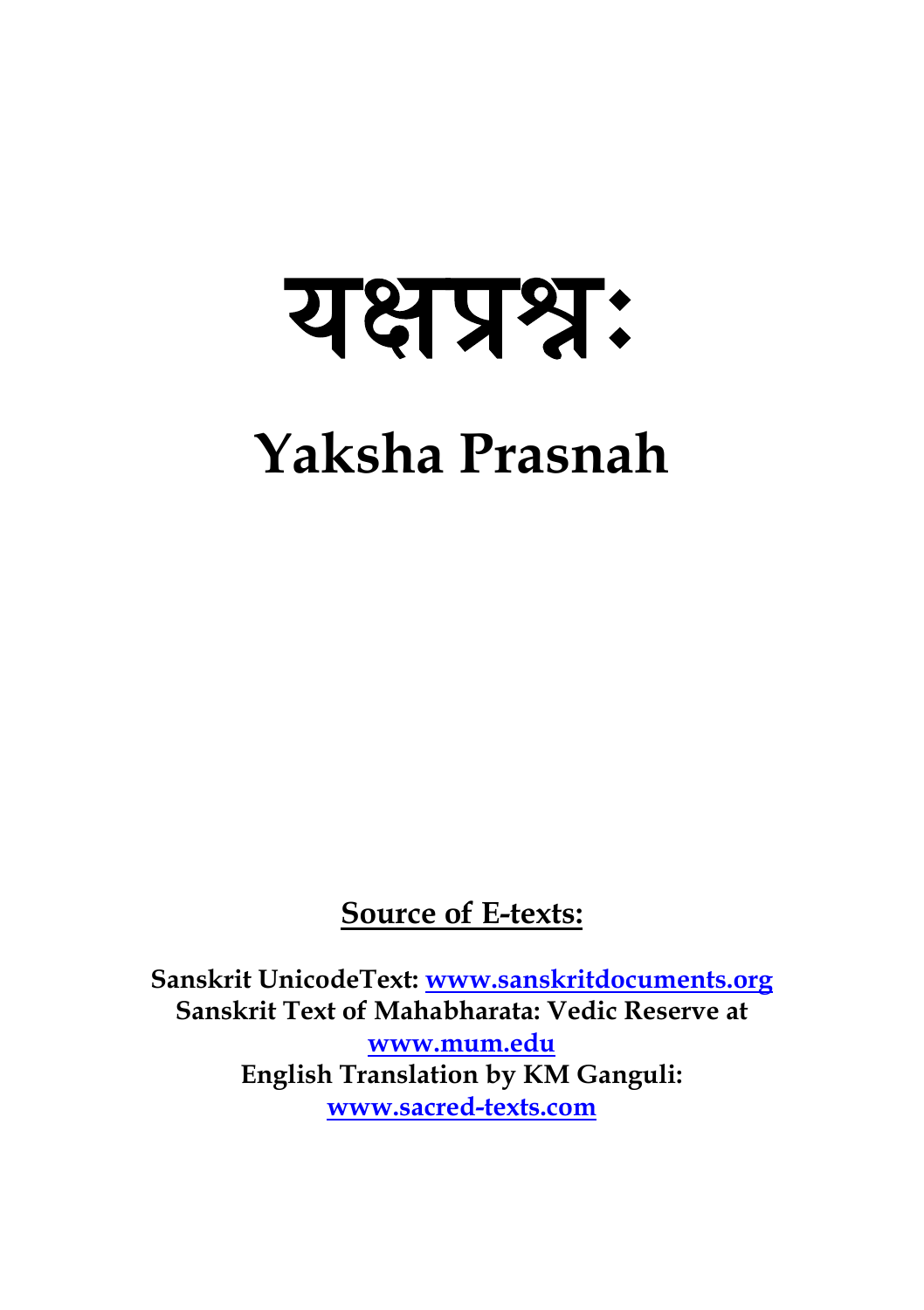### अथ यक्षप्रश्नः

#### **Chapter 296 of Aranyaka Parva in Mahabharata**

वैशम्पामन उवाच

ततो युधिष्ठिरो राजा नकुलं वचनमब्रवीत् । आरुह्य वृक्षं माद्रेय निरीक्षस्व दिशो दश ॥५

Vaisampayana continued, "Then king Yudhishthira addressed Nakula saying, 'Do thou, O son of Madri, climb this tree and look around the ten points of the horizon.

पानीयमन्तिके पश्य वृक्षान्वाप्युद्काश्रयान् । इमे हि भ्रातरः श्रान्तास्तव तात पिपासिताः ॥६

Do thou see whether there is water near us or such trees as grow on watery grounds! O child, these thy brothers are all fatigued and thirsty.'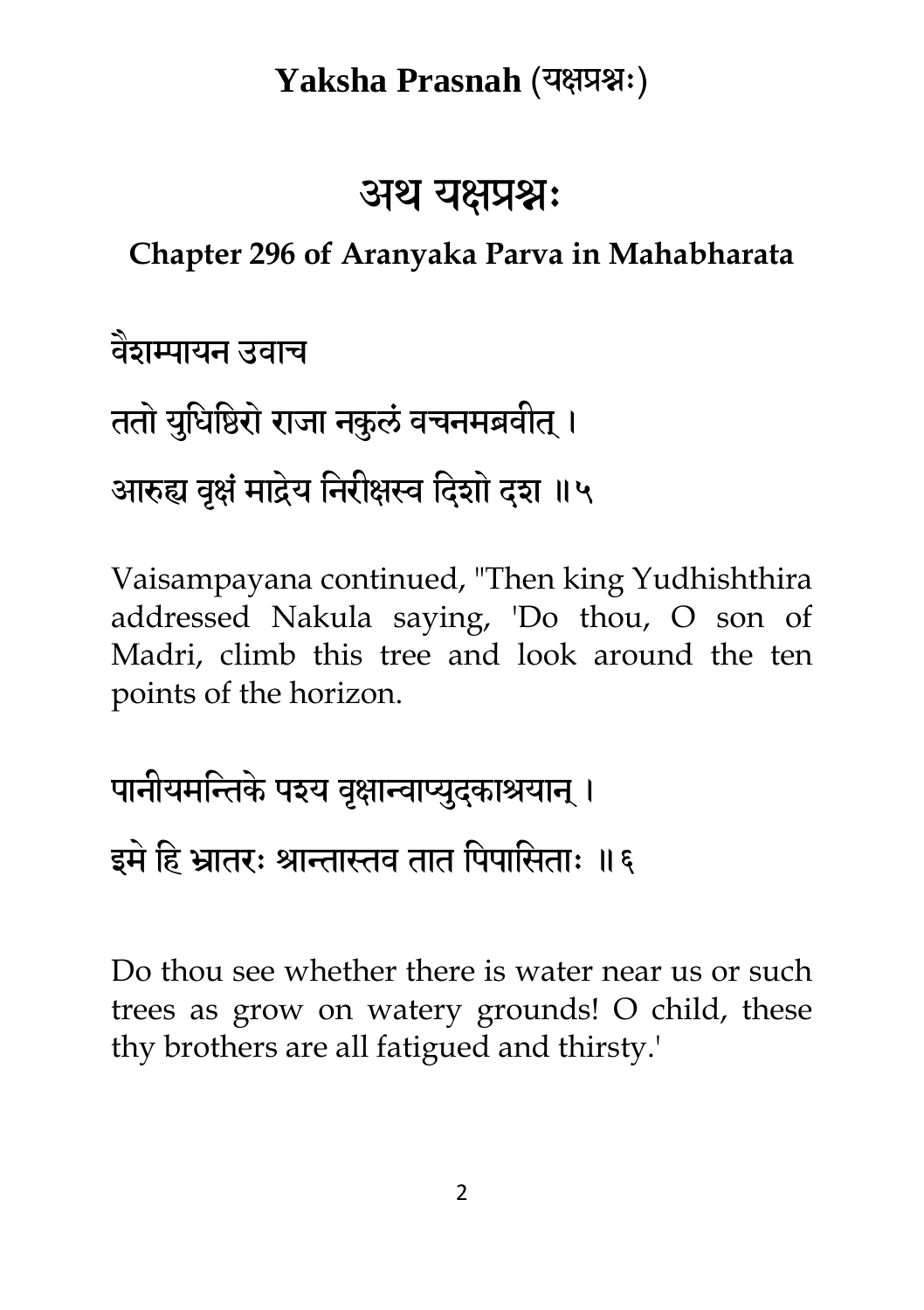### नकुलस्तु तथेत्युक्त्वा शीघ्रमरुह्य पादपम् ।

#### अब्रवीदु भ्रातरं ज्येष्ठमभिवीक्ष्य समन्ततः ॥७

Thereupon saying, 'So be it,' Nakula speedily climbed up a tree, and having looked around, said unto his eldest brother;

# पश्यामि बहुलान्राजन्वृक्षानुदुकसंश्रयान् ।

### सारसानां च निह्यंदमत्रोदकमसंशयम् ॥८

'O king, I see many a tree that groweth by the water-side, and I hear also the cries of cranes. Therefore, without doubt, water must be somewhere here.'

# ततोब्रवीत्सत्यधृतिः कुन्तीपुत्रो युधिष्ठिरः । गच्छ सौम्य ततः शीघ्रं तूर्ण पनीयमानय ॥९

Hearing these words, Kunti's son Yudhishthira, firm in truth, said, 'O amiable one, go thou and fetch water in these quivers!'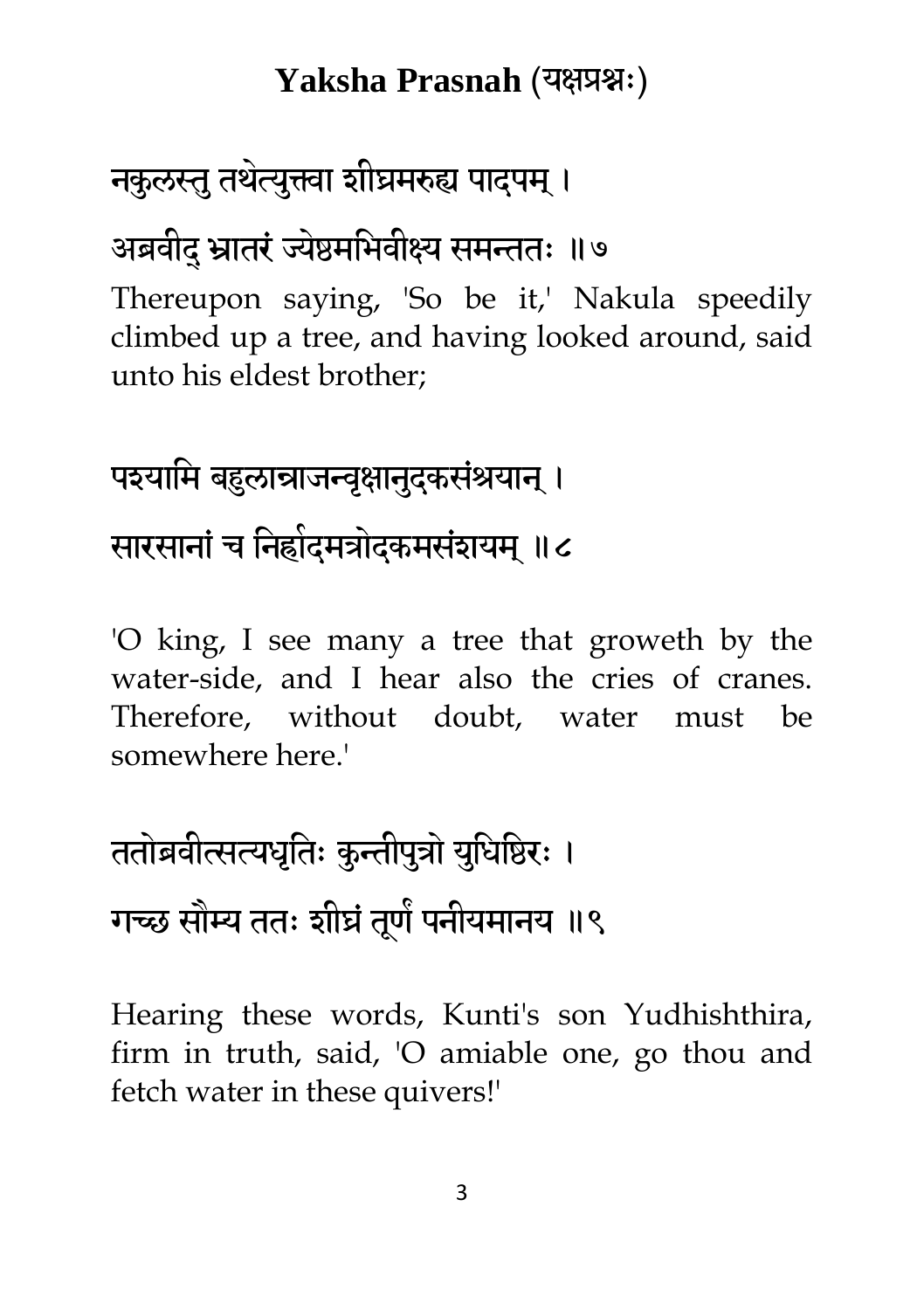### नकुलस्तु तथेत्युक्त्वा भ्रातुज्यैष्ठस्य शासनात् ।

### प्राद्रवद्यत्र पानीयं शीघ्रं चैवान्वपद्यत ॥१०

Saying, 'So be it,' at the command of his eldest brother Nakula quickly proceeded towards the place where there was water and soon came upon it.

स दृष्ट्वा विमलं तोयं सारसैः परिवारितम् । पातुकामस्ततो वाचमन्तरिक्षात्स शुश्रुवे ॥११ मा तात साहसं कार्षीमेम पूर्वपरिग्रहः । प्रश्नानुक्त्वा तु माद्रेय ततः पिब हरस्व च ॥१२

And beholding a crystal lake inhabited by cranes he desired to drink of it, when he heard these words from the sky, 'O child, do not commit this rash act! This lake hath already been in my possession. Do thou, O son of Madri, first answer my questions and then drink of this water and take away (as much as thou requirest).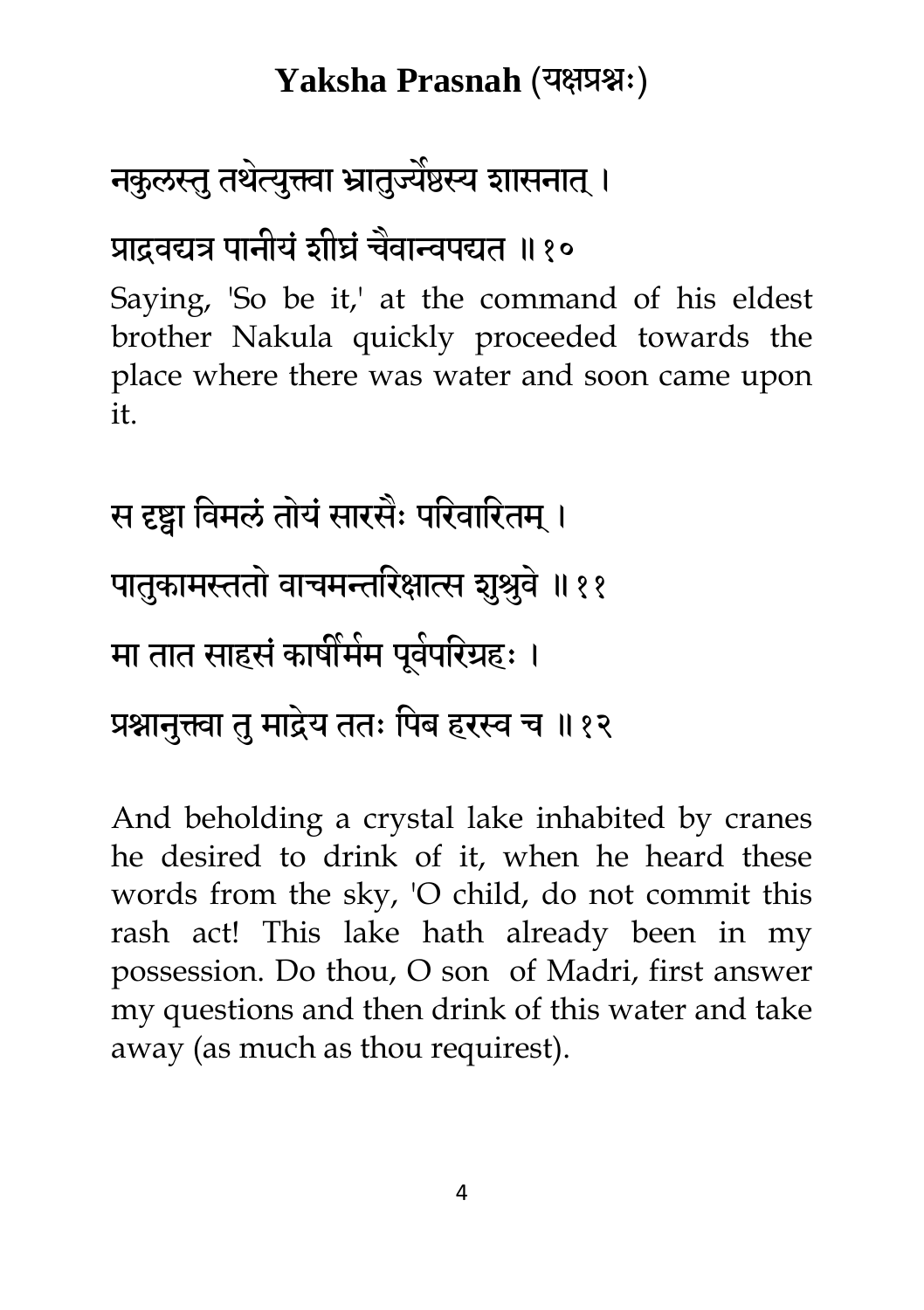### अनादृत्य तु तद्वाक्यं नकुलः सुपिपासितः । अपिबच्छीतलं तोयं पीत्वा च निपपात ह ॥१३

Nakula, however, who was exceedingly thirsty, disregarding these words, drank of the cool water, and having drunk of it, dropped down dead.

चिरायमाणे नकुले कुन्तीपुत्रो युधिष्ठिरः । अब्रवीद्धातरं वीरं सहदेवमरिन्दमम् ॥१४ भ्राता चिरायते तात सहदेव तवाग्रजः । तं चैवानय सोदये पानीयञ्च त्वमानय ॥१५

And, O represser of foes, seeing Nakula's delay, Yudhishthira the son of Kunti said unto Sahadeva, the heroic brother of Nakula, 'O Sahadeva, it is long since our brother, he who was born immediately before thee, hath gone from hence! Do thou, therefore, go and bring back thy uterine brother, together with water.'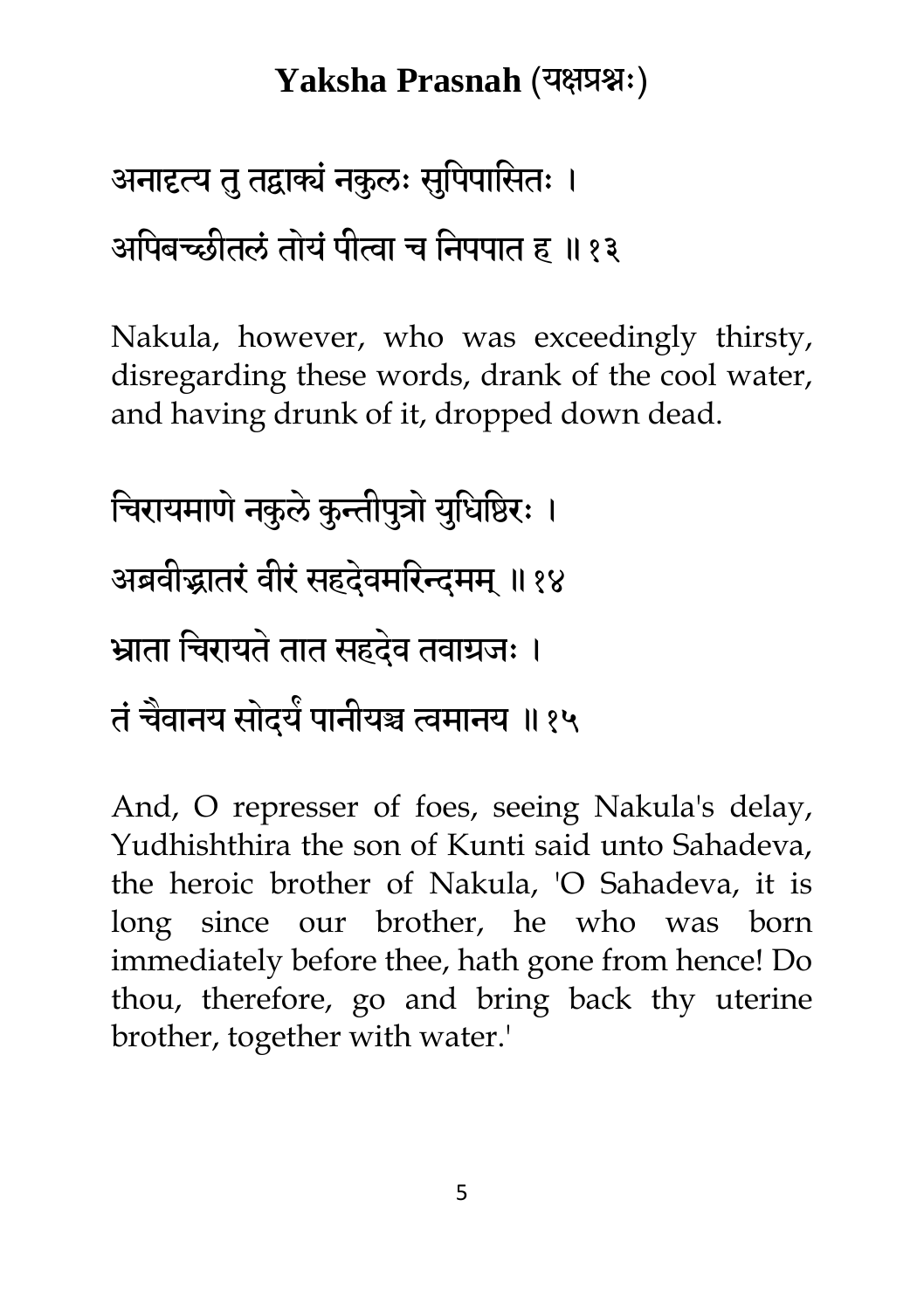# सहदेवस्तथेत्युक्त्वा ताम् दिशां प्रत्यपद्यत । ददशे च हतें भूमौ भ्रातरें नकुलं तदा ॥१६

At this, Sahadeva, saying, 'So be it,' set out in that direction; and coming to the spot, beheld his brother lying dead on the ground.

भ्रातृशोकाभिसंतप्तस्तृषया च प्रपीडितः । अभिदुद्राव पानीयं ततो वागभ्यभाषत ॥१७ मा तात साहसें कार्षीमेम पूर्वपरिग्रहः । प्रश्नानुक्त्वा यथाकामं ततः पिब हरस्व च ॥१८

And afflicted at the death of his brother, and suffering severely from thirst, he advanced towards the water, when these words were heard by him, 'O child, do not commit this rash act! This lake hath already been in my possession. First answer my question, and then drink of the water and take away as much as thou mayst require.'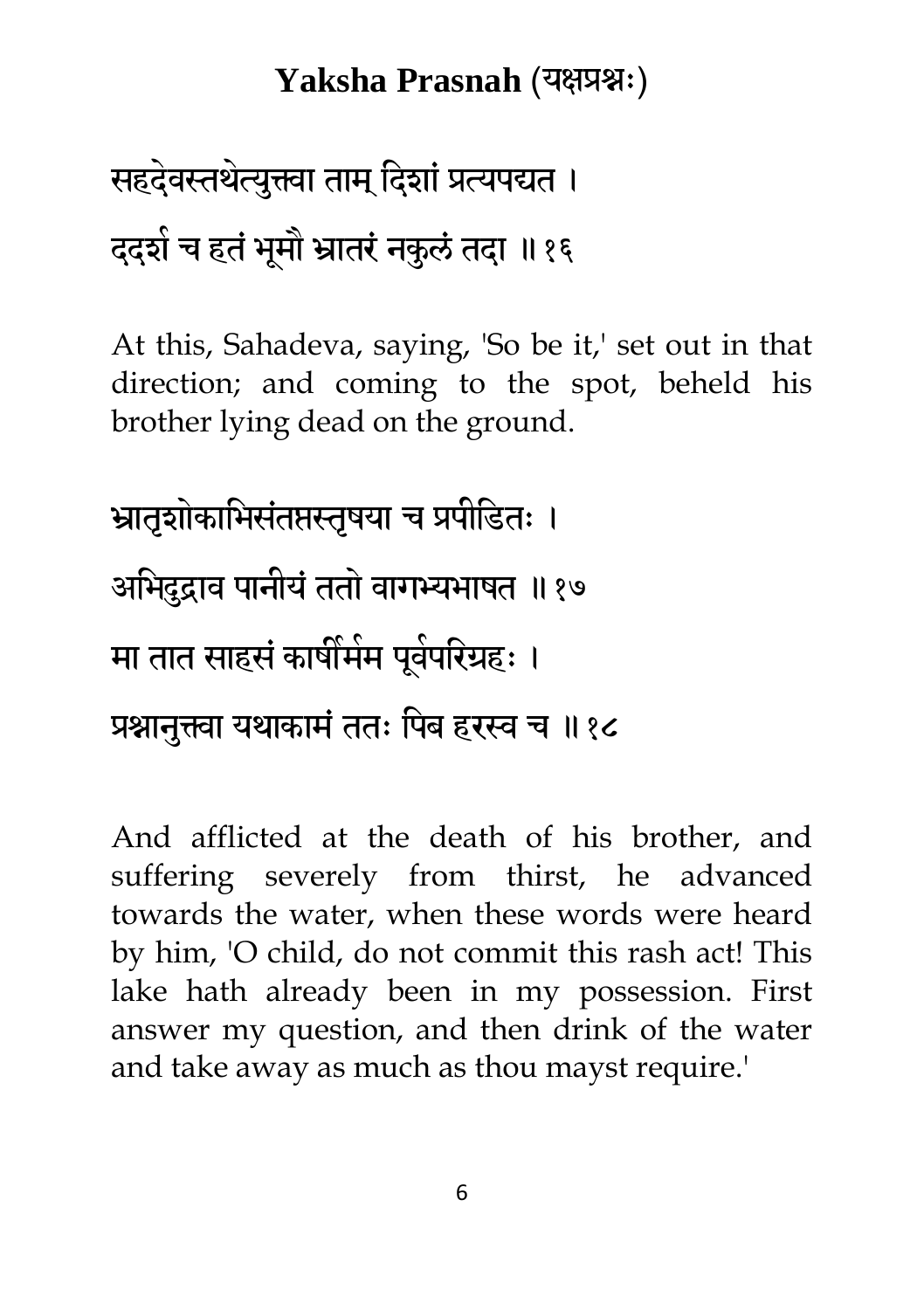# अनादृत्य तु तद्वाक्यं सहदेवः सुपिपासितः । अपिबच्छीतलं तोयं पीत्वा च निपपात ह ॥१९

Sahadeva, however, who was extremely thirsty, disregarding these words, drank of the water, and having drunk of it, dropped down dead.

```
अथाब्रवीत्स विजयं कुन्तीपुत्रो युधिष्ठिरः ।
भ्रातरौ ते परिगतौ बीभत्सो शत्रुकशंन ॥२०
तौ चैवानय भद्रं ते पानीयं च त्वमानय ।
एवमुक्तो गुडाकेशः प्रगृह्य सशरं धनुः ॥२१
आमुक्तखड्गो मेधावी तत्सरः प्रत्यपद्यत ।
```
Then Yudhishthira, the son of Kunti, said unto Vijaya, 'It is long since, O Vibhatsu, that thy two brothers have gone, O represser of foes! Blessed be thou! Do thou bring them back, together with water. Thou art, O child, the refuge of us all when plunged in distress!' Thus addressed, the intelligent Gudakesa, taking his bow and arrows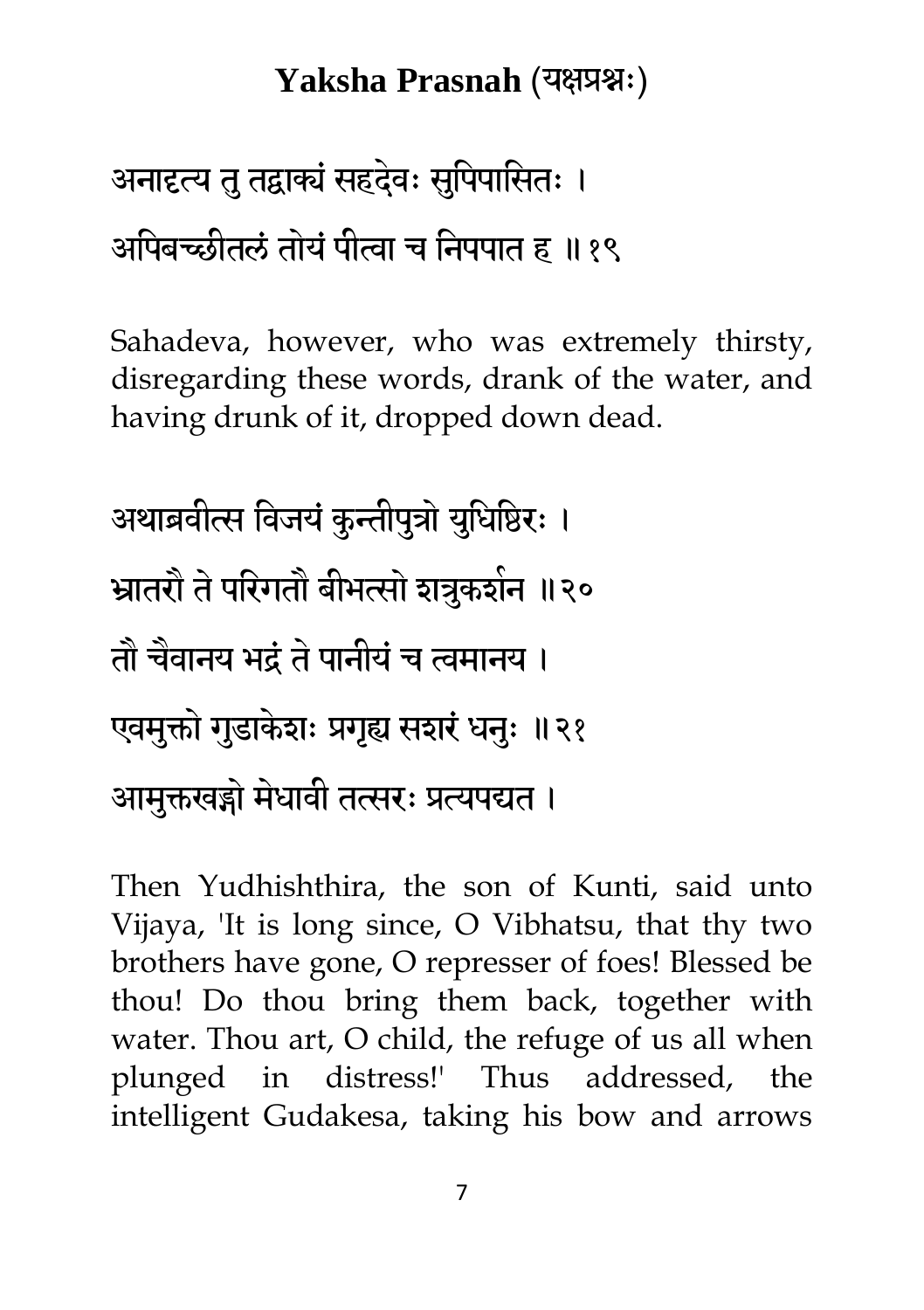and also his naked sword, set out for that lake of waters and soon came upon it.

मत् ऩरुुषशार्दर ा ौ ऩानीमहयणेगतौ ॥२२ तौ ददश ाहतौ तत्र भ्रातयौ श्वतेवाहन् । प्रसप्तुाधवव तौ दृष्ट्वा नयधसहॊ ् सदुु ्धखत् ॥२३ धनरुुद्यम्य कौिमेो व्यरोकमत तद्वनभ ।् नाऩश्मत तत्र् धकॊधचत्स बतूॊतधिन्महावने॥२४ सव्यसाची तत् श्राि् ऩानीमॊसोऽभ्यधावत ।

And reaching that spot, he whose car was drawn by white steeds beheld those tigers among men, his two younger brothers who had come to fetch water, lying dead there. And seeing them as if asleep, that lion among men, exceedingly aggrieved, raised his bow and began to look around that wood. But he found none in that mighty forest. And, being fatigued, he who was capable of drawing the bow by his left hand as well, rushed in the direction of the water.

8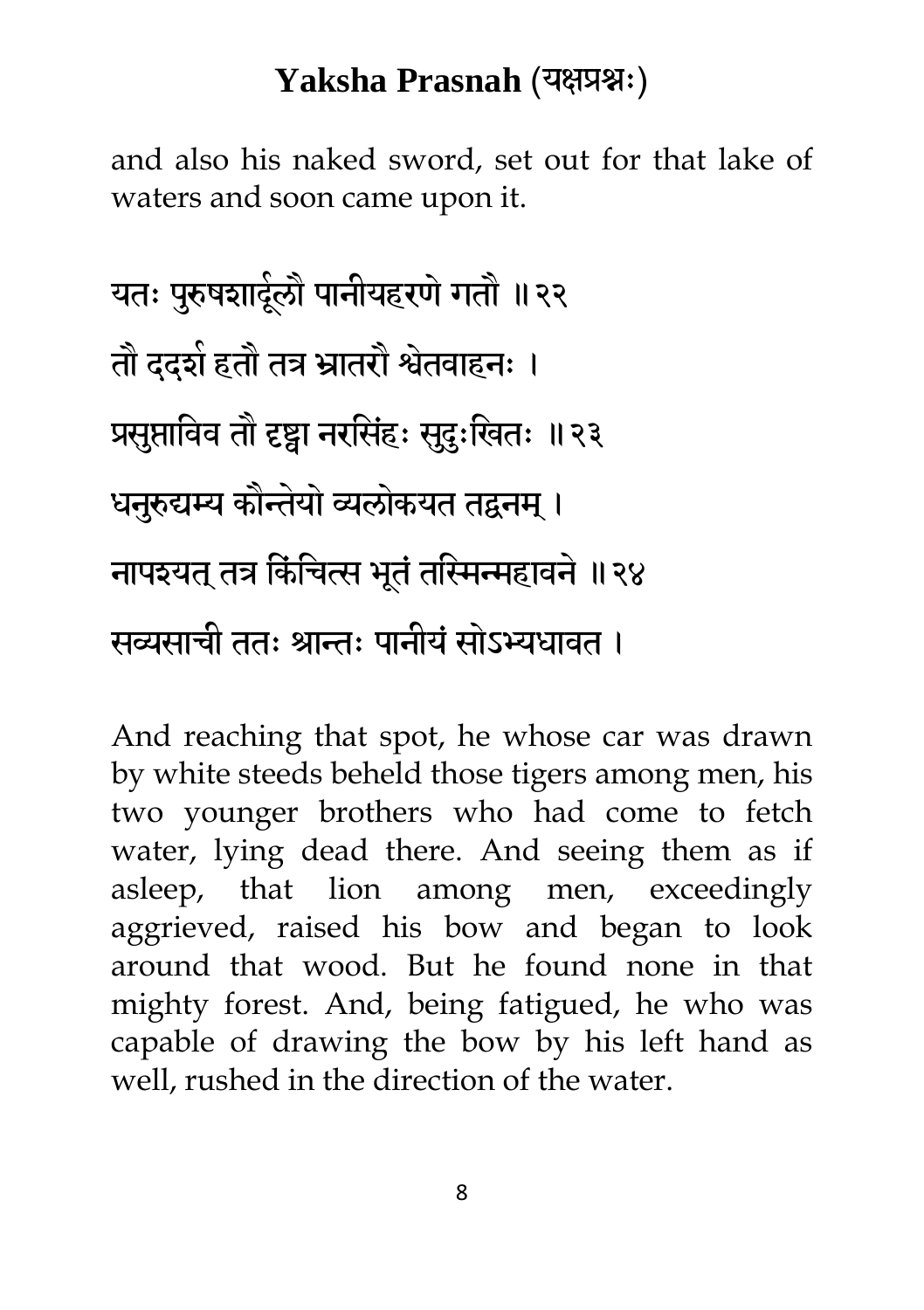अभिधावंस्ततो वाचमन्तरिक्षात्स शुश्रुवे ॥२५ किमासीदसि पानीयं नैतच्छक्यं बलात्त्वया । कौन्तेय यदि वै प्रश्नान्मयोक्तान्प्रतिपत्स्यसे ॥२६ ततः पास्यसि पानीयं हरिष्यसि च भारत ॥

And as he was rushing (towards the water), he heard these words from the sky, 'Why dost thou approach this water? Thou shalt not be able to drink of it by force. If thou, O Kaunteya, can answer the question I will put to thee, then only shalt thou drink of the water and take away as much as thou requirest, O Bharata!'

वारितस्त्वब्रवीत्पार्थो दृश्यमानो निवारय । यावद्वाणेविनिर्भिन्नः पुननैवं वदिष्यसि ॥२७ एवमुक्त्वा ततः पाथेः शरेरस्त्रानुमन्त्रितैः । ववर्षे तां दिशं कृत्स्नां शब्दवेधं च दशेयन् ॥२८ कर्णीनालीकनाराचानुत्सृजन्भरतषेभ । अनेकेरिषुसंघातेरन्तरिक्षे ववषे ह ॥२९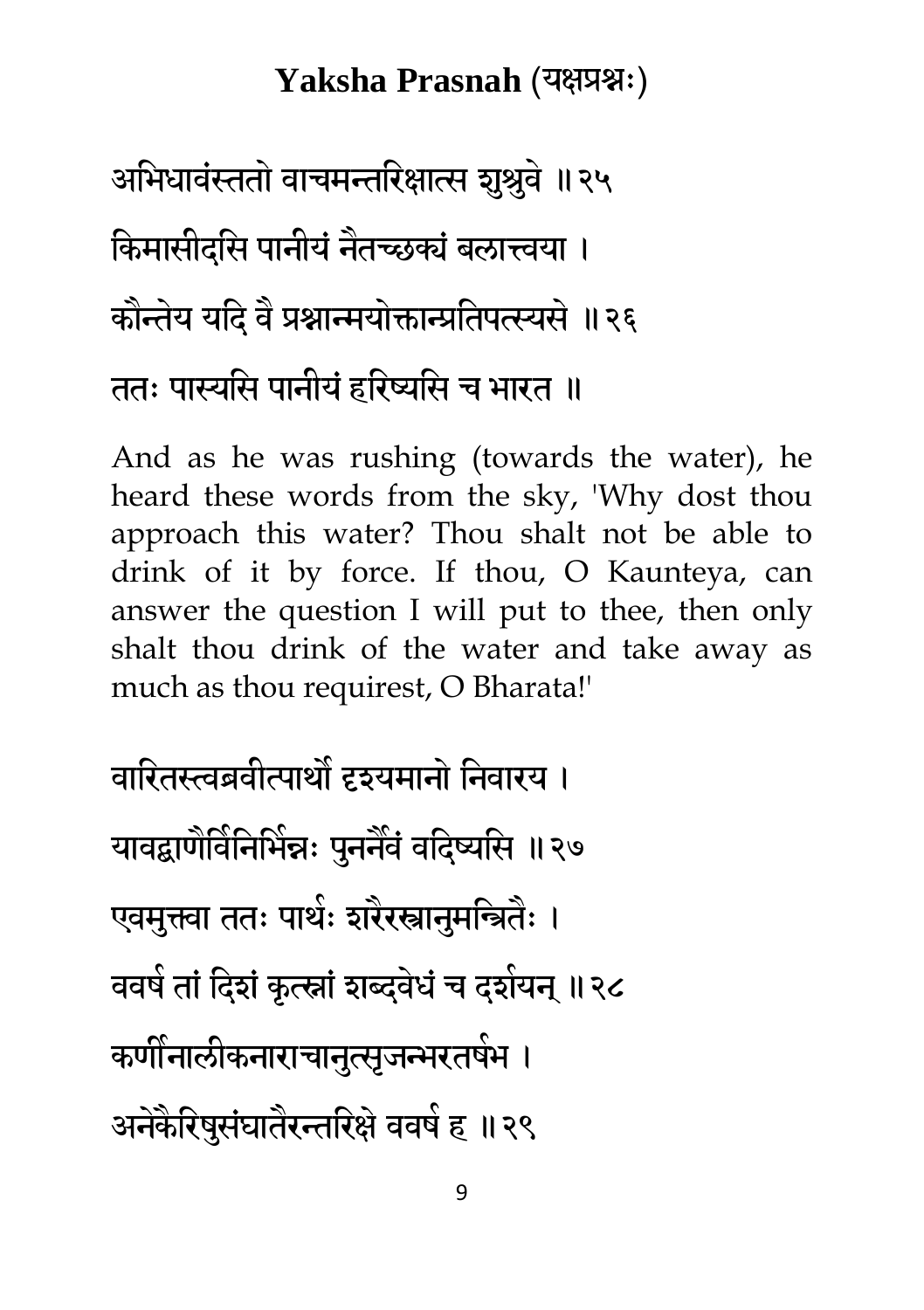Thus forbidden, the son of Pritha said, 'Do thou forbid me by appearing before me! And when thou shalt be sorely pierced with my arrows, thou wilt not then again speak in this way!' Having said this, Partha covered all sides with arrows inspired by mantras. And he also displayed his skill in shooting at an invisible mark by sound alone. And, O bull of the Bharata race, sorely afflicted with thirst, he discharged barbed darts and javelins and iron arrows, and showered on the sky innumerable shafts incapable of being baffled.

#### यक्ष उवाच

# किं विघातेन ते पार्थ प्रश्नानुक्त्वा ततः पिब । अनुक्त्वा तु ततः प्रश्नान्पीत्वैव न भविष्यसि ॥३०

Thereupon, the invisible Yaksha said, 'What need of all this trouble, O son of Pritha? Do thou drink only after answering my questions! If thou drink, however, without answering my questions, thou shalt die immediately after.'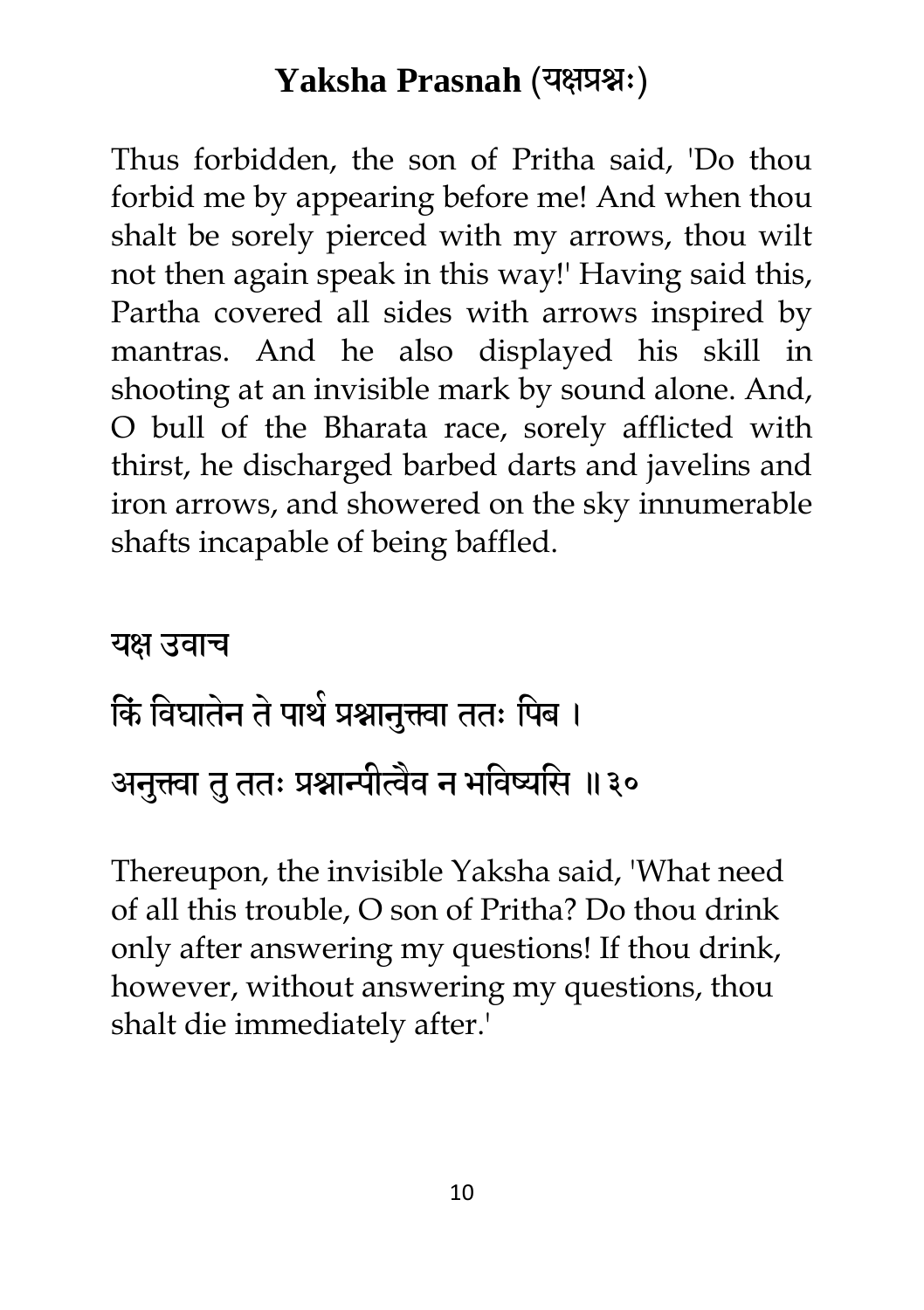### वैशम्पामन उवाच

स त्वमोघानिषून्मुक्त्वा तृष्णयाभिप्रपीडितः ।

आविज्ञायैव तान्प्रश्नान्पत्विव निपपात ह ॥३१

Thus addressed, Pritha's son Dhananjaya capable of drawing the bow with his left hand as well, disregarding those words, drank of the water, and immediately after dropped down dead.

अथाब्रवीत्भीमसेनं कुन्तीपुत्रो युधिष्ठिरः । नकुलः सहदेवश्च बीभत्सुश्चापराजितः ॥३२ चिरं गतास्तोयहेतोने चागच्छन्ति भारत । तांश्चैवानय भद्रं ते पानीयं च त्वमानय ॥३३

And (seeing Dhananjaya's delay) Kunti's son Yudhishthira addressed Bhimasena, saying, 'O represser of foes, it is a long while that Nakula and Sahadeva and Bibhatsu *(Arjuna)* have gone to fetch water, and they have not come yet, O Bharata! Good betide thee! Do thou bring them back, together with water!'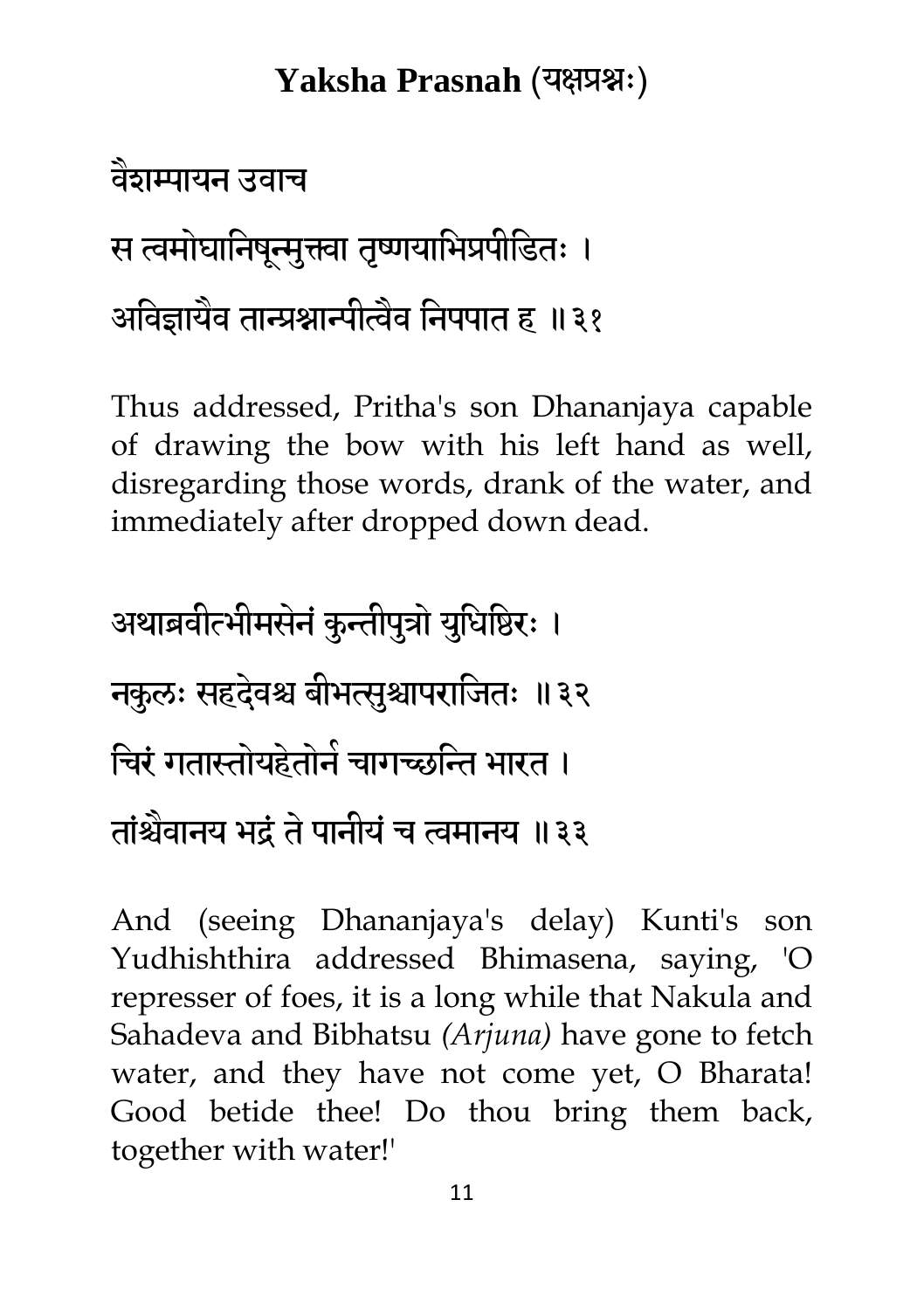# भीमसेनस्तथेत्युक्त्वा तां दिशं प्रत्यपद्यत । यत्र ते पुरुषव्याघ्रा भ्रातरोऽस्य निपतिताः ॥३४

Thereupon saying, 'So be it,' Bhimasena set out for that place where those tigers among men, his brothers, lay dead.

# तान्दृष्ट्वा दुःखितो भीमस्तृषया च प्रपीडितः । अमन्यत महाबाहुः कमे तद्यक्षरक्षसाम् ।

And beholding them, Bhima afflicted though he was with thirst, was exceedingly distressed. And that mighty armed hero thought all that to have been the act of some Yaksha or Rakshasa.

स चिन्तयामास तदा योद्धव्यं ध्रुवमद्य मे ॥३५ पास्यामि तावत्पानीयमिति पार्थो वृकोदरः । ततोऽभ्यधावत्पानीयं पिपासुः पुरुषषेभः ॥३६

And Pritha's son Vrikodara thought, 'I shall surely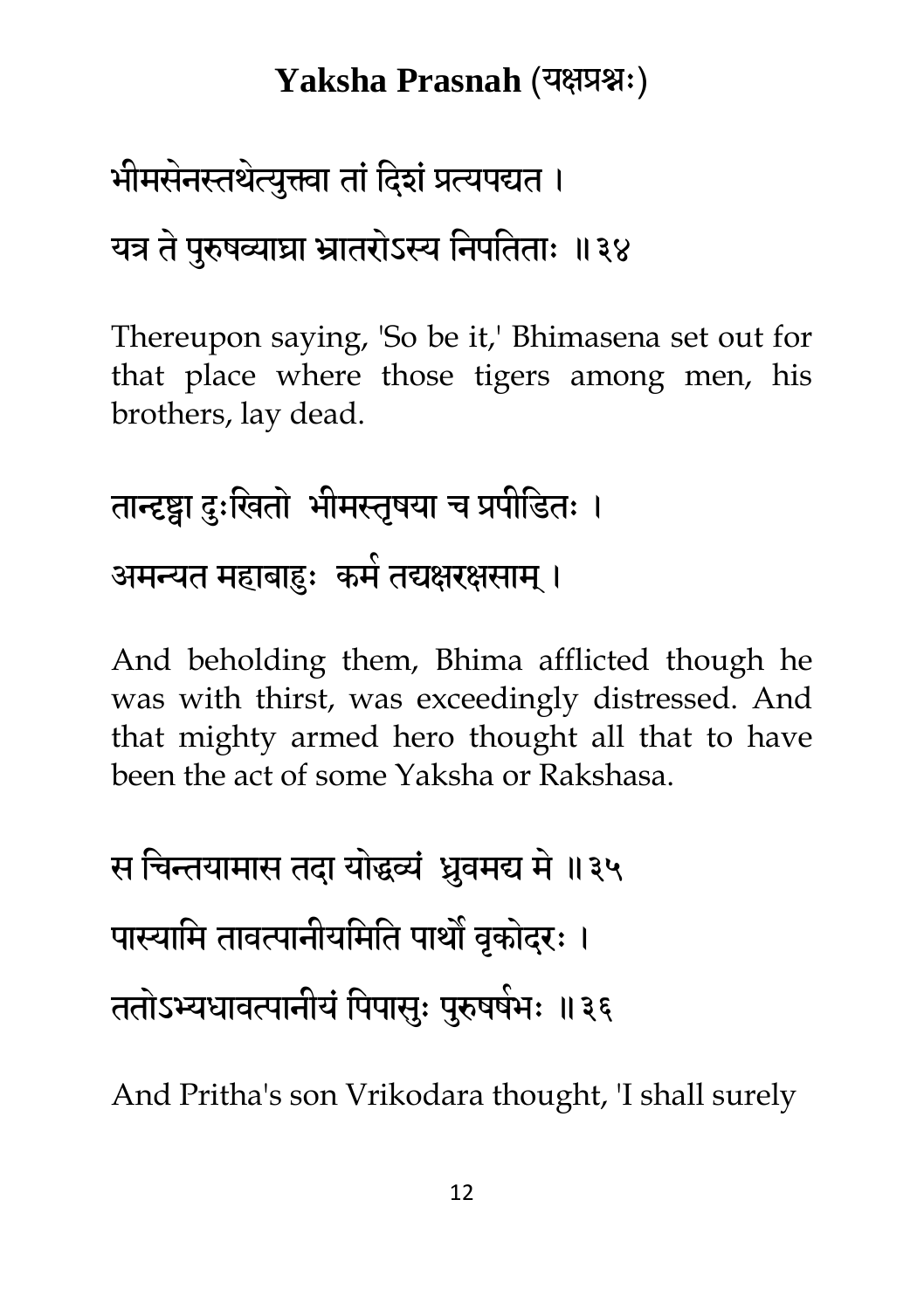have to fight today. Let me, therefore, first appease my thirst.' Then that bull of the Bharata race rushed forward with the intention of drinking.

यक्ष उवाच

# मा तात साहसं कार्षीमेम पूर्वपरिग्रहः । प्रश्नानुक्त्वा तु कौन्तेय ततः पिब हरस्व च ॥३७

Thereupon the Yaksha said, 'O child, do not commit this rash act! This lake hath already been in my possession. Do thou first answer my questions, and then drink and take away as much water as thou requirest!'

### वैशम्पामन उवाच

### एवमुक्तस्ततो भीमो यक्षेणामिततेजसा ।

### आंवेज्ञायेव तान्प्रश्नान्पत्विव निपपात ह ॥३८

Vaisampayana continued, "Thus addressed by that Yaksha of immeasurable energy, Bhima, without answering his questions, drank of the water. And as soon as he drank, he fell down dead on the spot.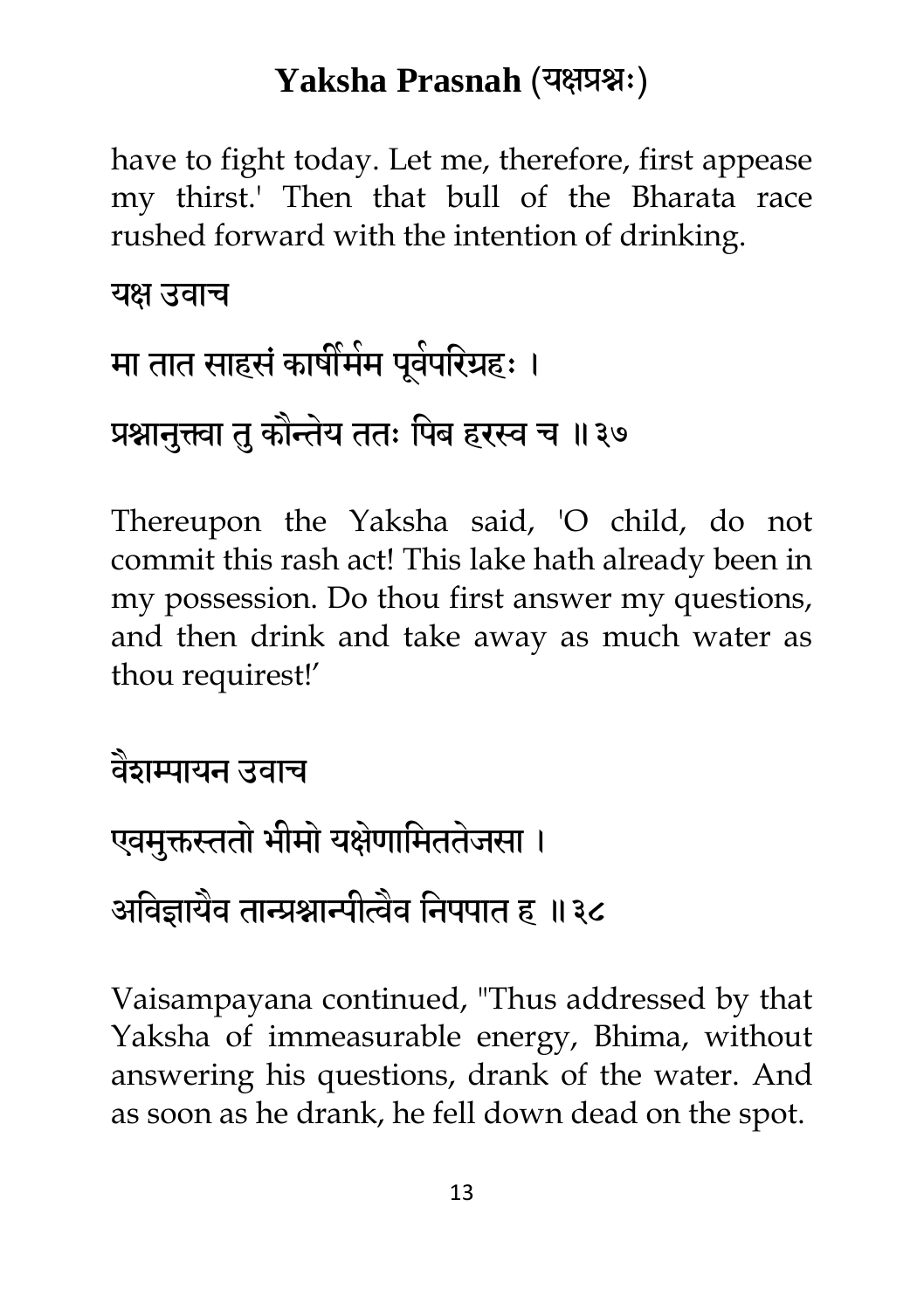ततः कुन्तीसुतो राजा विचिन्त्य पुरुषषेभः । समुत्थाय महाबाहुदे्द्यमानेन चेतसा ॥३९ अपेतजननिर्घोषं प्रविवेश महावनम् । रुरुभिश्च वराहैश्च पक्षिभिश्च निषेवितम् ॥४० नीलभास्वरवणैश्च पादपेरुपशोभितम् । भ्रमरेरुपगीतं च पक्षिभिश्च महायशाः ॥४१ स गच्छन्कानने तस्मिन्हेमजालपरिष्कृतम् । दद्शे तत्सरः श्रीमान्विश्वकमेकृतं यथा ॥४२

Then thinking that his brothers had left him long since, Yudhishthira waited for some time. And the king said unto himself again and again, 'Why is it that the two sons of Madri are delaying? And why doth the wielder also of the Gandiva delay? And why doth Bhima too, endued with great strength, delay? I shall go to search for them!' And resolved to do this, the mighty-armed Yudhishthira then rose up, his heart burning in grief. And that bull among men, the royal son of Kunti thought within himself. 'Is this forest under some malign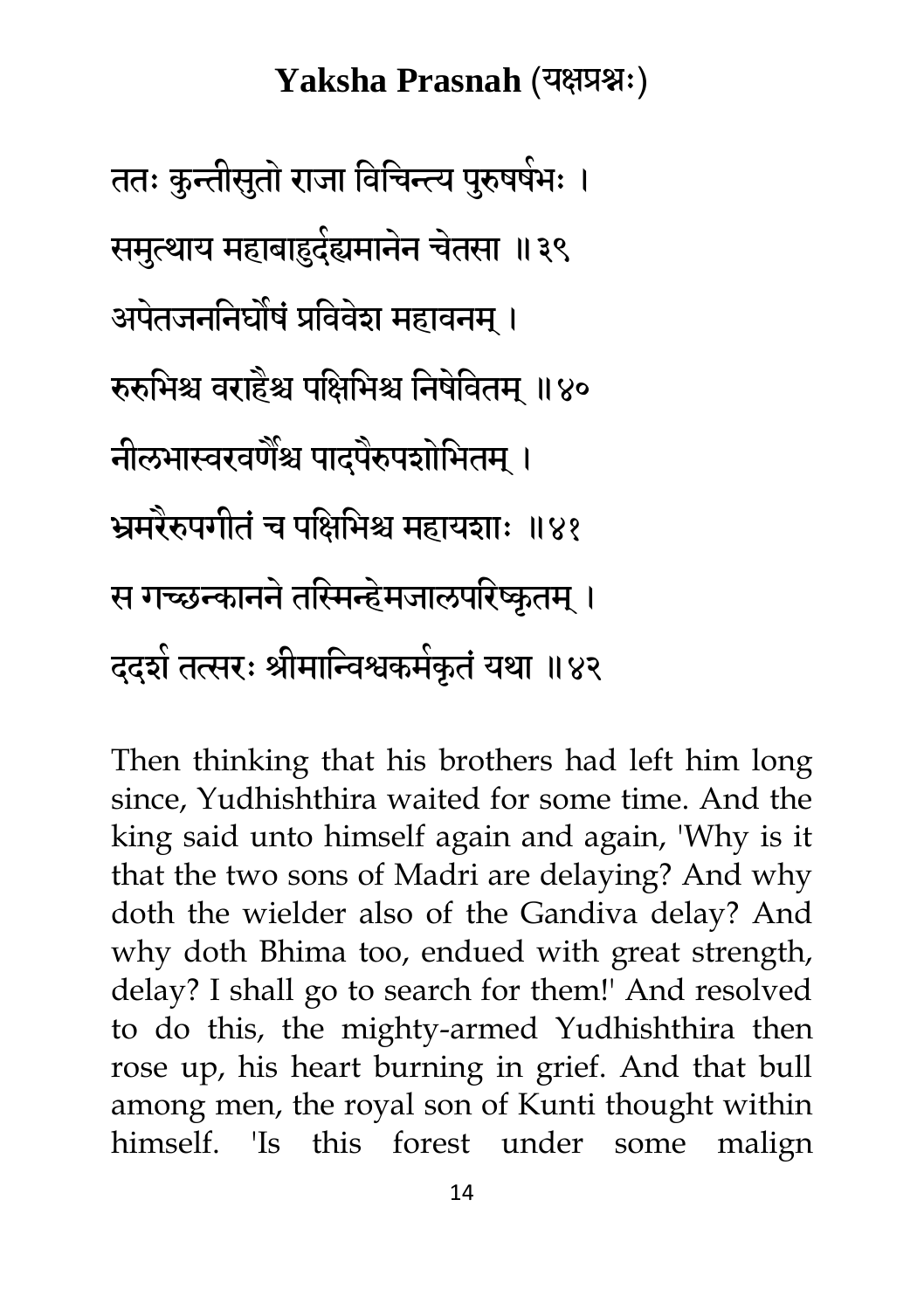influence? Or, is it infested by some wicked beasts? Or, have they all fallen, in consequence of having disregarded some mighty being? Or, not finding water in the spot whither those heroes had first repaired, they have spent all this time in search through the forest? What is that reason for which those bulls among men do not come back?' And speaking in this strain, that foremost of monarchs, the illustrious Yudhishthira, entered into that mighty forest where no human sound was heard and which was inhabited by deer and bears and birds, and which was adorned with trees that were bright and green, and which echoed with the hum of the black-bee and the notes of winged warblers. As he was proceeding along, he beheld that beautiful lake which looked as if it had been made by the celestial artificer himself.

# उपेतं नलिनीजालैः सिन्धुवारैश्च वेतसैः । केतकैः करवीरेश्च पिप्पलैश्चेव संवृतम् । श्रमातेस्तदुपागम्य सरो दृष्ट्वाथ विस्मितः ॥४३

And it was adorned with flowers of a golden hue and with lotuses and Sindhuvars. And it abounded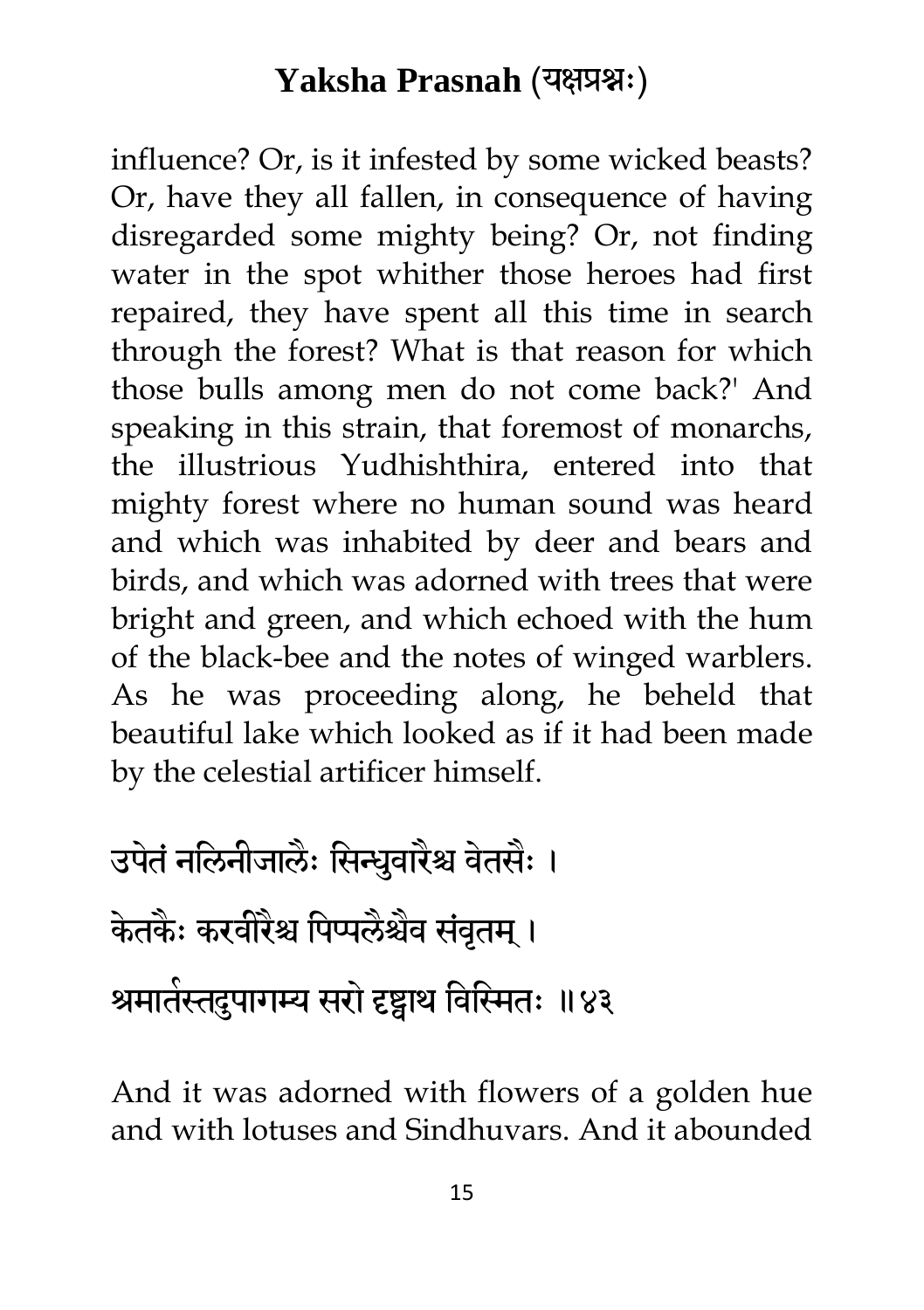with canes and Ketakas and Karaviras and Pippalas, and fatigued with toil, Yudhishthira saw that tank and was struck with wonder."

इति श्रीमहाभारते आरण्यकपर्वणि षण्णवत्यधिकद्विशततमोध्यायः २९६ Thus ends chapter 296 in Aranyaka Parva in Mahabharata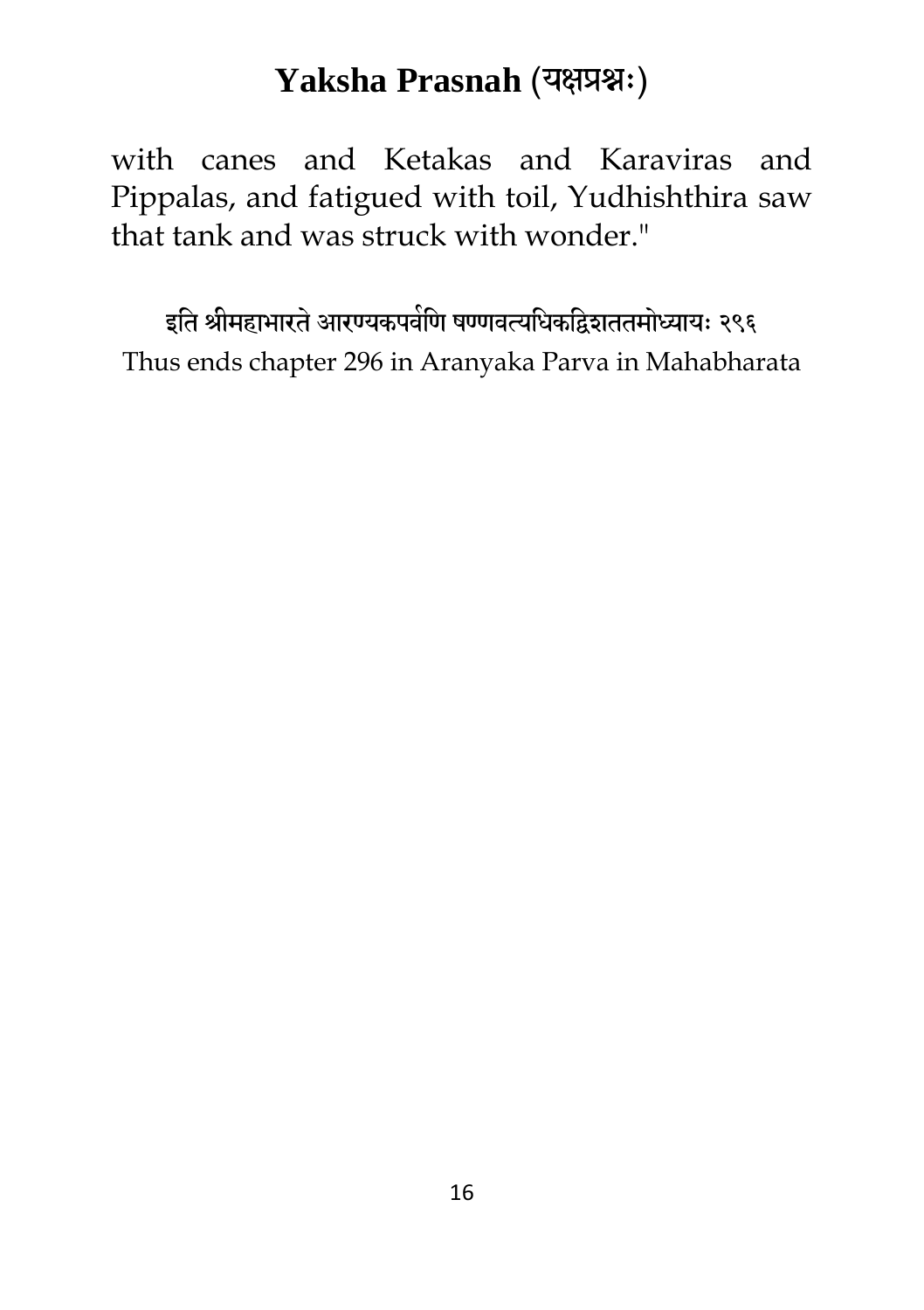अथ श्रीमहाभारते आरण्यकपर्वणि षण्णवत्यधिकद्विशततमोध्यायः **Chapter 297 in Aranyaka Parva in Mahabharata**

स ददशे हतान्म्रातृँल्लोकपालानिव च्युतान् । युगान्ते समनुप्राप्ते शक्रप्रतिमगौरवान् ॥

Vaisampayana said, "Yudhishthira saw his brothers, each possessed of the glory of Indra himself, lying dead like the Regents of the world dropped from their spheres at the end of the Yuga.

विप्रकीर्णधनुर्बाणं दृष्ट्वा निहतमजुनम् । भीमसेनं यमौ चोभौ निर्विचेष्टान्गतायुषः ॥२ स दीर्घमुष्णं निःश्वस्य शोकबाष्पपरिष्ठुतः । बुद्धा विचिन्तयामास वीराः केन नितापिताः ॥३

And beholding Arjuna lying dead, with his bow and arrows dropped on the ground,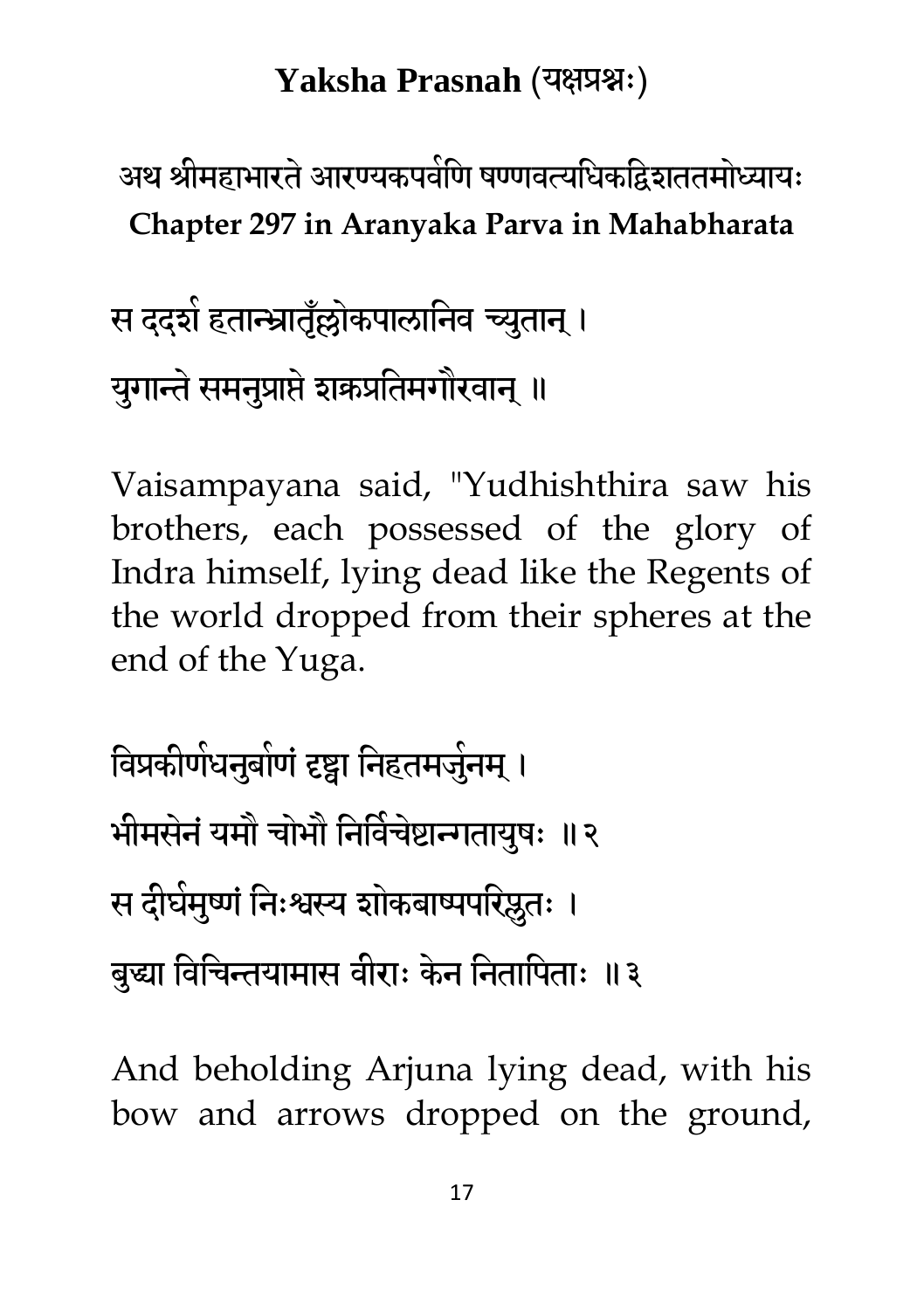and also Bhimasena and the twins motionless and deprived of life, the king breathed a hot and long sigh, and was bathed in tears of grief and began to reflect in his mind as to who had slain those heroes.

नेषां शस्त्रप्रहारोऽस्ति पदं नेहास्ति कस्यचित् । भूतं महदिदं मन्ये भ्रातरो येन मे हताः । एकाग्रं चिन्तयिष्यामि पीत्वा वेत्स्यामि वा जलम् ॥४

'There are no strokes of weapons upon these, nor is any one's foot-print here. The being must be mighty I ween, by whom my brothers have been slain. Earnestly shall I ponder over this, or, let me first drink of the water, and then know all.

स्यात्तु दुर्योधनेनेदमुपांशुविहितं कृतम् । गांधारराजरचितं सततं जिह्मबुद्धिना ॥५ यस्य कायेमकायें वा सममेव भवत्युत ।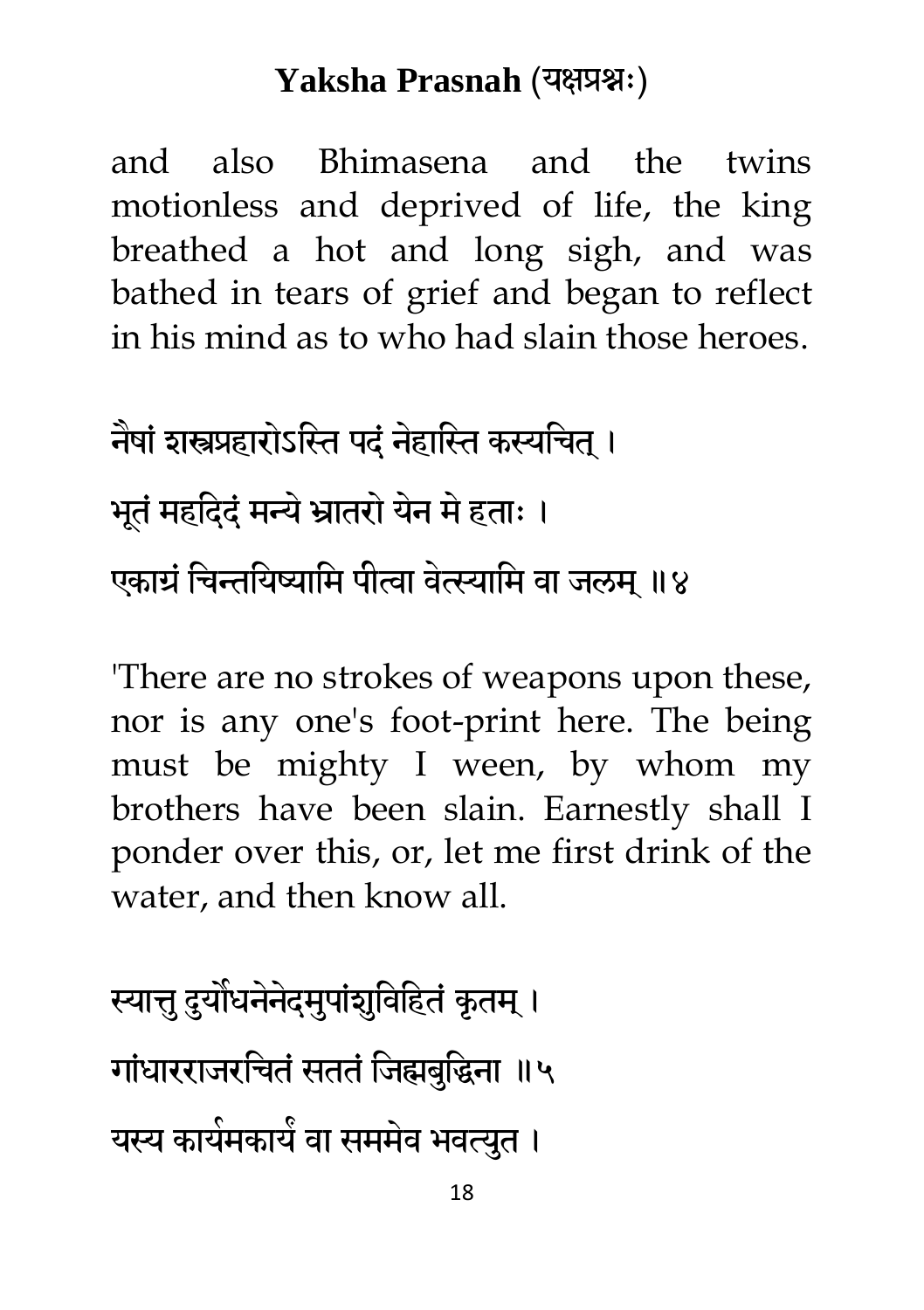कस्तस्य विश्वसंद्वीरो दुमंतेरकृतात्मनः ॥६ अथवा पुरुषैगूढैः प्रयोगोऽयं दुरात्मनः । भवेदिति महाबाहुबेहुधा समचिन्तयत् ॥७ तस्यासीन्न विषेणेदमुदकं दूषितं यथा । मुखवणो प्रसन्ना मे भ्रातृणामित्यचिन्तयत् ॥८

It may be that the habitually crookedminded Duryodhana hath caused this water to be secretly placed here by the king of the Gandharvas. What man of sense can trust wicked wight of evil passions with whom good and evil are alike? Or, perhaps, this may be an act of that wicked-souled one through secret messengers of his.' And it was thus that that highly intelligent one gave way to diverse reflections. He did not believe that water to have been tainted with poison, for though dead no corpse-like pallor was on them. 'The colour on the faces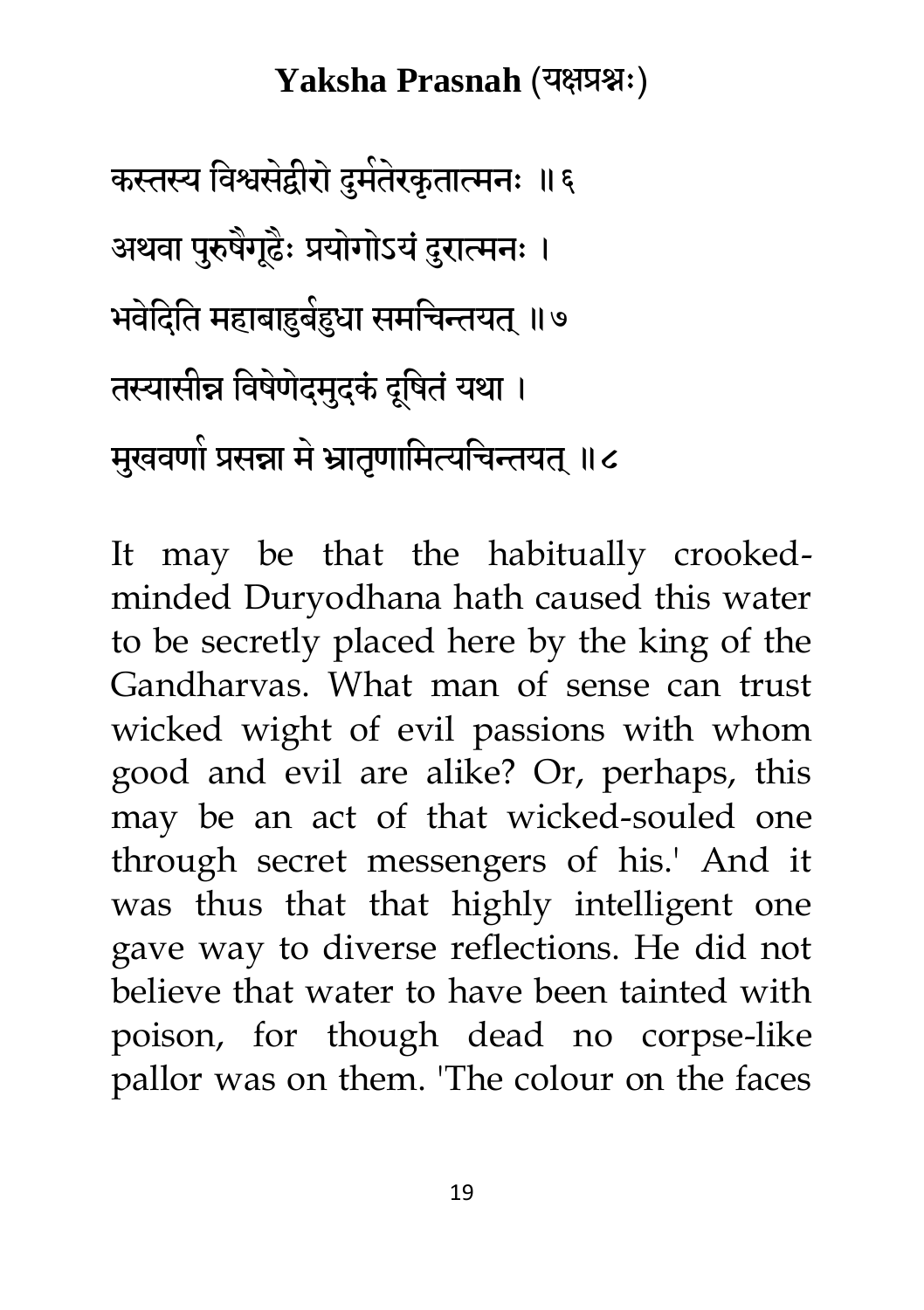of these my brothers hath not faded!' And it was thus that Yudhishthira thought.

### एकेंकशश्चौघबलान् इमान्पुरुषसत्तमान् ।

### कोऽन्यः प्रतिसमासेन कालान्तकयमाद्दते ॥९

And the king continued, 'Each of these foremost of men was like unto a mighty cataract. Who, therefore, save Yama himself who in due time bringeth about the end of all things, could have baffled them thus.'

एतेनाध्यवसायेन तत्तोयमवगाढवान् ।

गाहमानश्च तत्तोयमन्तरिक्षात्स शुश्रुवे ॥१०

यक्ष उवाच

अहं बकः शैवलमत्स्यभक्षो मया नीताः प्रेतवशं तवानुजाः ।

त्वं पञ्चमो भविता राजपुत्र न चेत्प्रश्नान्पच्छतो व्याकरोषि ॥११ मा तात साहसं कार्षीमेम पूर्वपरिग्रहः ।

प्रश्नानुक्त्वा तु कौन्तेय ततः पिब हरस्व च॥१२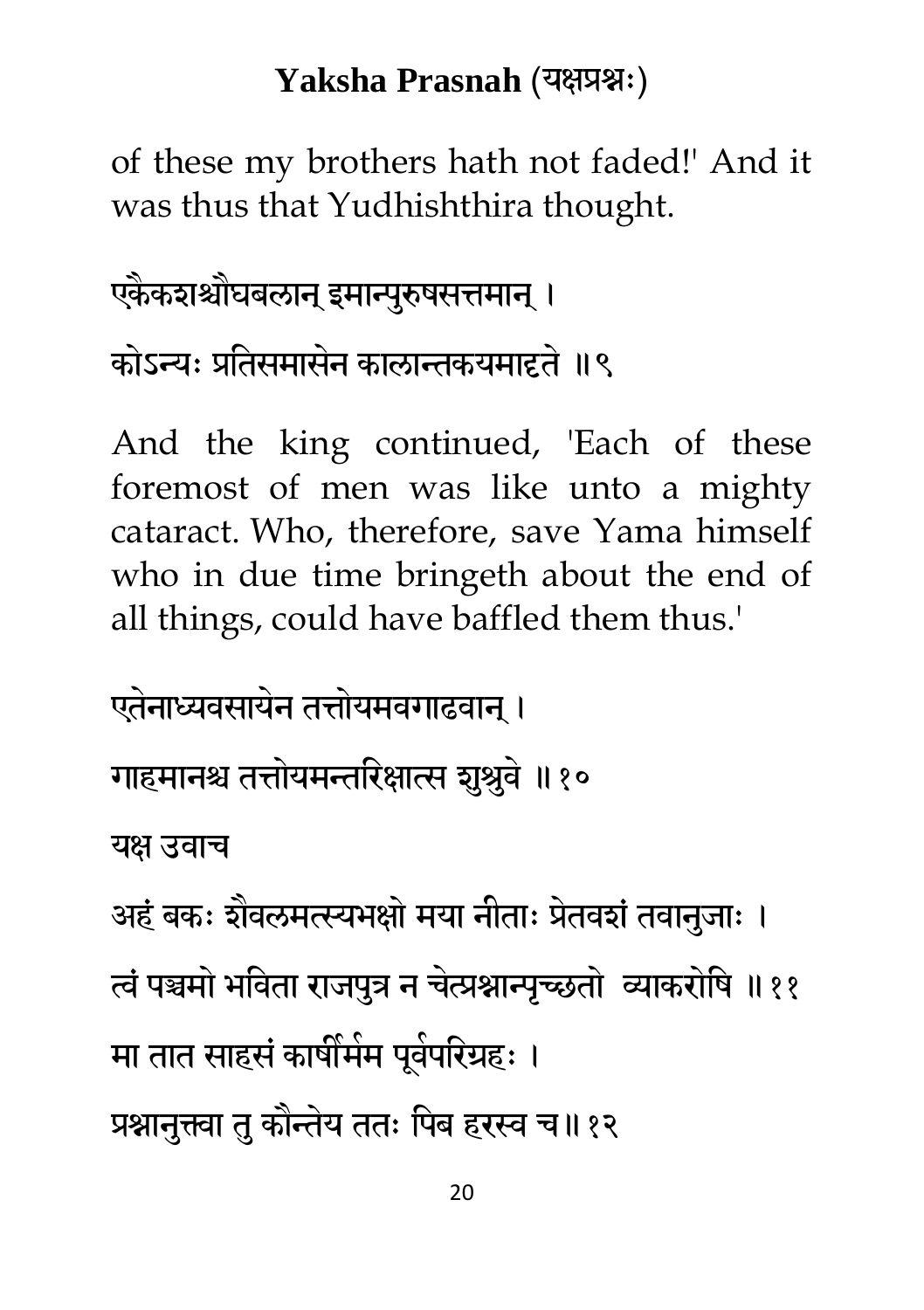And having concluded this for certain, he began to perform his ablutions in that lake. And while he descended into it, he heard these words from the sky, uttered by the Yaksha,-'I am a crane, living on tiny fish. It is by me that thy younger brothers have been brought under the sway of the lord of departed spirits. If, thou, O prince, answer not the questions put by me, even thou shalt number the fifth corpse. Do not, O child, act rashly! This lake hath already been in my possession. Having answered my questions first, do thou, O Kunti's son, drink and carry away (as much as thou requirest)!'

मधुधधष्टय उवाच

रुद्राणां वा वसूनां वा मरुतां वा प्रधानभाक् ।

पृच्छामि को भवान् देवो नैतच्छकुनिना कृतम् ॥ १३

हिमवान्परियात्रश्च विंध्यो मलय एव च ।

चत्वारः पर्वताः केन पातिता भुवि तेजसा ॥१४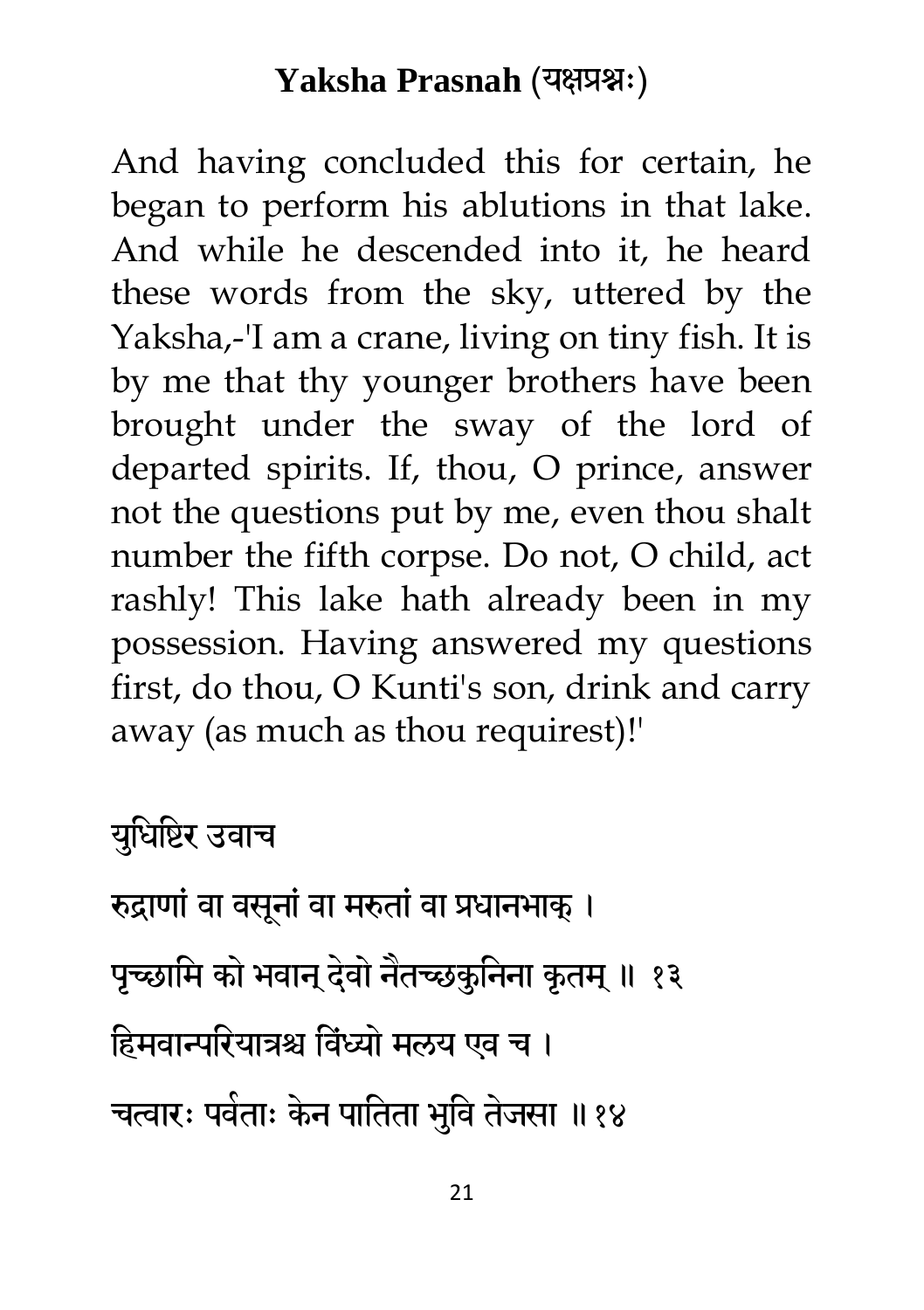Hearing these words, Yudhishthira said, 'Art thou the foremost of the Rudras, or of the Vasus, or of the Marutas? I ask, what god art thou? This could not have been done by a bird! Who is it that hath overthrown the four mighty mountains, viz., the Himavat, the Paripatra, the Vindhya, and the Malaya? Great is the feat done by thee, thou foremost of strong persons!

अतीव ते महत्कमे कृतं बलवतां वर । यन्न देवा न गंधवो नासुरा न च राक्षसाः । विषहेरन्महायुद्धे कृतं ते तन्महाद्भुतम् ॥१५ न ते जानामि यत्कायें नाभिजानामि काङ्क्षितम् । कौतूहलं महज्जातं साध्वसं चागतं मम ॥ १६

Those whom neither gods, nor Gandharvas nor Asuras, nor Rakshasas could endure in mighty conflict, have been slain by thee! Therefore, exceedingly wonderful is the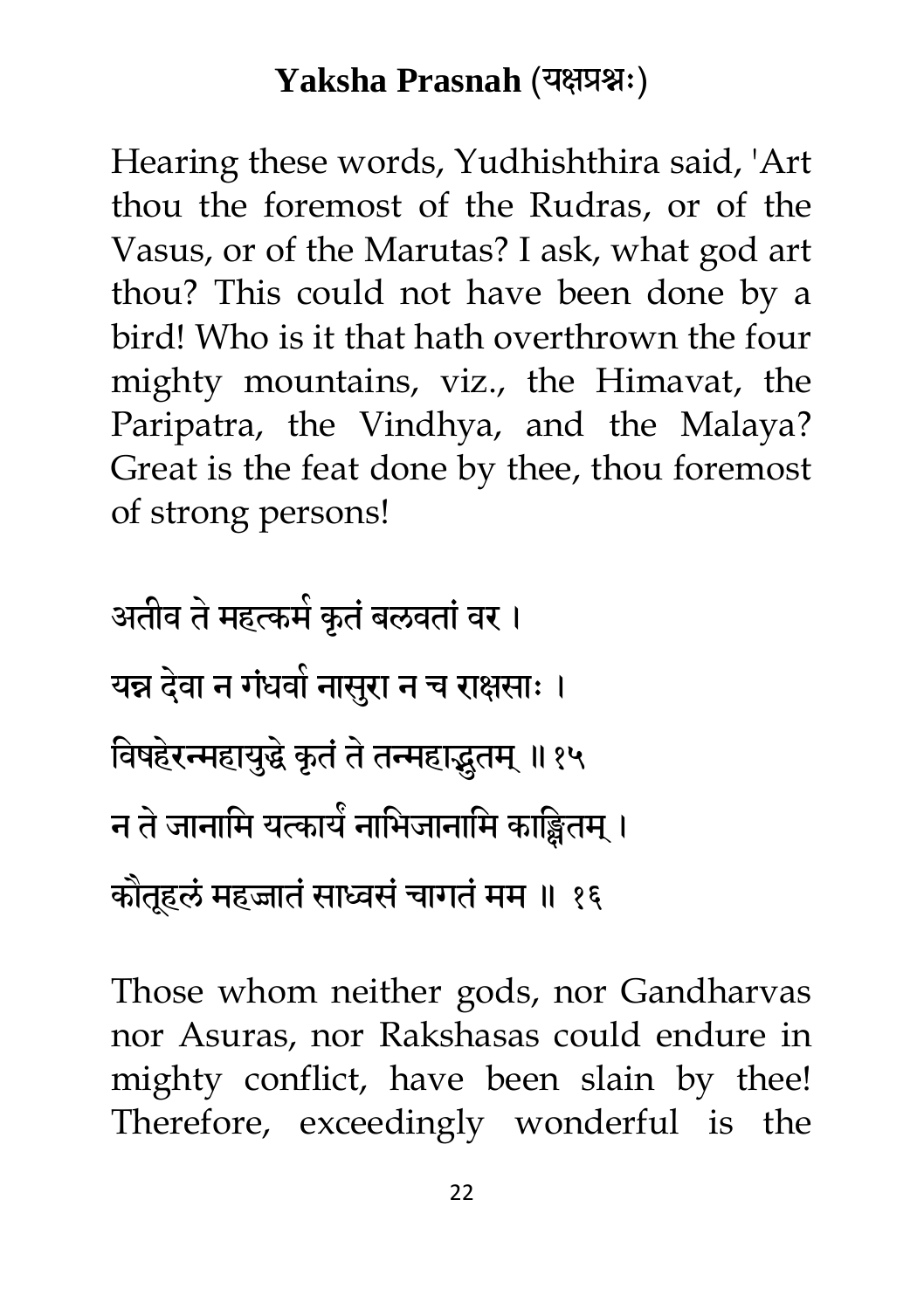deed done by thee! I do not know what thy business may be, nor do I know thy purpose. Therefore, great is the curiosity and fear also that have taken possession of me?

येनास्म्युद्विग्नहृदयः समुत्पन्नशिरोज्वरः ।

पच्छामि भगवंस्तस्मात्को भवानिह तिष्ठति ॥ १७

My mind is greatly agitated, and as my head also is aching, I ask thee, therefore, "O worshipful one, who art thou that stayest here?"

```
यक्ष उवाच
यक्षोऽहमस्मि भद्रं ते नास्मि पक्षी जलेचरः ।
मर्यंते निहताः सर्वं भ्रांतरस्ते महौजसः ॥१८
```
Hearing these words the Yaksha said, 'I am, good betide thee, a Yaksha, and not an amphibious bird. It is by me that all these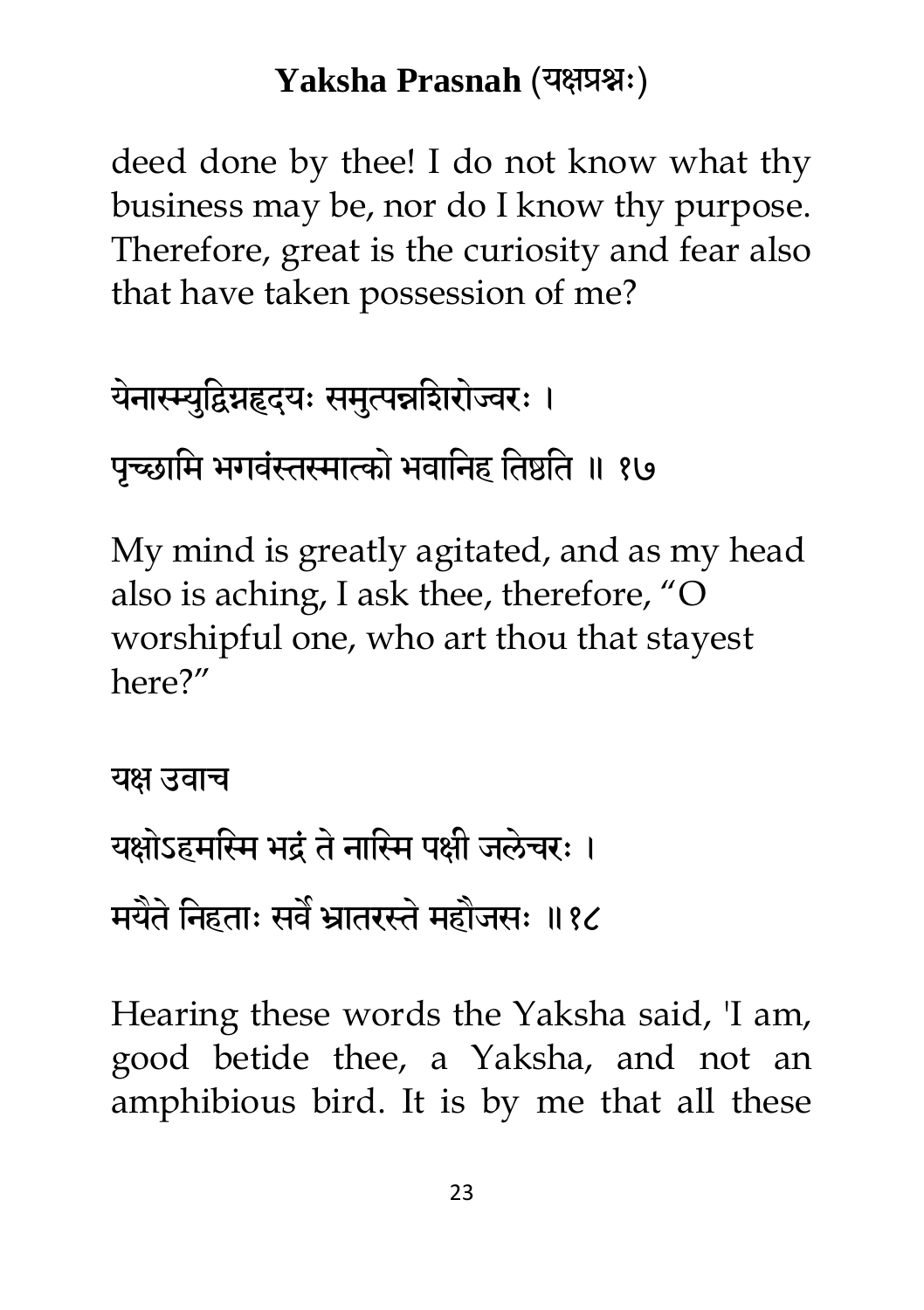brothers of thine, endued with mighty prowess, have been slain!'

वैशम्पामन उवाच

ततस्तामशिवां श्रुत्वा वाचं स परुषक्षराम् । यक्षस्य ब्रुवतो राजन्नूपकम्य तदा स्थितः ॥१९ विरूपाक्षं महाकायं यक्षं तलसमुच्छ्रयम् । ज्वलनाकेप्रतीकाशमधृष्यं पर्वतोपमम् ॥२० सेतुमाश्रित्य तिष्ठन्तं ददशे भरतषेभः । मेघगंभीरया वाचा तजेयन्तं महाबलम् ॥२१

Vaisampayana continued, 'Hearing these accursed words couched in harsh syllabus1, Yudhishthira, O king, approaching the Yaksha who had spoken then, stood there. And that bull among the Bharatas then

1 *Lit. Letters*

 $\overline{a}$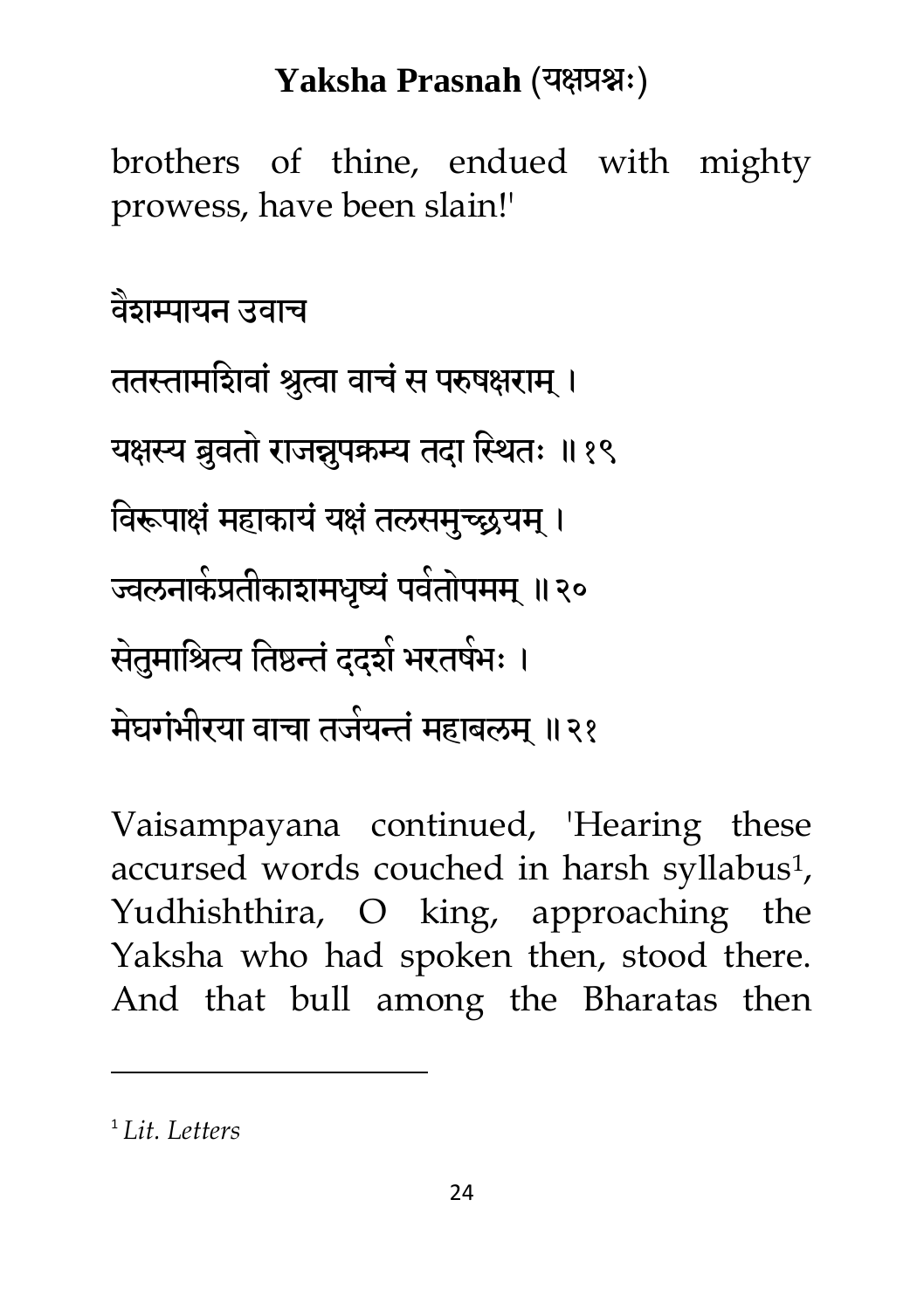beheld that Yaksha of unusual eyes and huge body tall like a palmyra-palm and looking like fire or the Sun, and irresistible and gigantic like a mountain, staying on a tree, and uttering a loud roar deep as that of the clouds.

यक्ष उवाच

इमे ते भ्रातरो राजन्वायेमाणा मया सकृत् । बलात्तोयं जिहीर्षन्तस्ततो वै सूदिता मया ॥२२ न पेयमुदकं राजन्प्राणानिह परीप्सता । पार्थ मा साहसें कार्षीमेम पूर्व परिग्रहः । प्रश्नानुक्त्वा तु कौन्तेय ततः पिब हरस्व च ॥२३

And the Yaksha said, 'These thy brothers, O king, repeatedly forbidden by me, would forcibly take away water. It is for this that they have been slain by me! He that wisheth to live, should not, O king, drink this water! O son of Pritha, act not rashly! This lake hath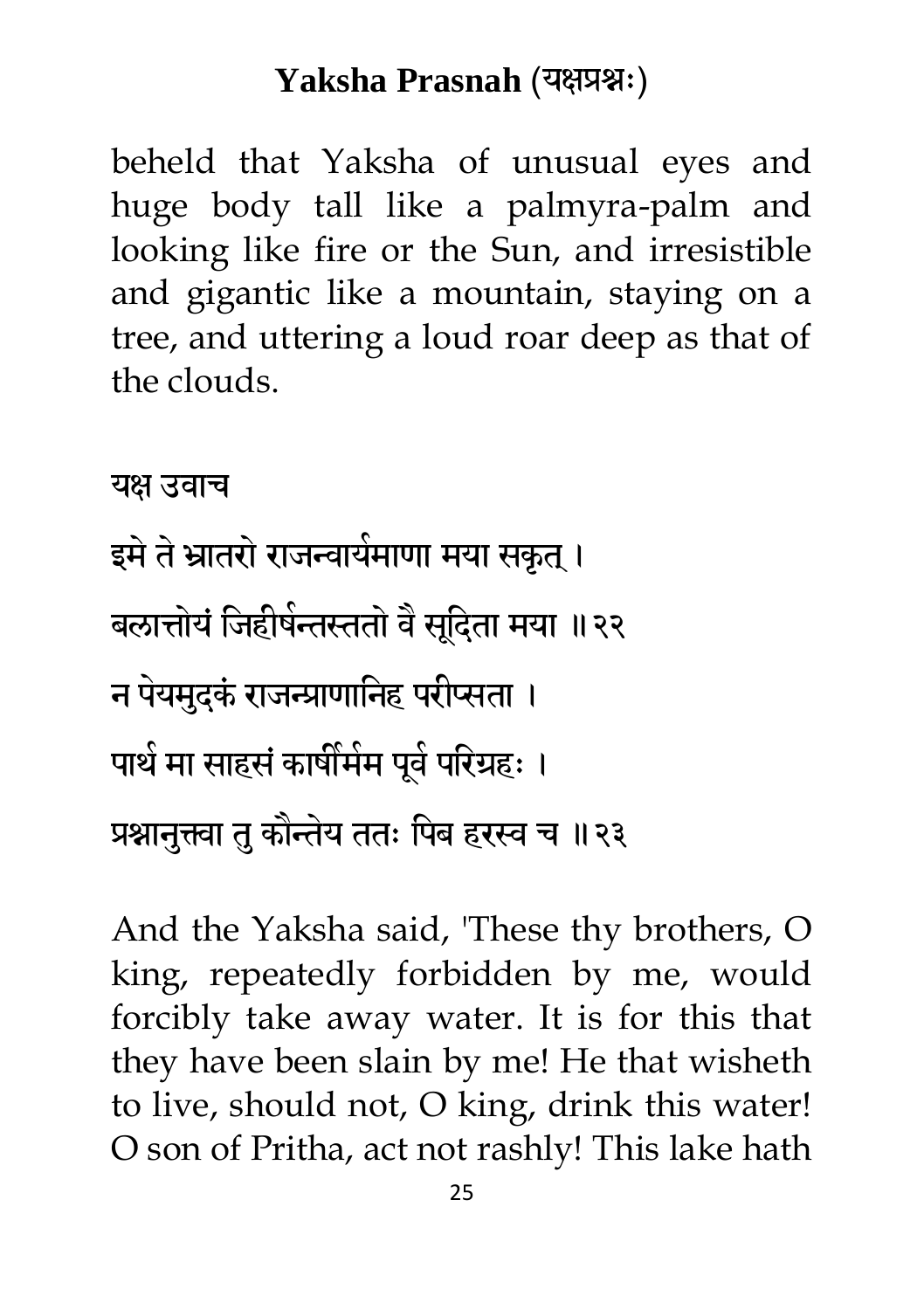already been in my possession. Do thou, O son of Kunti, first answer my questions, and then take away as much as thou likest!'

मधुधधिय उवाच नेवाहं कामये यक्ष तव पूर्वपरिग्रहम् । कामं नैतत्प्रशंसन्ति सन्तो हि पुरुषाः सदा ॥२४ यदात्मना स्वमात्मानं प्रशंसेत्पुरुषः प्रभो । यथाप्रज्ञं तु ते प्रश्नान्प्रतिवक्ष्यामि पृच्छ माम् ॥२५

Yudhishthira said, 'I do not, O Yaksha, covet, what is already in thy possession! O bull among male beings, virtuous persons never approve that one should applaud his own self (without boasting, I shall, therefore, answer thy questions, according to my intelligence). Do thou ask me!'

यक्ष उवाच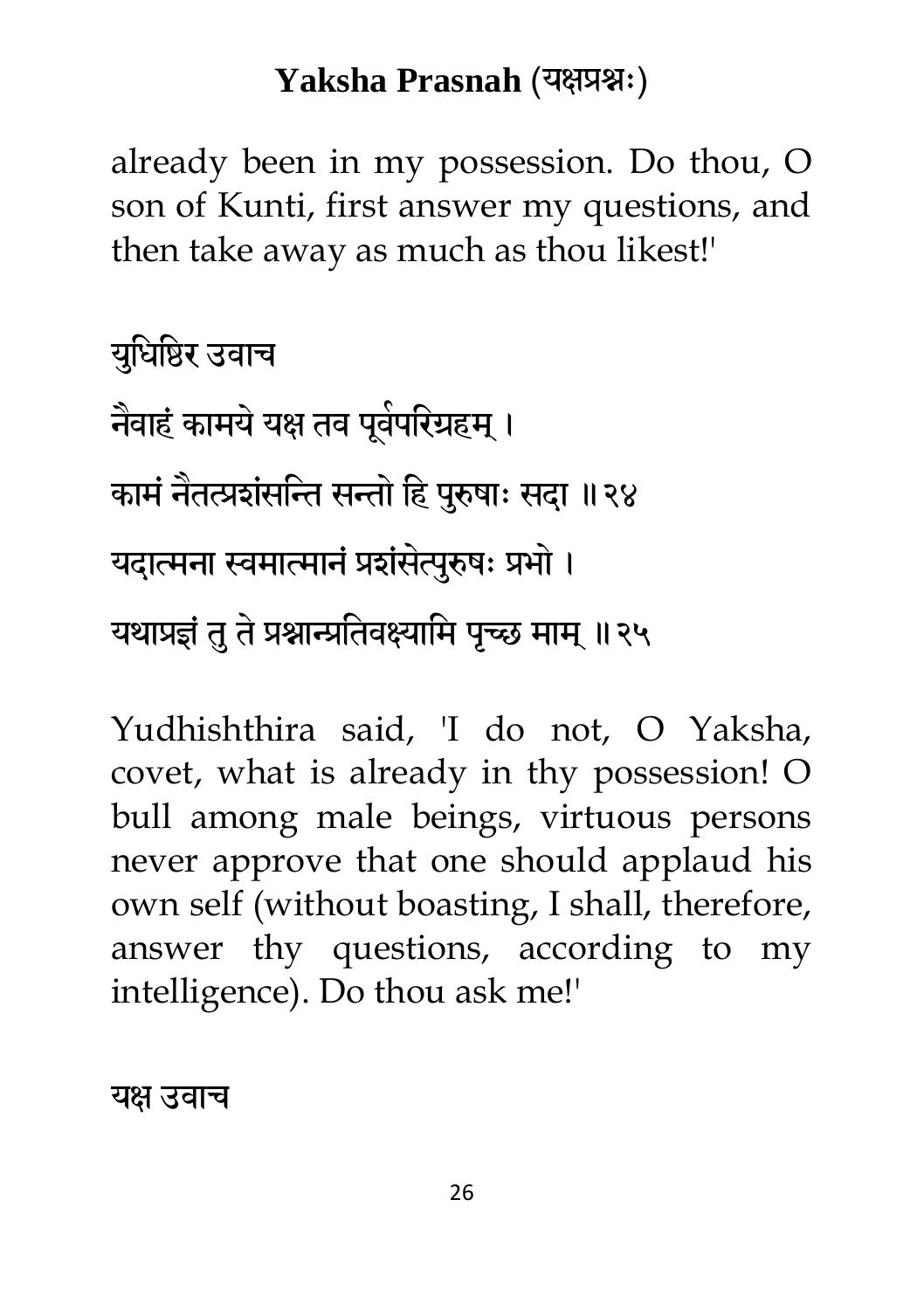# किं स्विदादित्यमुन्नयति के च तस्याभितश्चराः । कश्चैनमस्तं नयति कस्मिंश्च प्रतितिष्ठति ॥ २६

The Yaksha then said, 'What is it that maketh the Sun rise? Who keeps him company? Who causeth him to set? And in whom is he established?'

मधुधधिय उवाच ब्रह्मादित्यमुन्नयति देवास्तस्याभितश्चराः । धर्मश्चास्तं नयति च सत्यं च प्रतितिष्ठति ॥ २७

 $\overline{a}$ 

Yudhishthira answered, 'Brahma maketh the Sun rise: the gods keep him company: Dharma causeth him to set: and he is established in truth2.'

<sup>2</sup> *Behind the plain and obvious meanings of the words employed both in the question and the answer, there is a deeper signification of a spiritual kind. I think Nilakantha has rightly understood the passage. By Aditya, which of course commonly means the Sun, is*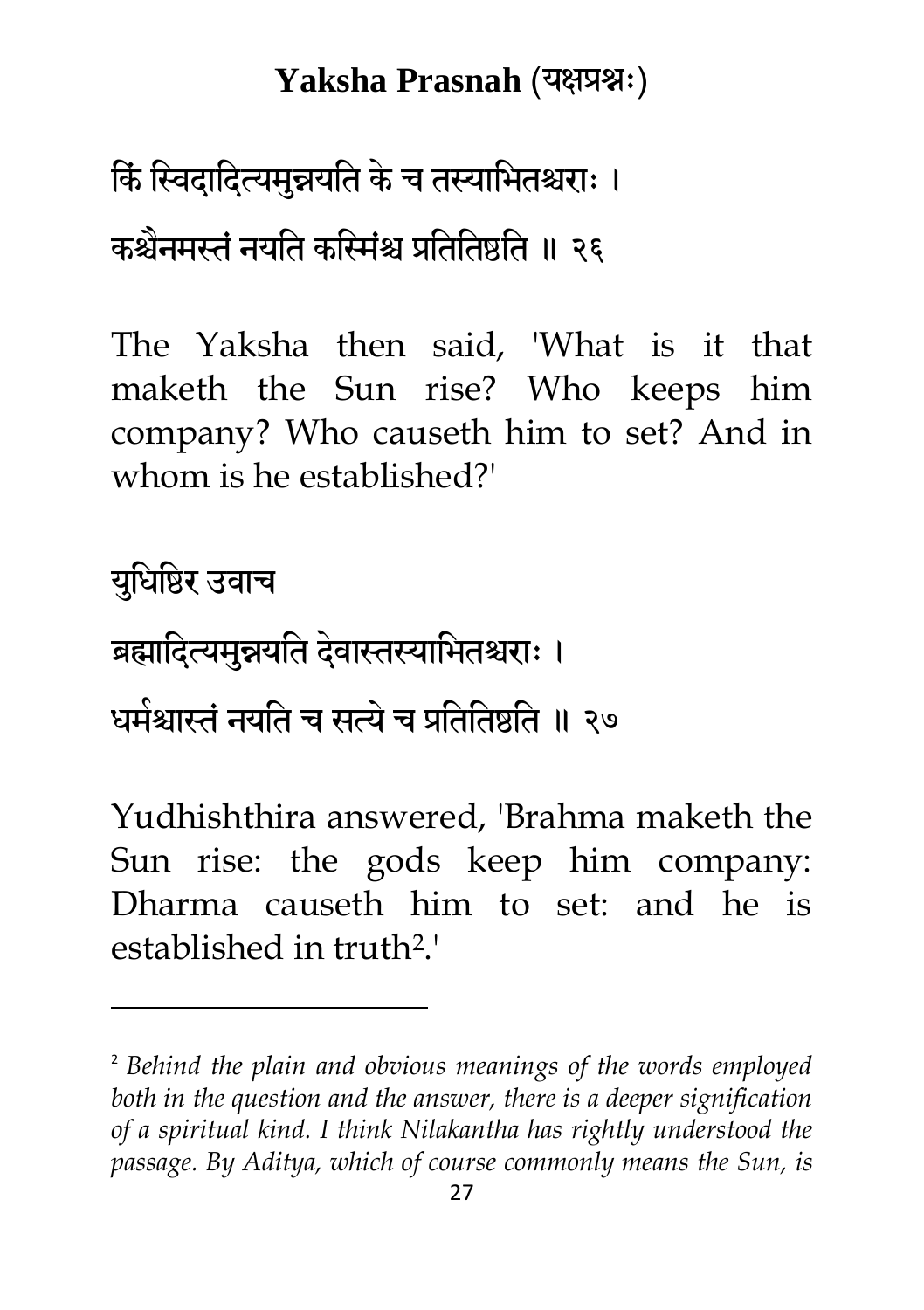#### यक्ष उवाच

1

केनस्विच्छोत्रियो भवति केनस्विद्विन्दते महत ।

केनस्विद्वितीयवान्भवति राजन् केन च बुद्धिमान् ॥ २८

The Yaksha asked, 'By what doth one become learned? By what doth he attain

*indicated the unpurified soul (from adatte sabdadin indriadivis etc.). The first question then, becomes, 'Who is it that exalteth the unpurified soul?' The act of exaltation implies a raising of the soul from its earthly connections. The answer to this is, 'Brahma,*  i.e., Veda or self-knowledge.' The second question--'What are *those that keep company with the soul during its progress of purification?' The answer is, Self-restraint and other qualities, which are all of a god-like or divine nature.' The third question is.-Who lead the soul to its place (state) of rest? The answer is, Dharma, i.e., restitude, morality, and religious observances.' It is often asserted that one must pass through the observances (Karma) before attaining to a state of Rest or Truth or Pure Knowledge. The last question is,-'On what is the soul established!' The answer, according to all that has been previously said, is 'Truth or Pure Knowledge.' For the soul that is emancipated from and raised above all carnal connections, is no longer in need of observances and acts (Karma) but stays unmoved in True Knowledge (Janana).*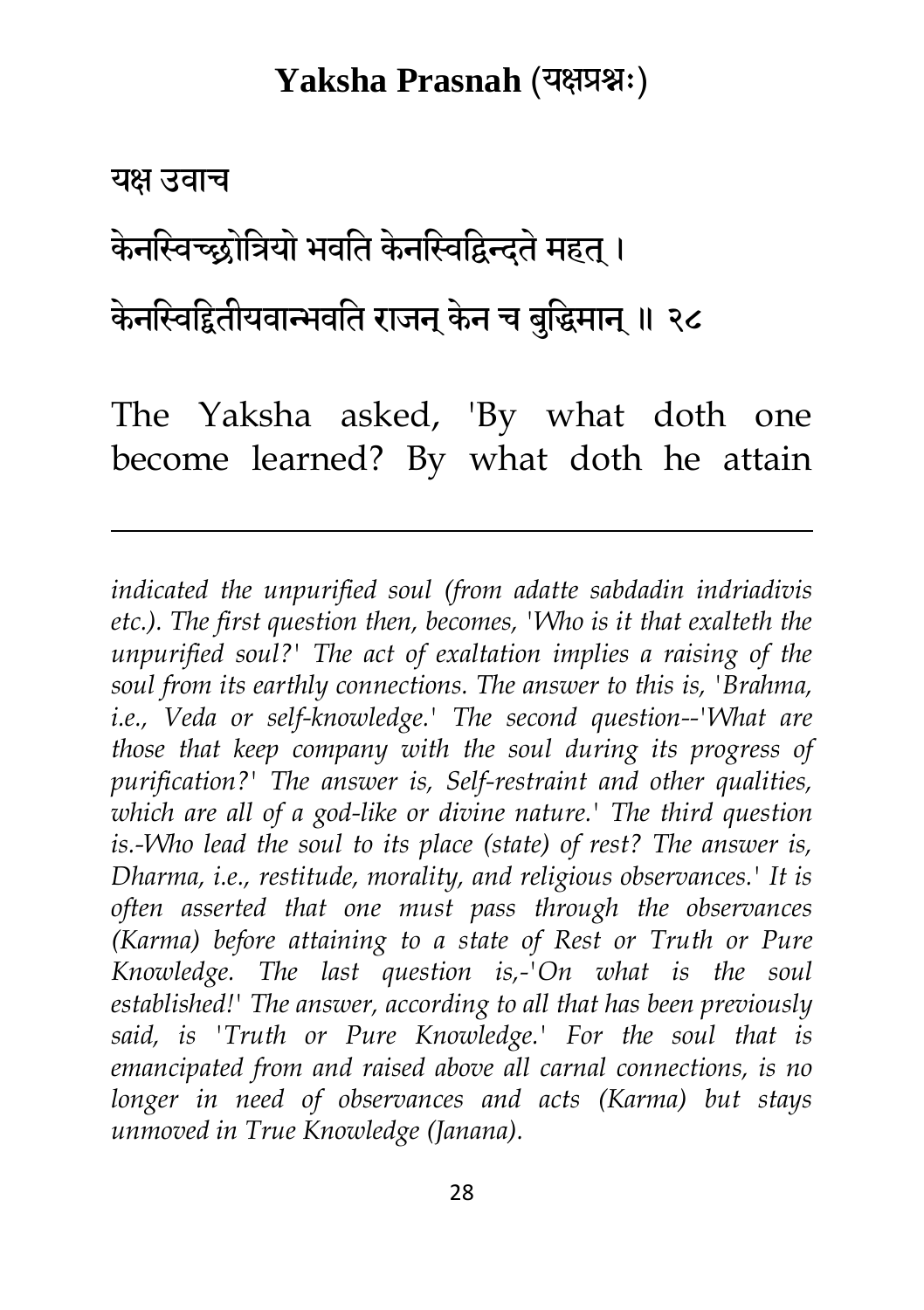what is very great? How can one have a second? And, O king, how can one acquire intelligence?'

मधुधधिय उवाच श्रुतेन श्रोत्रियो भवति तपसा विन्दते महत् । धृत्या द्वितीयवान्भवति बुद्धिमान् वृद्धसेवया ॥ २९

 $\ddot{\phantom{a}}$ 

Yudhishthira answered, 'It is by the (study of the) Srutis that a person becometh learned; it is by ascetic austerities that one acquireth what is very great: it is by intelligence that a person acquireth a second and it is by serving the old that one becometh wise3.'

<sup>3</sup> *Nilakantha explains both Dhriti and Dwitiya in a spiritual sense. There is no need, however, of a spiritual explanation here. By Dhriti is meant steadiness of intelligence; by Dwitiya lit, a second. What Yudhishthira says is that a steady intelligence serves the purposes of a helpful companion.*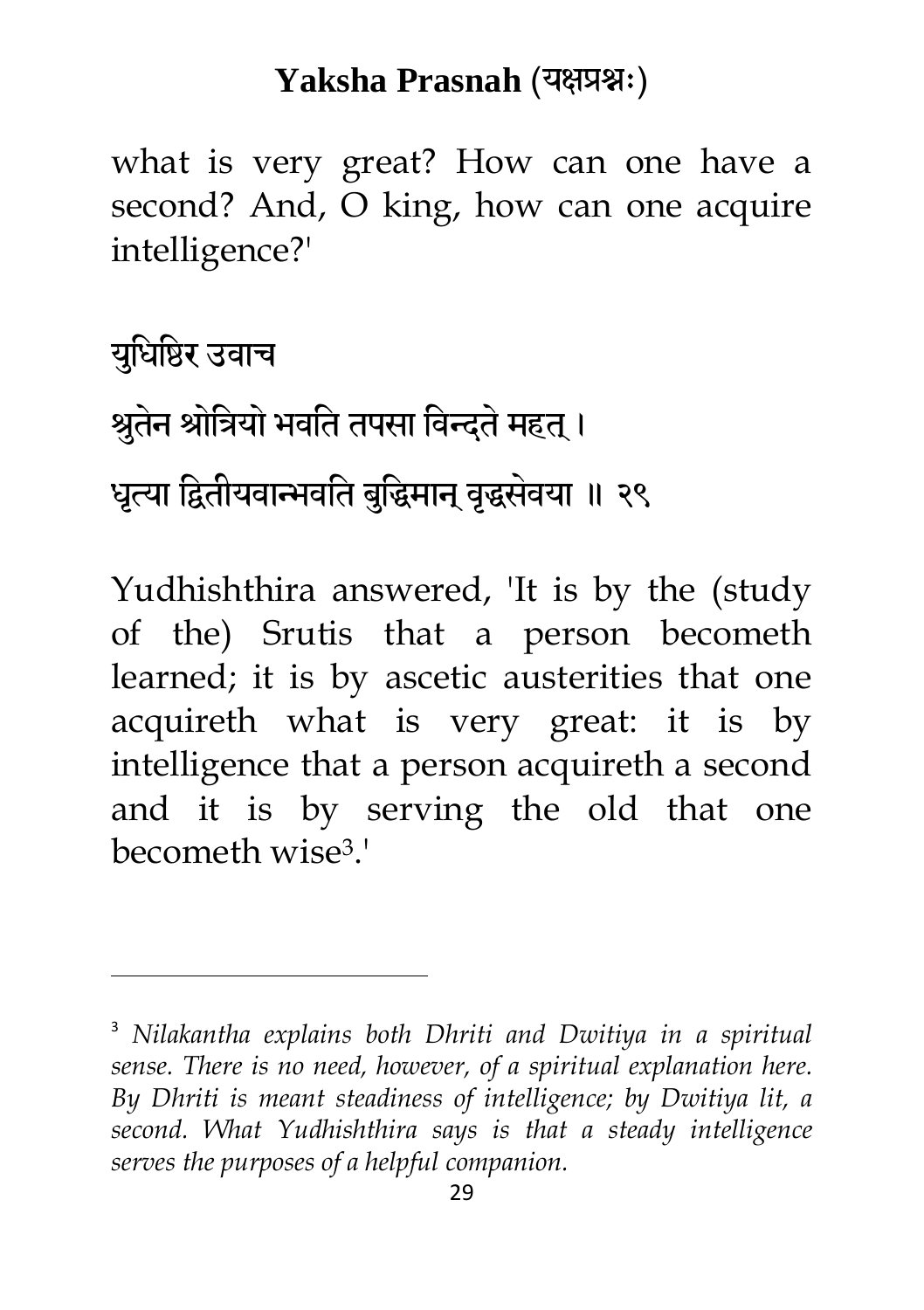#### यक्ष उवाच

किं ब्राह्मणानां देवत्वं कश्च धर्मः सतामिव ।

कश्चैषां मानुषो भावः किमेषामसतामिव ॥ ३०

The Yaksha asked, 'What constituteth the divinity of the Brahmanas? What even is their practice that is like that of the pious? What also is the human attribute of the Brahmanas? And what practice of theirs is like that of the impious?'

मधुधधिय उवाच

स्वाध्याय एषां देवत्वं तप एषां सतामिव ।

मरणं मानुषो भावः परिवादोऽसतामिव ॥ ३१

Yudhishthira answered, 'The study of the Vedas constitutes their divinity: their asceticism constitutes behaviour that is like that of the pious; their liability to death is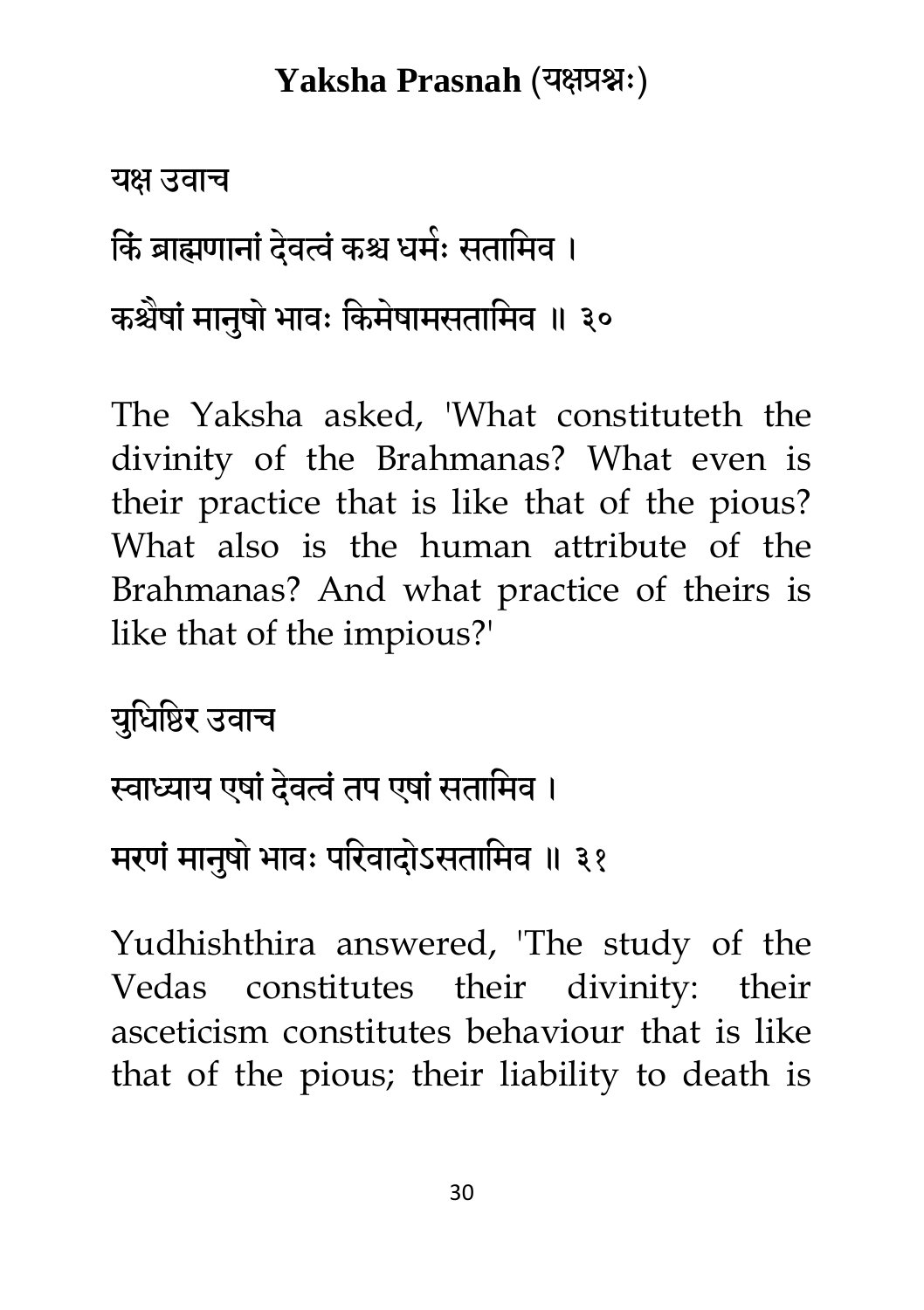their human attribute and slander is their impiety.'

यक्ष उवाच

### किं क्षत्रियाणां देवत्वं कश्च धर्मः सतामिव ।

### कश्चैषां मानुषो भावः किमेषामसतामिव ॥ ३२

The Yaksha asked, 'What institutes the divinity of the Kshatriyas? What even is their practice that is like that of the pious? What is their human attribute? And what practice of theirs is like that of the impious?'

मधुधधिय उवच इष्वस्त्रमेषां देवत्वं यज्ञ एषां सतामिव । भयं वै मानुषो भावः परित्यागोऽसतामिव ॥ ३३

Yudhishthira answered, 'Arrows and weapons are their divinity: celebration of sacrifices is that act which is like that of the pious: liability to fear is their human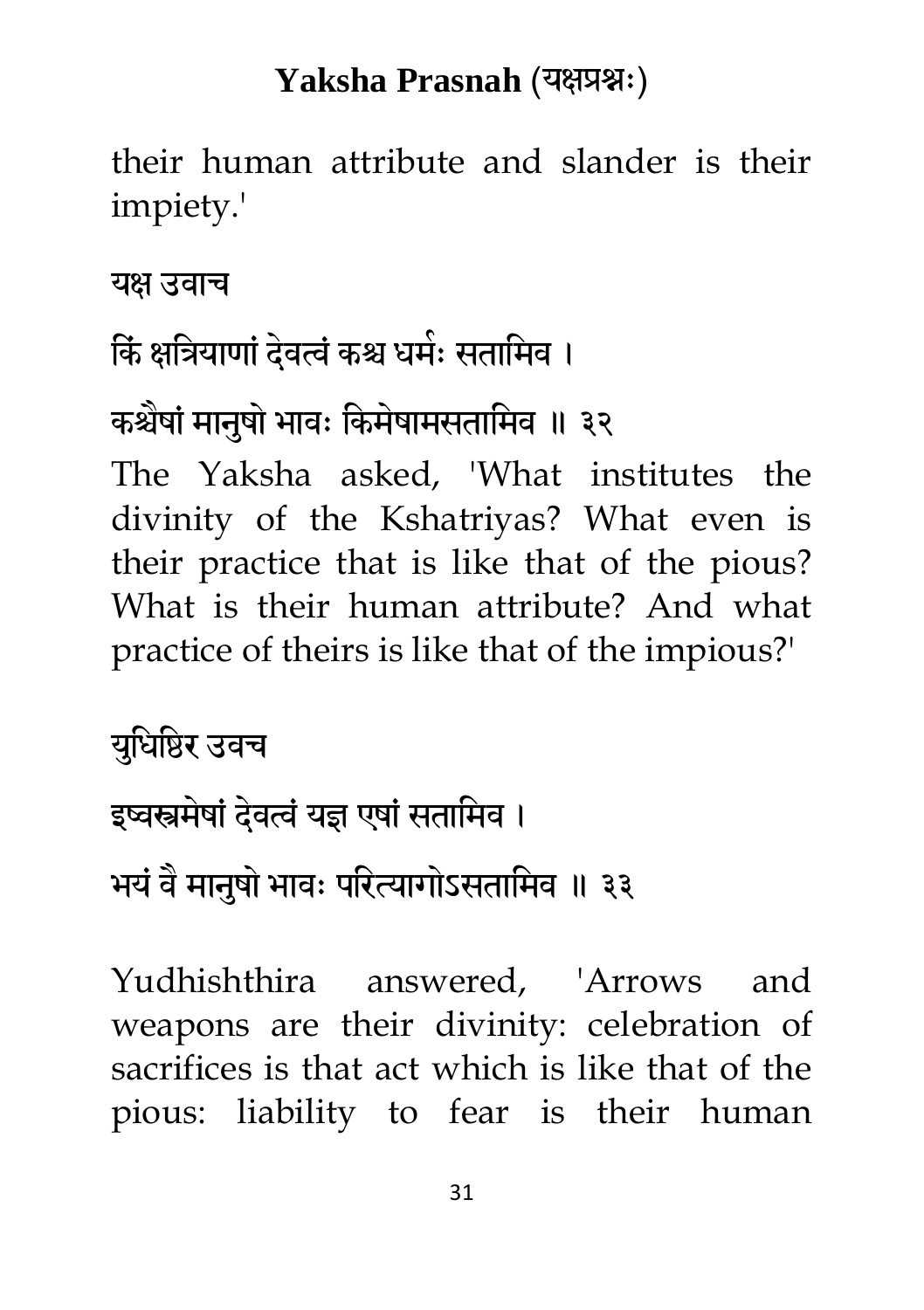attribute; and refusal of protection is that act of theirs which is like that of the impious.'

यक्ष उवाच

# किमेकें योज्ञियं साम किमेकें योज्ञेयं यजुः । का चैषां वृणुते यज्ञं कां यज्ञो नातिवतेते ॥ ३४

The Yaksha asked, 'What is that which constitutes the Sama of the sacrifice? What the Yajus of the sacrifice? What is that which is the refuge of a sacrifice? And what is that which sacrifice cannot do without?'

मधुधधिय उवाच प्राणो वै यज्ञियं साम मनो वै यज्ञियं यजुः । ऋगेका वृणुते यज्ञं तां यज्ञो नातिवतेते ॥ ३५

Yudhishthira answered, 'Life is the Sama of the sacrifice; the mind is the Yajus of the sacrifice: the Rik is that which is the refuge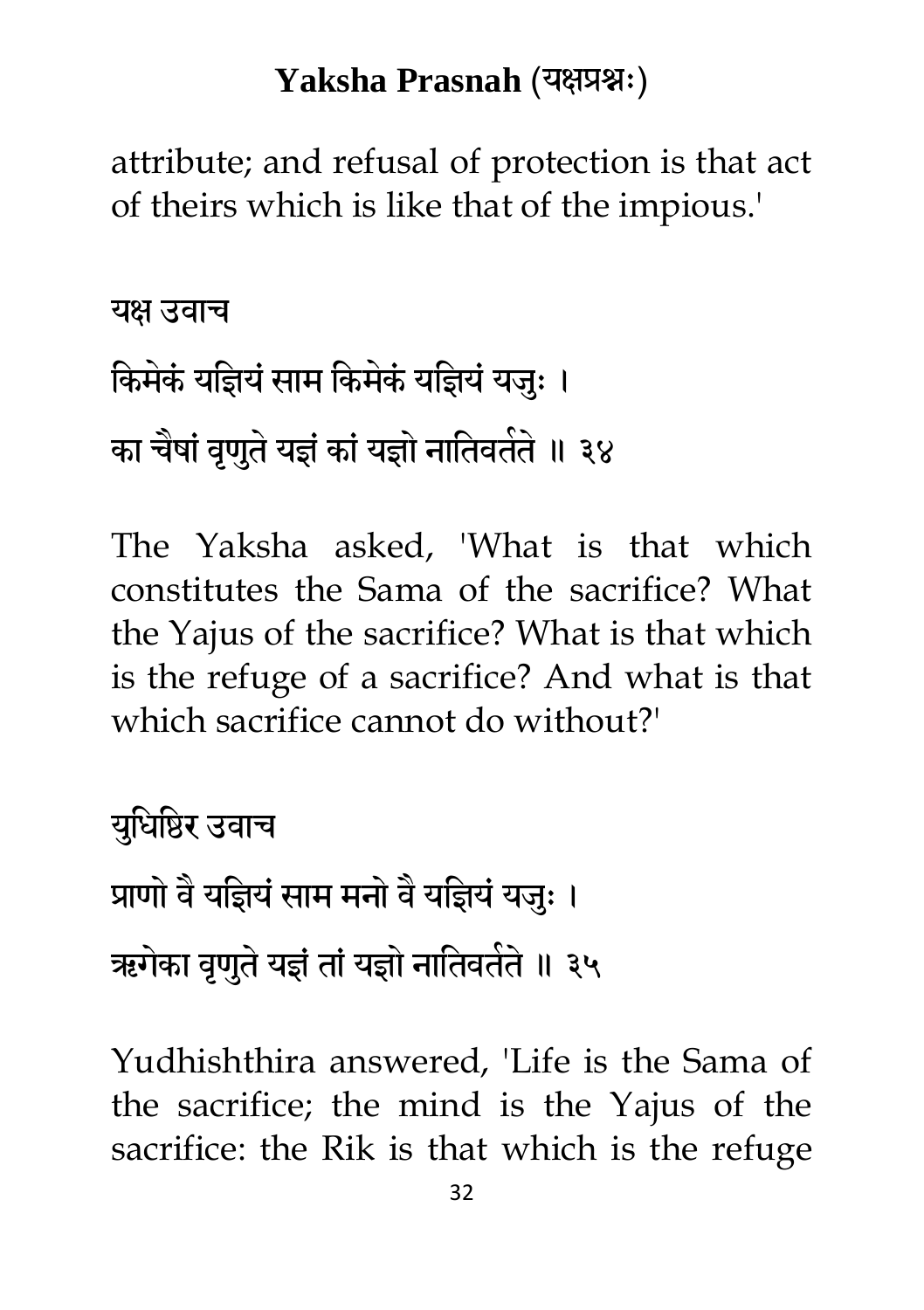of the sacrifice; and it is Rik alone which sacrifice cannot do without4.'

यक्ष उवाच

1

### किंस्विदापततां श्रेष्ठं किंस्विन्निपततां वरम् ।

#### किंस्वित्प्रतिष्ठमानानां किंस्वित्प्रसवतां वरम् ॥ ३६

<sup>4</sup> Nilakantha explains this correctly, as I imagine, by supposing that by 'sacrifice' is meant the spiritual sacrifice for the acquisition of pure knowledge. In the objective sacrifice which one celebrates, the Sama, the Yajus, and the Rik mantras are all necessary. In the subjective sacrifice the acquisition of true knowledge, life and mind are as necessary as the mantras from the Sama and the Yajur Vedas in an objective one. And as no objective sacrifice can do without the Riks, being principally dependent on them, so the subjective sacrifices for acquiring true knowledge can never do without prayerfulness, which, I imagine, is represented as the Riks. To understand this passage thoroughly would require an intimate acquaintance with the ritual of a sacrifice like the Agnishtoma or any other of that kind.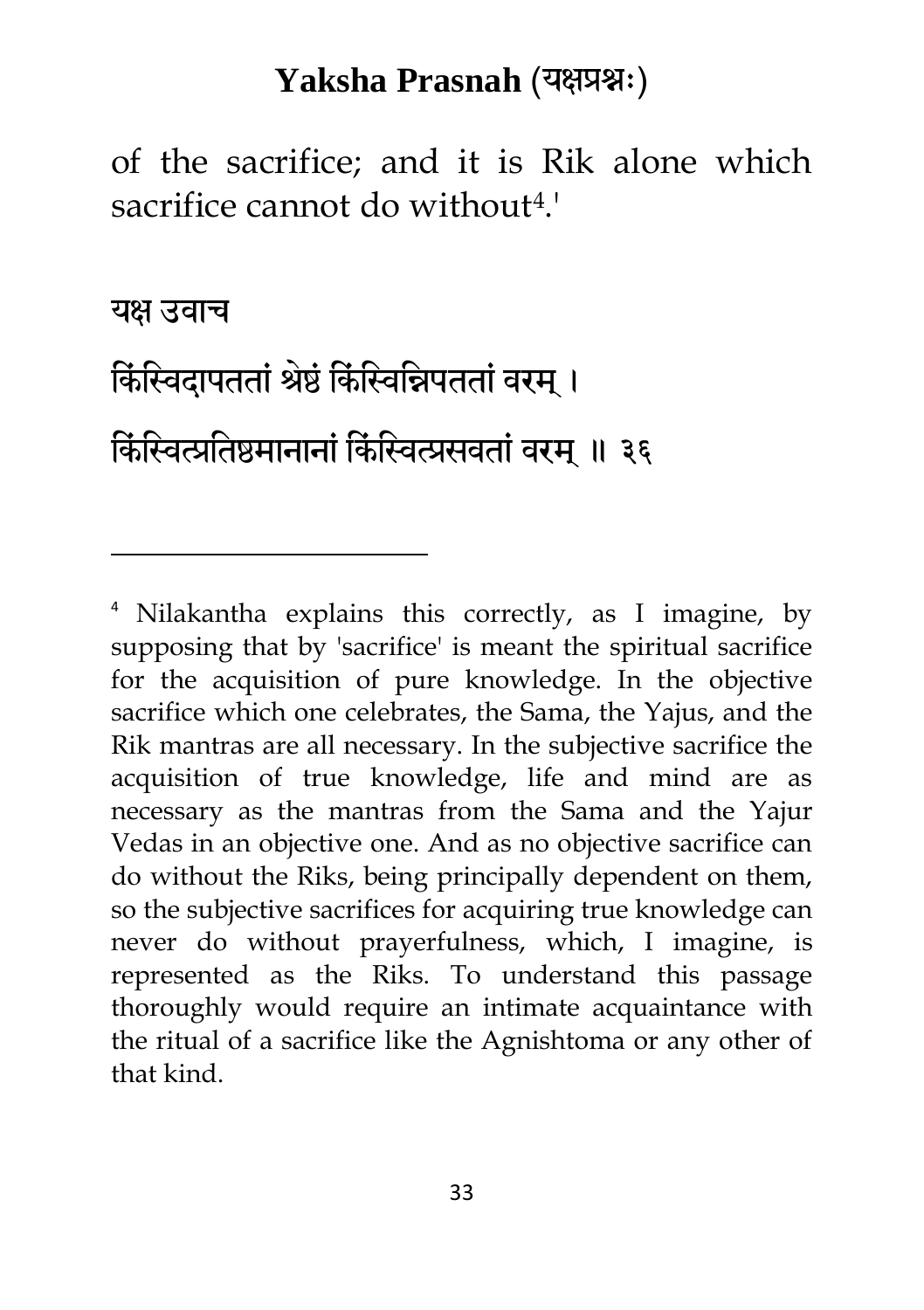The Yaksha asked, 'What is of the foremost value to those that cultivate? What is of the foremost value to those that sow? What is of the foremost value to those that wish for prosperity in this world? And what is of the foremost value to those that bring forth?'

मधुधधिय उवाच वर्षमापततां श्रेष्ठं बीजं निपततां वरम् । गावः प्रतिष्ठमानानां पुत्रः प्रसवतां वरः ॥ ३७

 $\ddot{\phantom{a}}$ 

Yudhishthira answered, 'That which is of the foremost value to those that cultivate is rain: that of the foremost value to those that sow is seed: that of the foremost value to those that bring forth is offspring5.

<sup>5</sup> *Some texts read apatatam for uvapatam. If the former be the correct reading, the meaning would be-'What is the best of things that fall?' Nilakantha explains both avapatam nivapatam in a spiritual sense. By the first he understands-'They that offer oblation to the gods,' and by the second, 'They that offer oblations*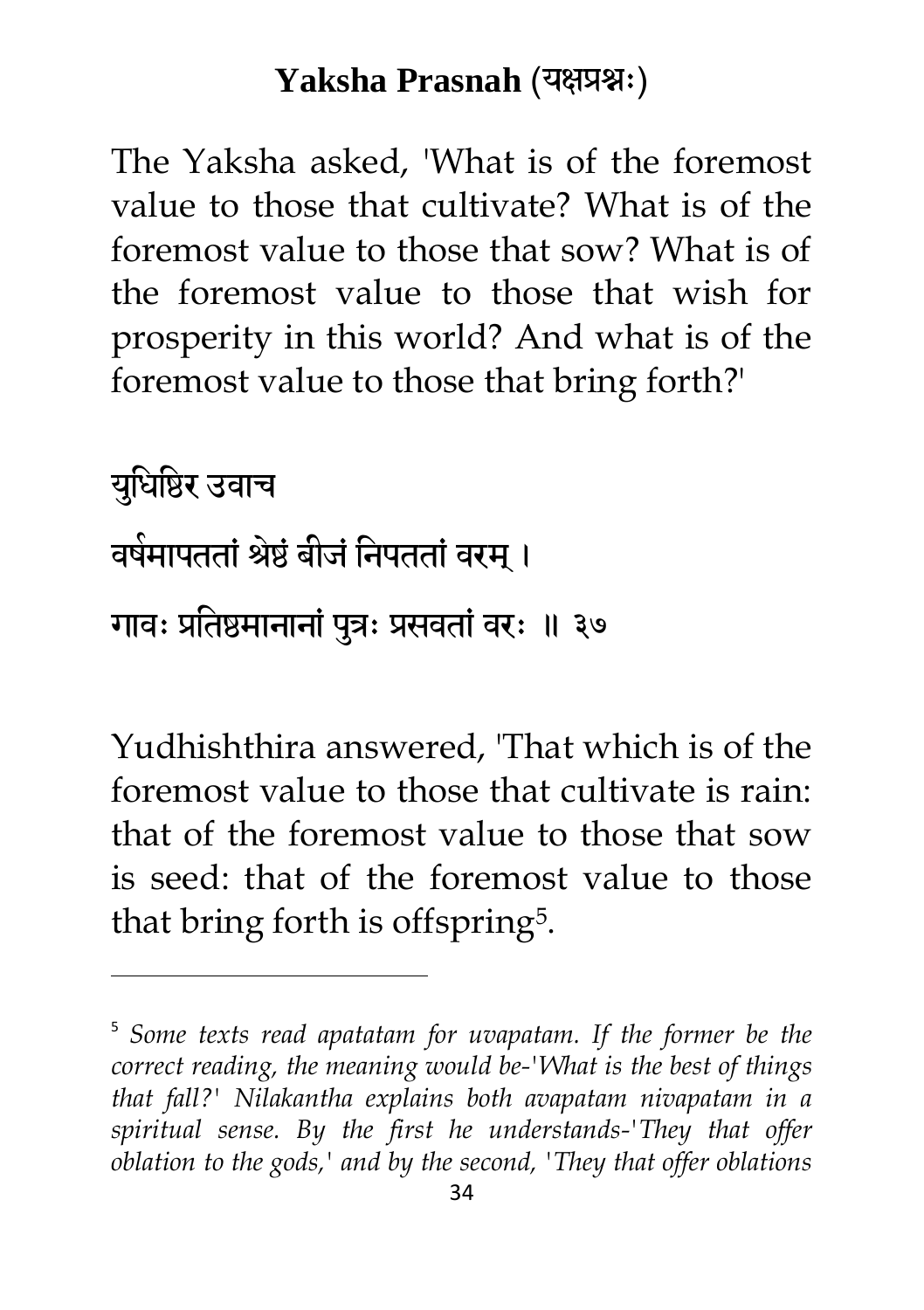यक्ष उवाच इन्द्रियाथोननुभवन् बुद्धिमाँल्लोकपूजितः । संमतः सवेभूतानामुच्छ्वसन् को न जीवति ॥ ३८

The Yaksha asked, 'What person, enjoying all the objects of the senses, endued with intelligence, regarded by the world and liked by all beings, though breathing, doth not offer anything to these five, viz., gods, guests, servants, Pitris, and himself, though endued with breath, is not yet alive.'

मधुधधिय उवाच देवतातिथिभृत्यानां पितृणामात्मनश्च यः । न निवेपति पञ्चानामुच्छ्वसन्न स जीवति ॥ ३९

 $\overline{a}$ 

*to the Pitris.' The necessity of a spiritual interpretation, however, is not very apparent.*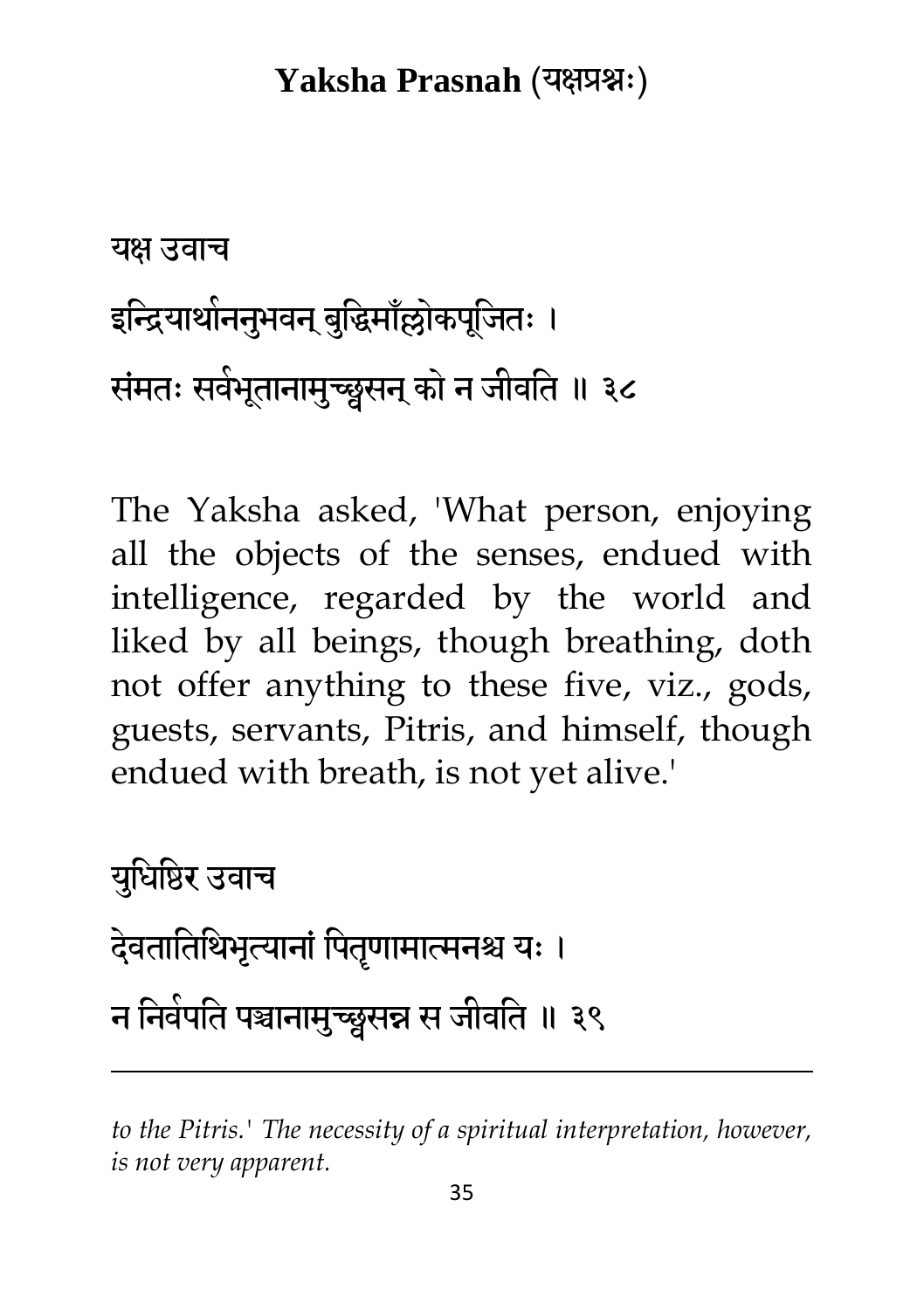The Yaksha asked, 'What is weightier than the earth itself? What is higher than the heavens?' What is fleeter than the wind? And what is more numerous than grass?'

यक्ष उवाच किंस्विद्गुरुतरं भूमेः किंस्विदुच्चतरं च खात् । किंस्विच्छीघ्रतरं वायोः किंस्विद्बहुतरं तृणात् ॥ ४०

Yudhishthira answered, 'The mother is weightier than the earth; the father is higher than the heaven; the mind is fleeter than the wind; and our thoughts are more numerous than grass.'

मधुधधिय उवाच माता गुरुतरा भूमेः खात् पितोच्चतरस्तथा । मनः शीघ्रतरं वाताचिन्ता बहुतरी तृणात् ॥ ४१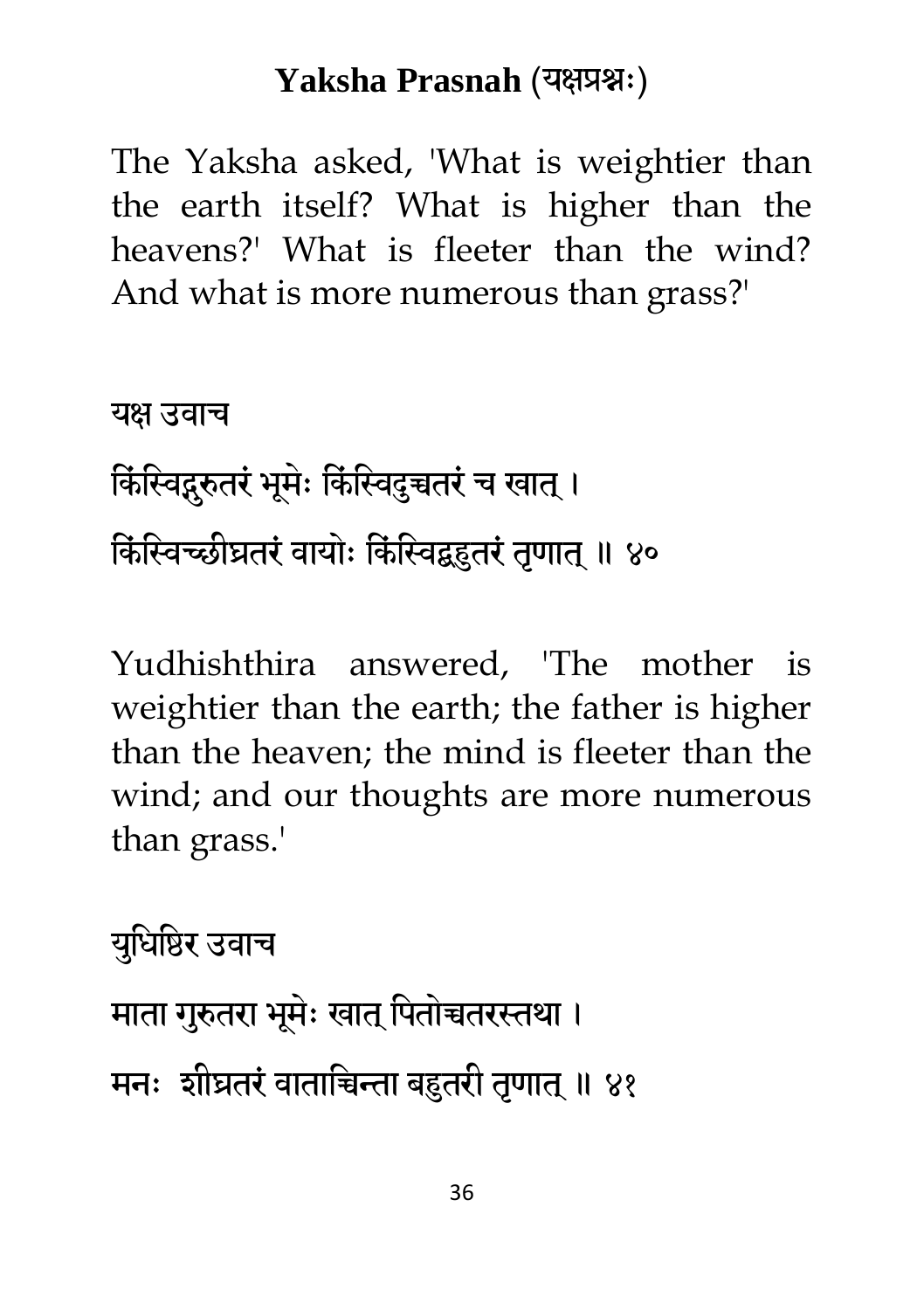Yudhishthira answered, 'The mother is weightier than the earth; the father is higher than the heaven; the mind is fleeter than the wind; and our thoughts are more numerous than grass.'

यक्ष उवाच किंस्वित्सुप्तं न निमिषति किंस्विजातं न चोपति । कस्यस्विद्धृदयं नास्ति किंस्विद्वेगेन वधेते ॥ ४२

The Yaksha asked, 'What is that which doth not close its eyes while asleep; What is that which doth not move after birth? What is that which is without heart? And what is that which swells with its own impetus?'

मधुधधिय उवाच मत्स्यः सुप्तो न निमिषत्यण्डं जातं न चोपति । अइमनो हृदयं नास्ति नदी वेगेन वधेते ॥ ४३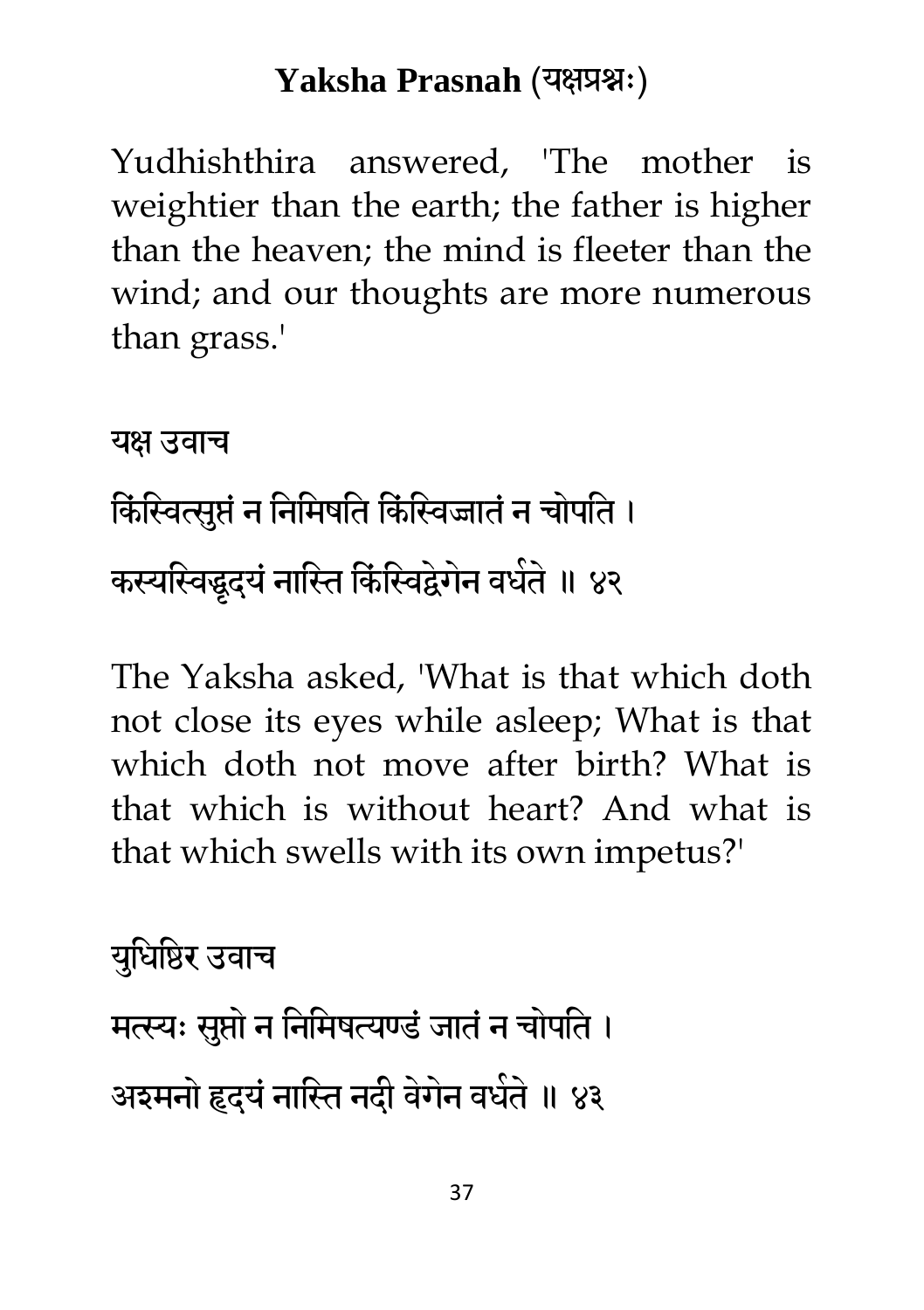Yudhishthira answered, 'A fish doth not close its eyes while asleep: an egg doth not move after birth: a stone is without heart: and a river swelleth with its own impetus.'

यक्ष उवाच

किंस्वित्प्रवसतो मित्रं किंस्विन्मित्रं गृहे सतः ।

आतरस्य च किं मित्रं किंस्विन्मित्रं मरिष्यतः ॥ ४४

The Yaksha asked, 'Who is the friend of the exile? Who is the friend of the householder? Who is the friend of him that ails? And who is the friend of one about to die?'

मधुधधिय उवाच सार्थः प्रवसतो मित्रं भायो मित्रं गृहे सतः । आतुरस्य भिषड्मित्रं दानं मित्रं मरिष्यतः ॥ ४५

Yudhishthira answered, 'The friend of the exile in a distant land is his companion, the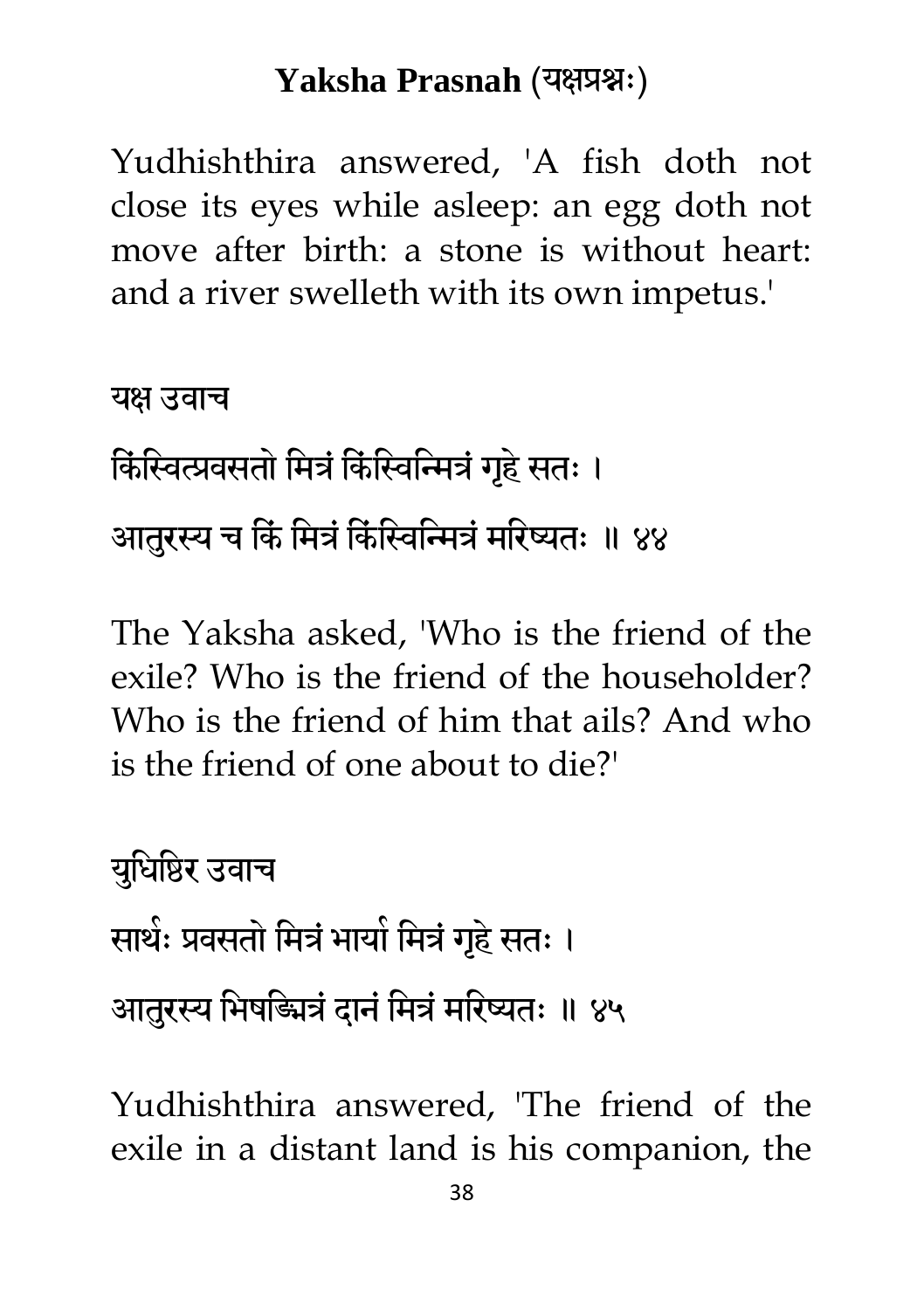friend of the householder is the wife; the friend of him that ails is the physician: and the friend of him about to die is charity.

यक्ष उवाच कोऽतिथिः सवेभूतानां किंस्विद्धमं सनातनम् । अमृतं किंस्विद्राजेन्द्र किंस्वित् सर्वमिदं जगत् ॥ ४६

The Yaksha asked,-'Who is the guest of all creatures? What is the eternal duty? What, O foremost of kings, is Amrita? And what is this entire Universe?'

मधुधधिय उवाच अतिथिः सवेभूतानामग्निः सोमो गवामृतम् । सनातनोऽमृतो धर्मौ वायुः सर्वमिदं जगत् ॥ ४७

Yudhishthira answered, "Agni is the guest of all creatures: the milk of kine is amrita: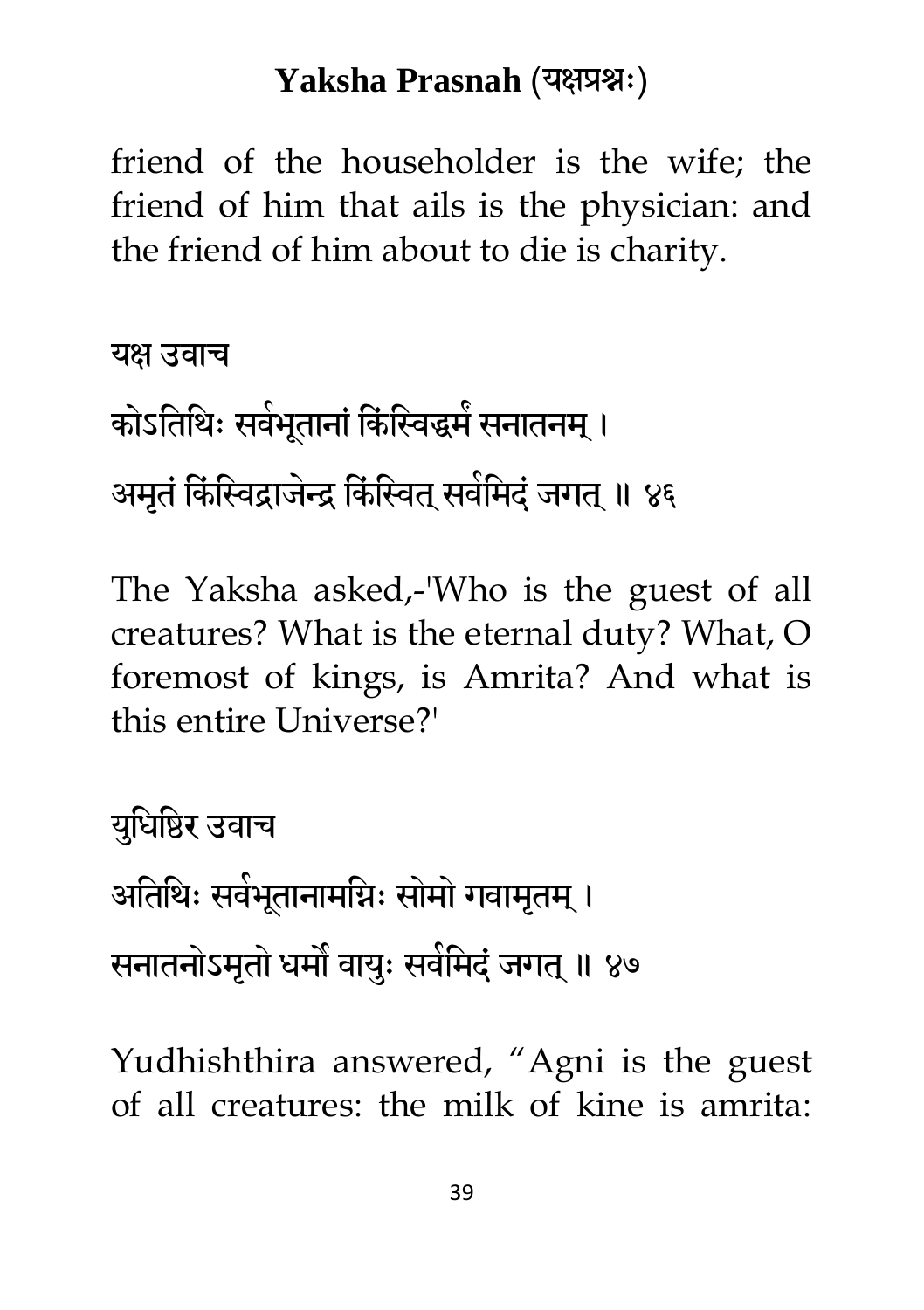Homa (therewith) is the eternal duty: and this Universe consists of air alone6."

यक्ष उवाच

 $\overline{a}$ 

# किंस्विदेको विचरते जातः को जायते पुनः । किंस्विद्धिमस्य मैषज्यं किंस्विदावपनं महत् ॥ ४८

The Yaksha asked,-'What is that which sojourneth alone? What is that which is reborn after its birth? What is the remedy against cold? And what is the largest field?'

मधुधधिय उवाच सूये एको विचरते चन्द्रमा जायते पुनः । अग्निहिंमस्य भैषज्यं भूमिरापवनं महत् ॥ ४९

<sup>6</sup> *Yudhishthira has the authority of the Srutis for saying that the one pervading element of the universe is air.*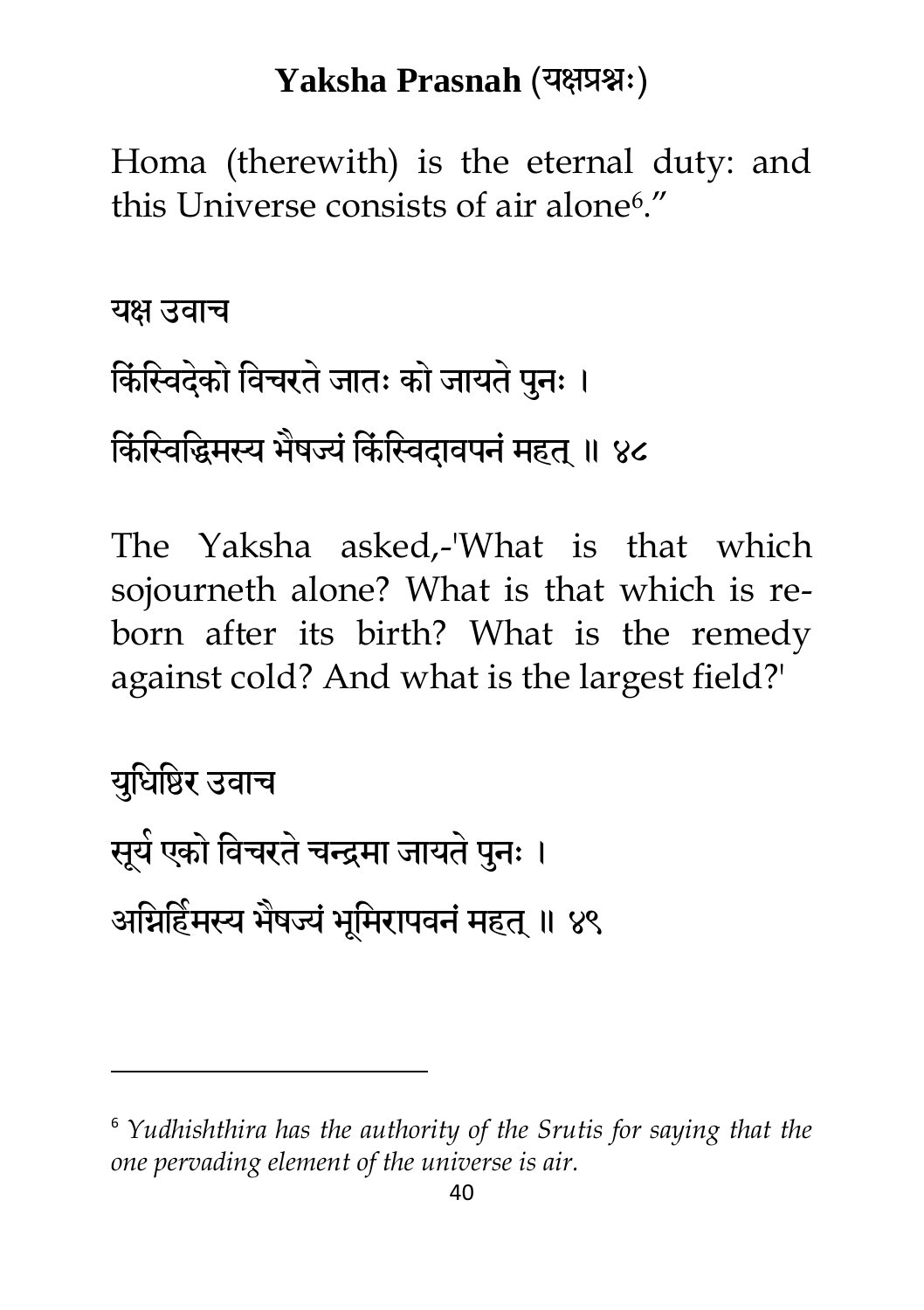Yudhishthira answered,-'The sun sojourns alone; the moon takes birth anew: fire is the remedy against cold: and the Earth is the largest field.'

यक्ष उवाच किस्विदेकपदं धर्म्य किस्विदेकपदं यशः । किंस्विदेकपदं स्वर्यं किंस्विदेकपदं सुखम् ॥ ५०

The Yaksha asked,-'What is the highest refuge of virtue? What of fame? What of heaven? And what, of happiness?'

मधुधधिय उवाच दाक्ष्यमेकपदं धम्ये दानमेकपदं यशः । सत्यमेकपदं स्वर्ग्यं शीलमेकपदं सुखम् ॥ ५१

Yudhishthira answered,- 'Liberality is the highest refuge of virtue: gift, of fame: truth,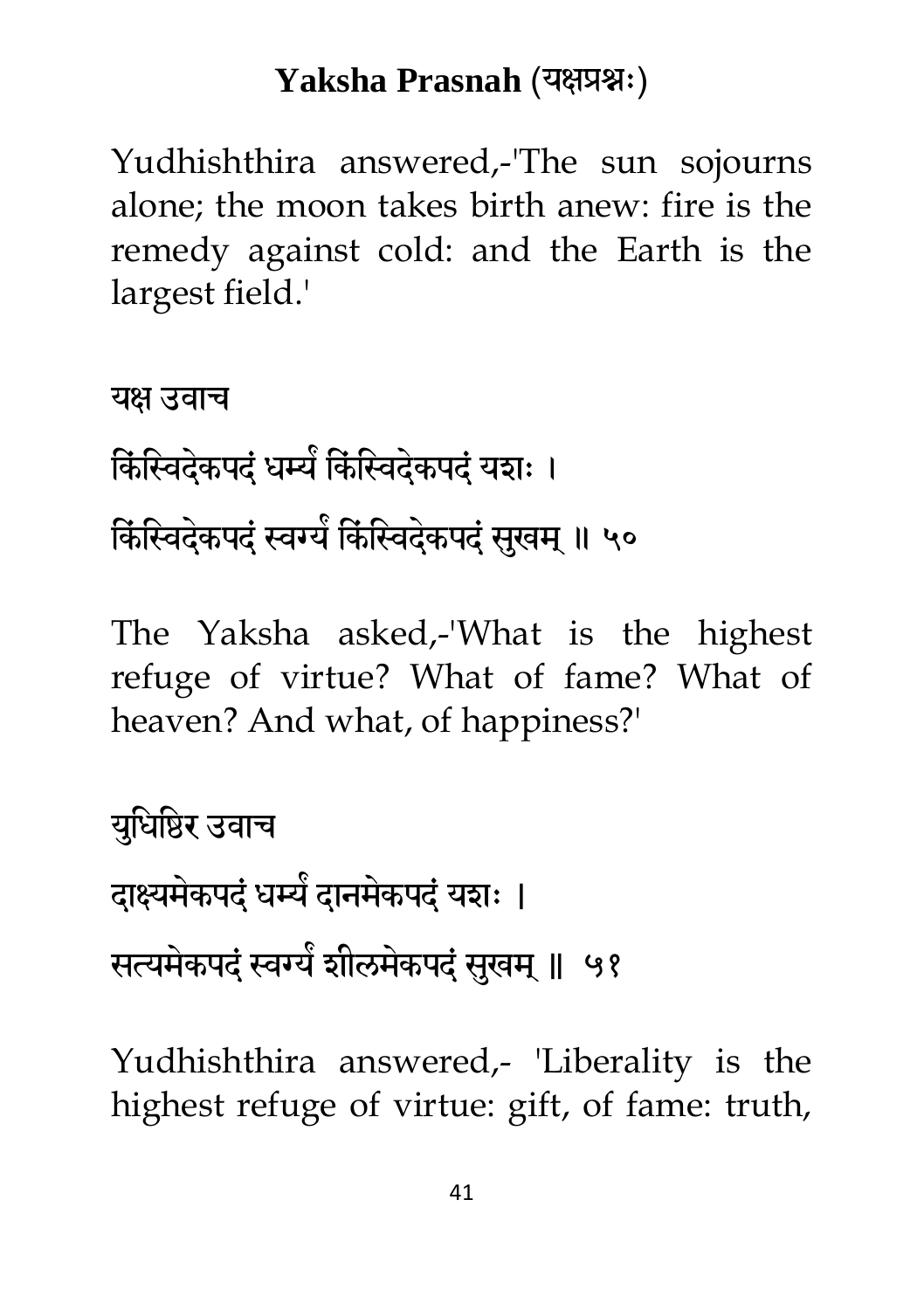of heaven: and good behaviour, of happiness.'

#### यक्ष उवाच

# किंस्विदात्मा मनुष्यस्य किंस्विद्दैवकृतः सखा । उपजीवनं किंस्विदस्य किंस्विदस्य परायणम् ॥ ५२

The Yaksha asked,-'What is the soul of man? Who is that friend bestowed on man by the gods? What is man's chief support? And what also is his chief refuge?'

मधुधधिय उवाच

पुत्र आत्मा मनुष्यस्य भायो दैवकृतः सखा

उपजीवनं च पर्जन्यो दानमस्य परायणम् ॥ ५३

Yudhishthira answered,-'The son is a man's soul: the wife is the friend bestowed on man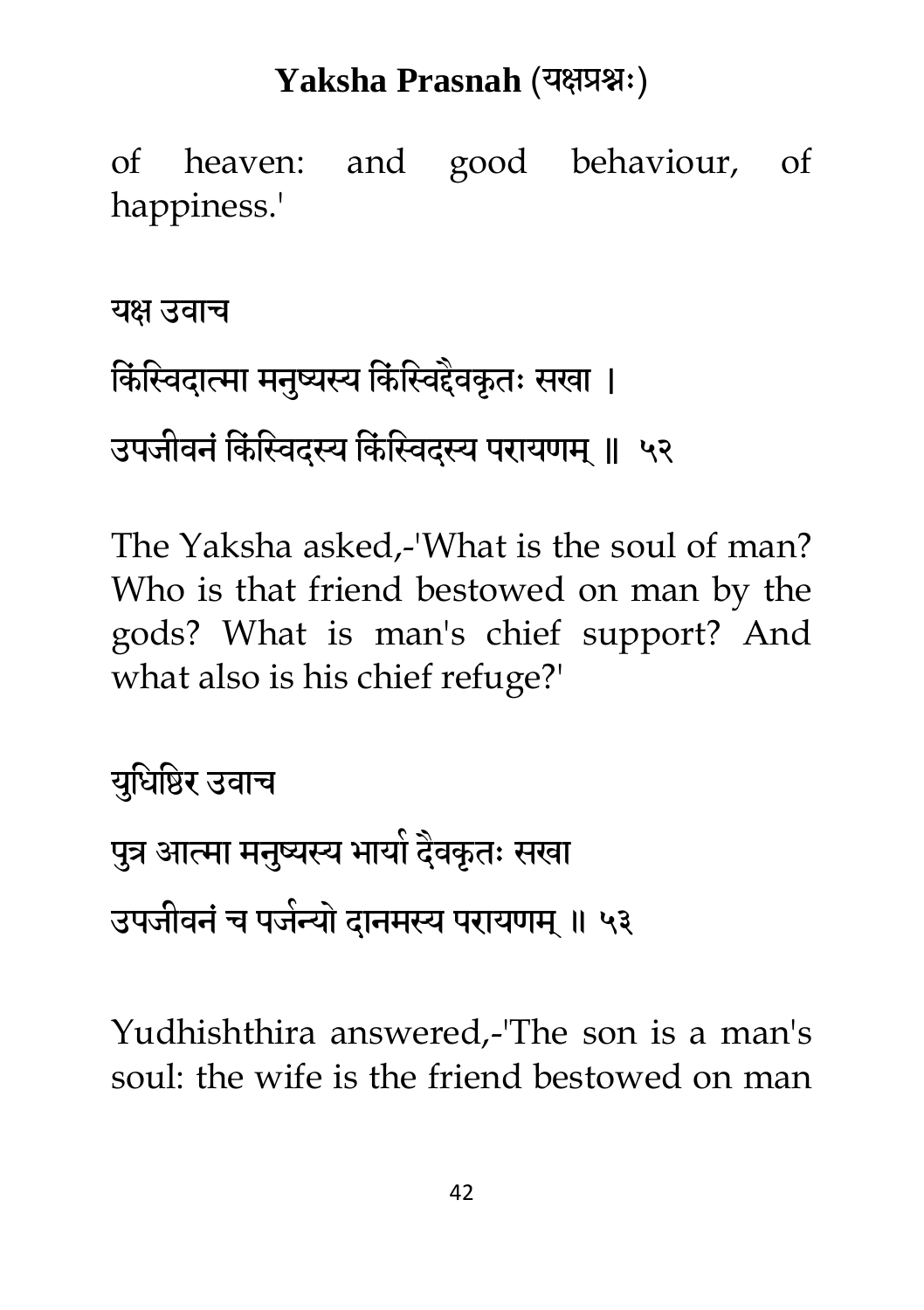by the gods; the clouds are his chief support; and gift is his chief refuge.'

यक्ष उवाच

### धन्यानामुत्तमं किंस्विदु धनानां स्यात् किमुत्तमम् ।

राभानामुत्तमं किंस्यात् सुखानां स्यात्किमुत्तमम् ॥ ५४

The Yaksha asked,-'What is the best of all laudable things? What is the most valuable of all his possessions? What is the best of all gains? And what is the best of all kinds of happiness?'

मधुधधिय उवाच

धन्यानामुत्तमं दाक्ष्यं धनानामुत्तमं श्रुतम् ।

राभानां श्रेय आरोग्यं सुखानां तुष्टिरुत्तमा ॥ ५५

Yudhishthira answered,-"The best of all laudable things is skill; the best of all possessions is knowledge: the best of all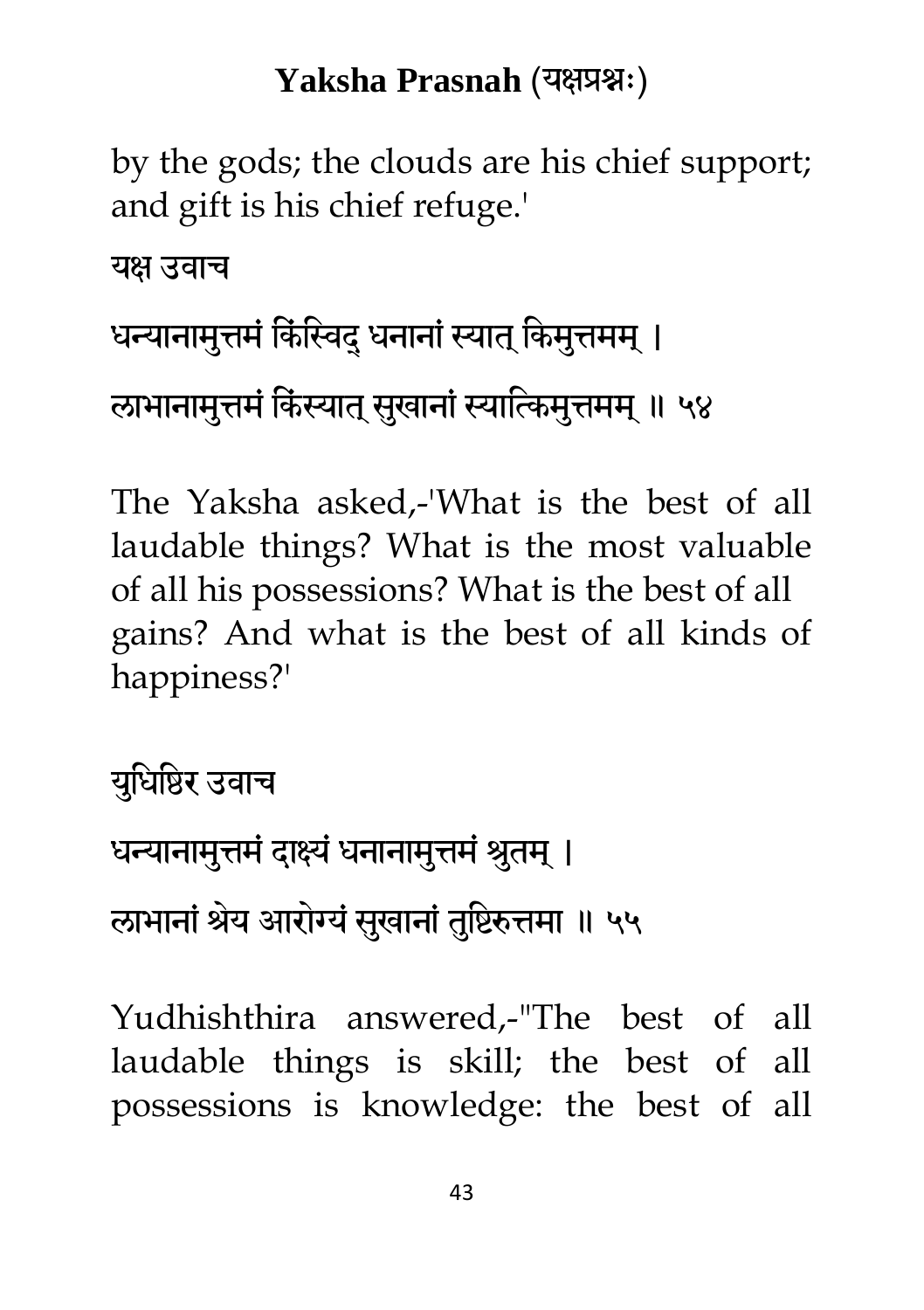gains is health: and contentment is the best of all kinds of happiness.'

यक्ष उवाच कश्च धर्मः परो लोके कश्च धर्मः सदा फलः । कि नियम्य न शोचन्ति कैश्च सन्धिने जीयेते ॥ ५६

The Yaksha asked,-'What is the highest duty in the world? What is that virtue which always beareth fruit? What is that which if controlled, leadeth not to regret? And who are they with whom an alliance cannot break?'

मधुधधिय उवाच आनृशंस्यं परो धर्मस्त्रयी धर्मः सदा फलः । मनो यम्य न शोचन्ति सन्धिः सद्भिनं जीयेतं ॥ ५७

Yudhishthira answered,-'The highest of duties is to refrain from injury: the rites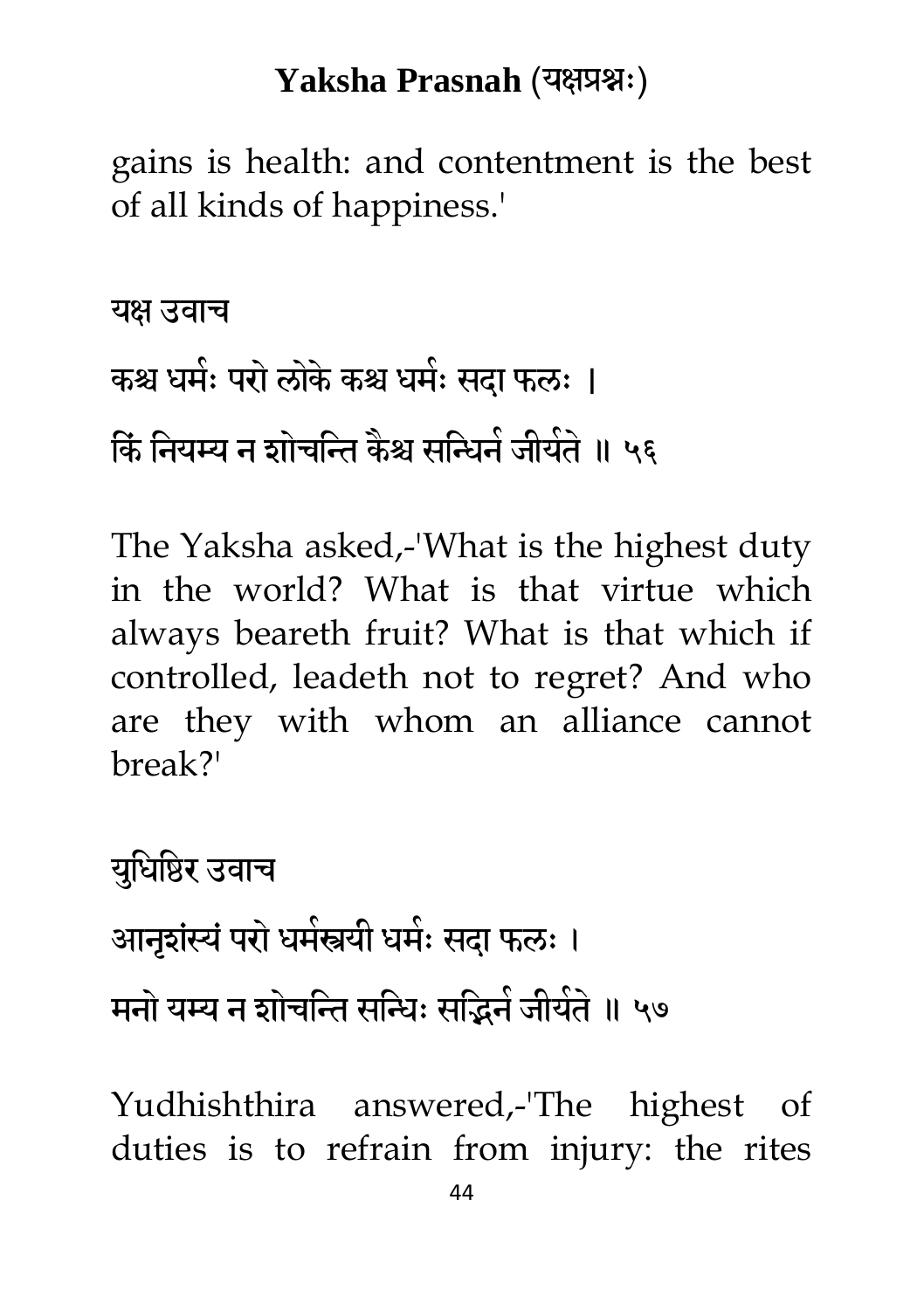ordained in the Three (Vedas) always bear fruit: the mind, if controlled, leadeth to no regret: and an alliance with the good never breaketh.'

यक्ष उवाच

किं नु हित्वा प्रियो भवति किं नु हित्वा न शोचति ।

किं नु हित्वाऽथेवान्भवति किं नु हित्वा सुखी भवेत् ॥५८

The Yaksha asked,-'What is that which, if renounced, maketh one agreeable? What is that which, if renounced, leadeth to no regret? What is that which, if renounced, maketh one wealthy? And what is that which if renounced, maketh one happy?'

मधुधधिय उवाच

मानं हित्वा प्रियो भवति कोधं हित्वा न शोचति । कामं हित्वाऽर्थवान्भवति लोभं हित्वा सुखी भवेत् ॥ ५९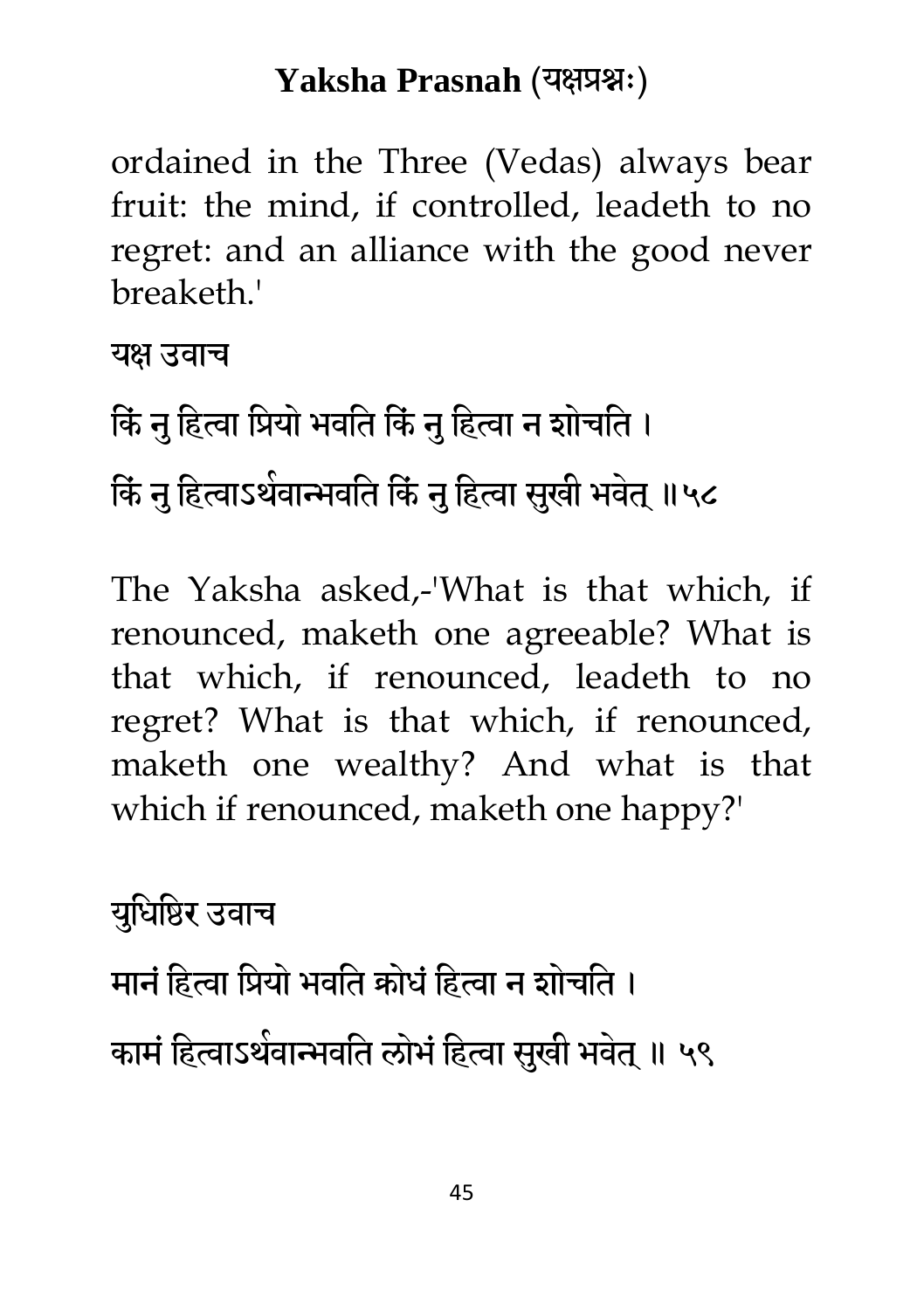Yudhishthira answered,-'Pride, if renounced, maketh one agreeable; wrath, if renounced leadeth to no regret: desire, if renounced, maketh one wealthy: and avarice, if renounced, maketh one happy.'

```
यक्ष उवाच
किमर्थ ब्राह्मणे दानं किमर्थ नटनतके ।
किमर्थं चैव भृत्येषु किमर्थं चैव राजसु ॥६०
```
The Yaksha asked,-'For what doth one give away to Brahmanas? For what to mimes and dancers? For what to servants? And for what to king?'

मधुधधिय उवाच धर्मार्थ ब्राह्मणे दानं यशोर्थ नटनतेके । भृत्येषु भरणार्थं वै भयार्थं चैव राजसु ॥६१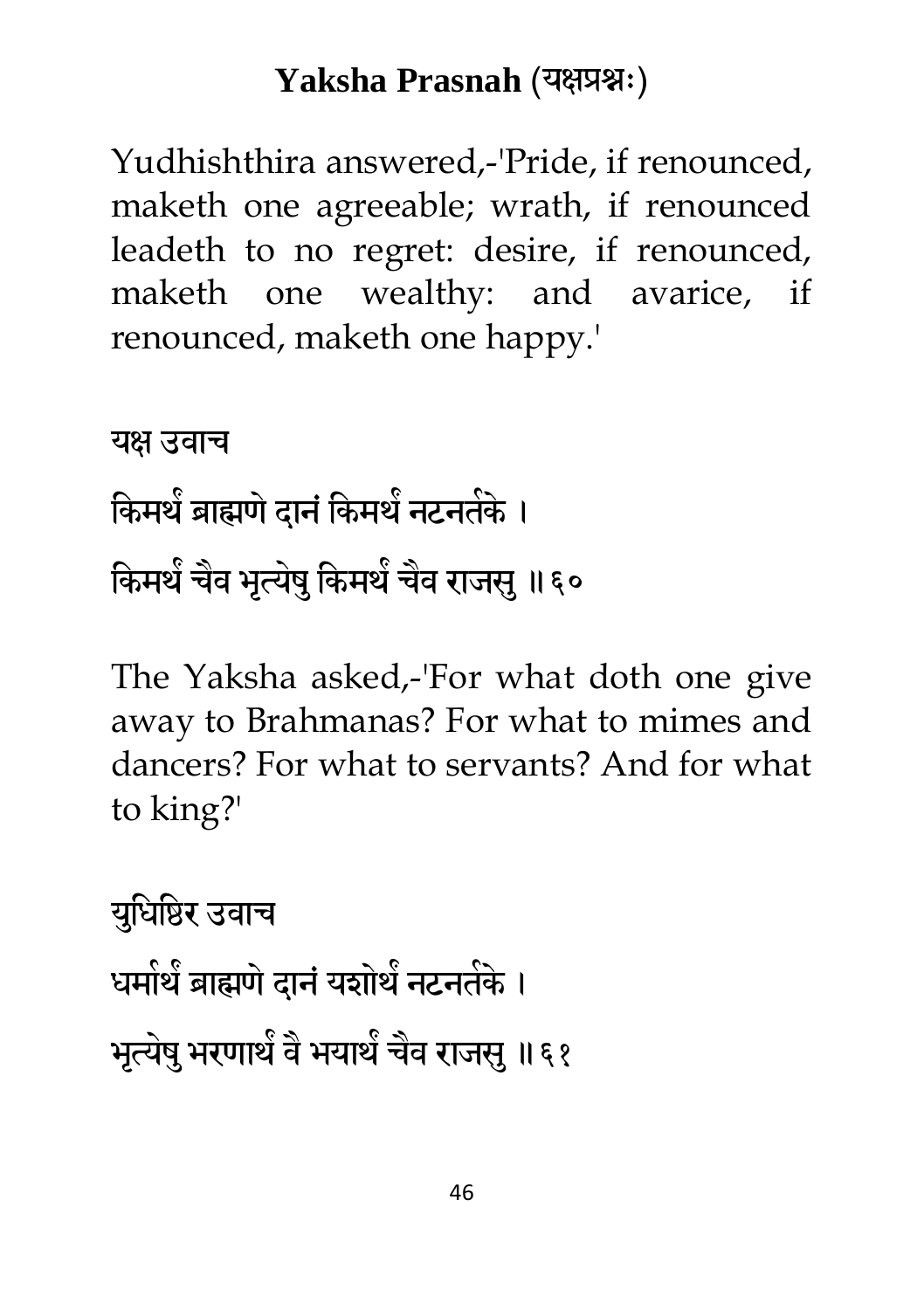Yudhishthira answered,-'It is for religious merit that one giveth away to Brahmanas: it is for fame that one giveth away to mimes and dancers: it is for supporting them that one giveth away to servants: and it is for obtaining relief from fear that one giveth to kings.'

#### यक्ष उवाच

# केन स्विदावृतो लोकः केन स्विन्न प्रकाशते । केन त्यजति मित्राणि केन स्वगे न गच्छति ॥६२

The Yaksha asked,-'With what is the world enveloped? What is that owing to which a thing cannot discover itself? For what are friends forsaken? And for what doth one fail to go to heaven?'

### मधुधधिय उवाच

अज्ञानेनावृतो लोकस्तमसा न प्रकाशते ।

लोभात्त्यजति मित्राणि सङ्गात् स्वर्गं न गच्छति ॥ ६३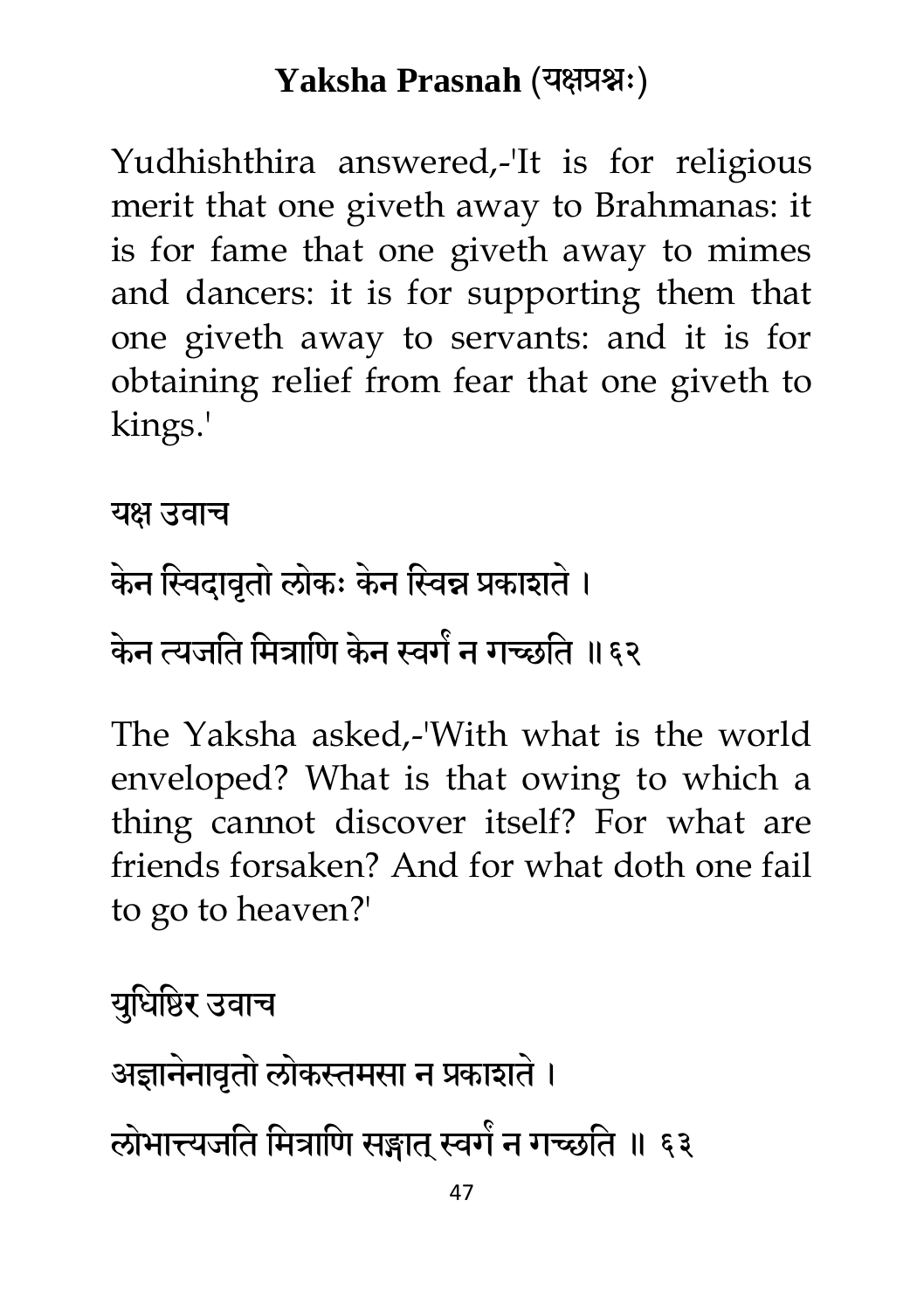Yudhishthira answered,-'The world is enveloped with darkness. Darkness doth not permit a thing to show itself. It is from avarice that friends are forsaken. And it is connection with the world for which one faileth to go to heaven.'

यक्ष उवाच

# मृतः कथं स्यात्पुरुषः कथं राष्ट्रं मृतं भवेत् ।

### श्राद्धं मृतं कथं वा स्यात् कथं यज्ञो मृतो भवेत् ॥६४

The Yaksha asked,-'For what may one be considered as dead? For what may a kingdom be considered as dead? For what may a Sraddha be considered as dead? And for what, a sacrifice?'

मधुधधिय उवाच

मृतो दरिद्रः पुरुषो मृतं राष्ट्रमराजकम् । मृतमश्रोत्रियं श्राद्धं मृतो यज्ञस्त्वदक्षिणः ॥ ६५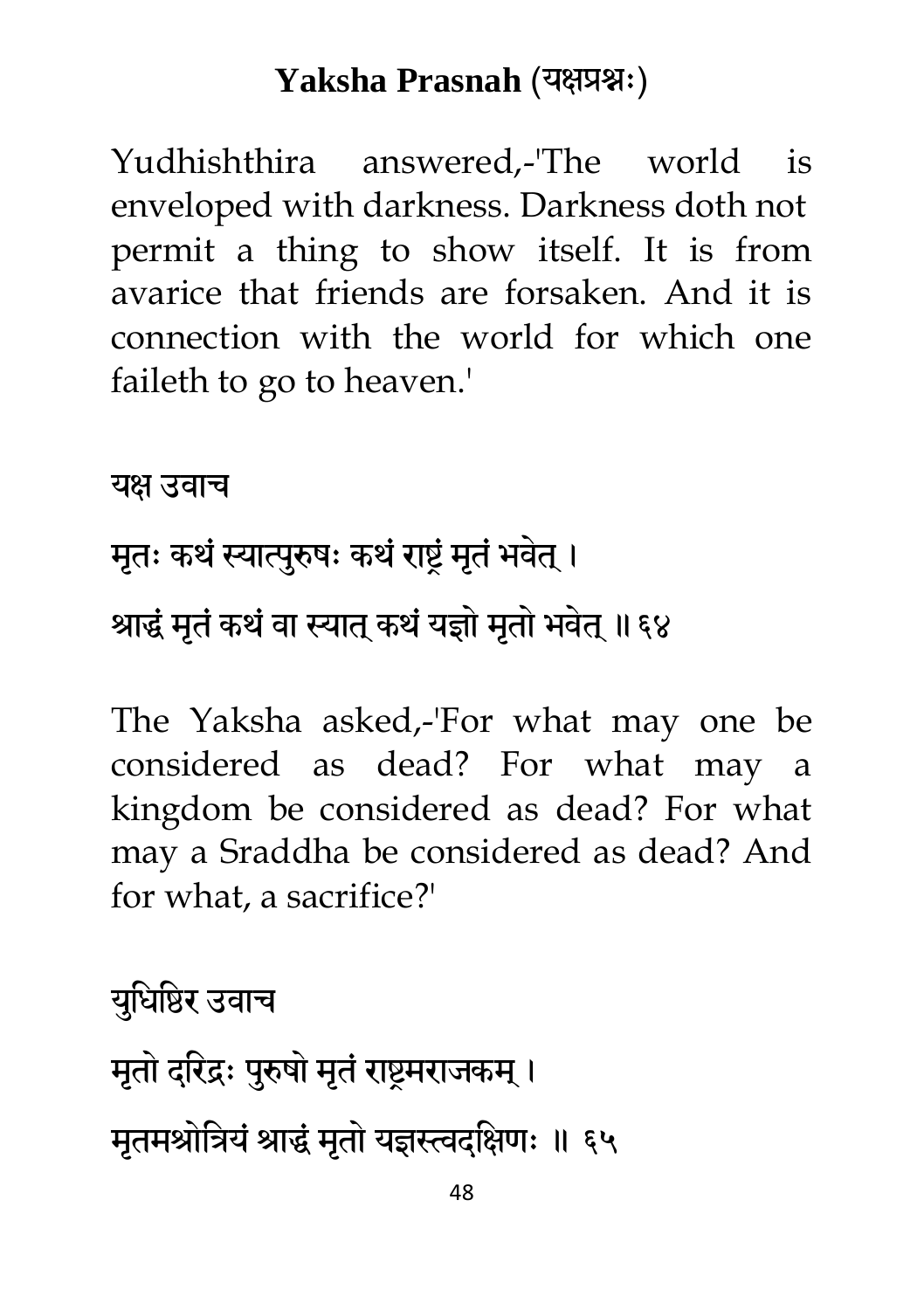Yudhishthira answered,-'For want of wealth may a man be regarded as dead. A kingdom for want of a king may be regarded as dead. A Sraddha that is performed with the aid of a priest that hath no learning may be regarded as dead. And a sacrifice in which there are no gifts to Brahmanas is dead.'

यक्ष उवाच

# का दिक्किमुद्कं प्रोक्तं किमन्नं किंच वे विषम् । श्राद्धस्य कालमाख्याहि ततः पिब हरस्व च ॥ ६६

The Yaksha asked,-'What constitutes the way? What, hath been spoken of as water? What, as food? And what, as poison? Tell us also what is the proper time of a Sraddha, and then drink and take away as much as thou likest!'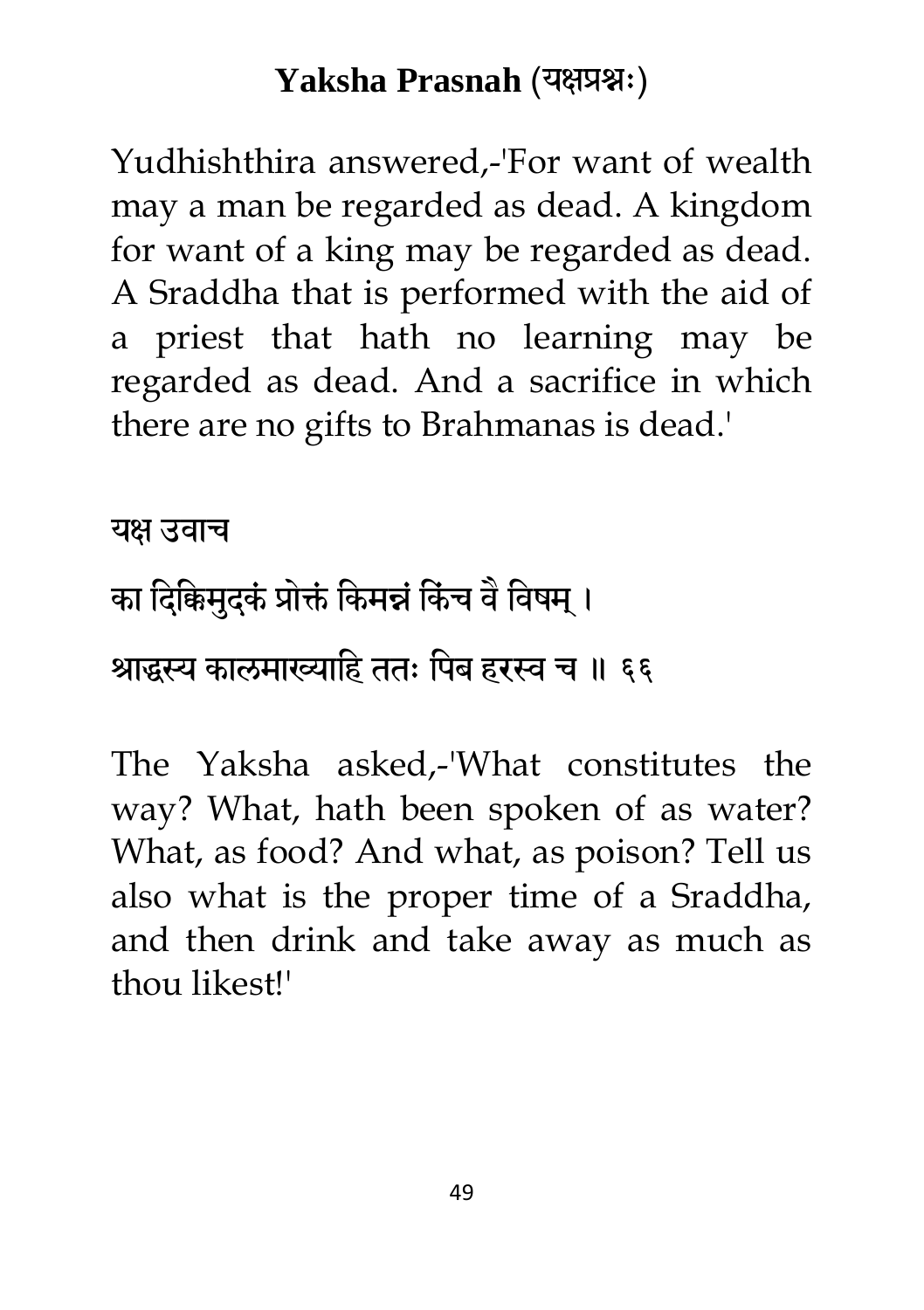मधुधधिय उवाच

 $\ddot{\phantom{a}}$ 

सन्तो दिग्जलमाकाशं गौरन्नं प्राथेना विषम् ।

श्राद्धस्य ब्राह्मणः कालः कथं वा यक्ष मन्यसे ॥ ६७

Yudhishthira answered,-'They that are good constitute the way<sup>7</sup>. Space hath been spoken of as water8. The cow is food9. A request is poison. And a Brahmana is regarded as the proper time of a Sraddha<sup>10</sup> . I do not know what thou mayst think of all this, O Yaksha?'

<sup>7</sup> *The word used in the question is dik, literally, direction. Obviously, of course, it means in this connection way. Yudhishthira answers that the way which one is to tread along is that of the good.*

<sup>8</sup> *The Srutis actually speak of space as water. These are questions to test Yudhishthira's knowledge of the Vedic cosmogony.*

<sup>9</sup> *The Srutis speak of the cow as the only food, in the following sense. The cow gives milk. The milk gives butter. The butter is used in Homa. The Homa is the cause of the clouds. The clouds give rain. The rain makes the seed to sprout forth and produce food. Nilakantha endeavours to explain this in a spiritual sense. There is however, no need of such explanation here.*

<sup>10</sup> *What Yudhishthira means to say is that there is no special time for a Sraddha. It is to be performed.*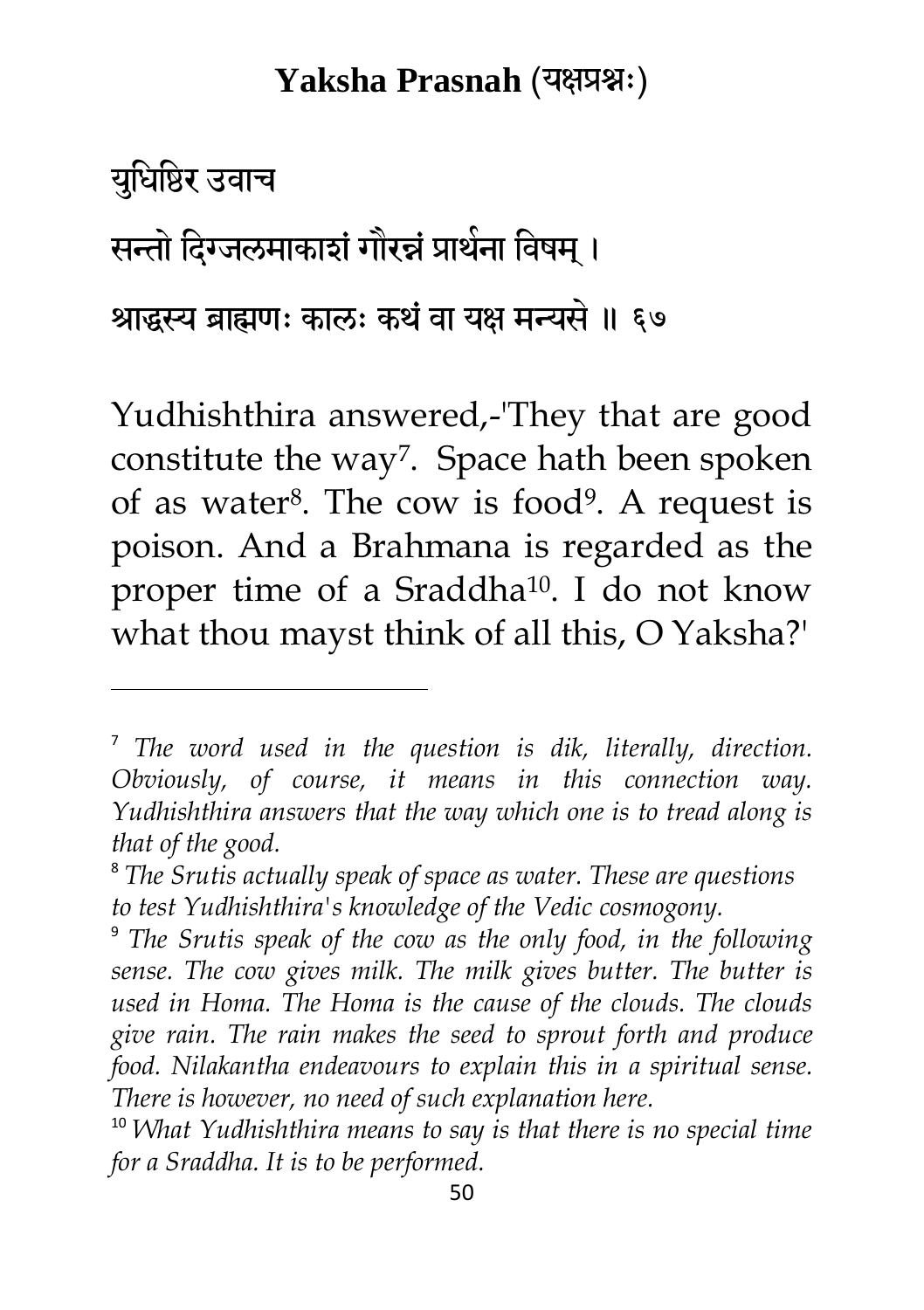#### यक्ष उवाच

 $\ddot{\phantom{a}}$ 

तपः किलक्षणं प्रोक्तं को दमश्च प्रकीर्तितः ।

क्षमा च का परा प्तोक्ता का च हृईः परिकीर्तिता ॥ ६८

The Yaksha asked,-'What hath been said to be the sign of asceticism? And what is true restraint? What constitutes forgiveness. And what is shame?'

मधुधधिय उवाच तपः स्वधमेर्वातैत्वं मनसो दमनं दमः । क्षमा द्वन्द्वसहिष्णुत्वं हृईरकार्यनिवर्तनम् ॥ ६९

Yudhishthira answered,-'Staying in one's own religion is asceticism: the restraint of the mind is of all restraints the true one: forgiveness consists in enduring enmity; and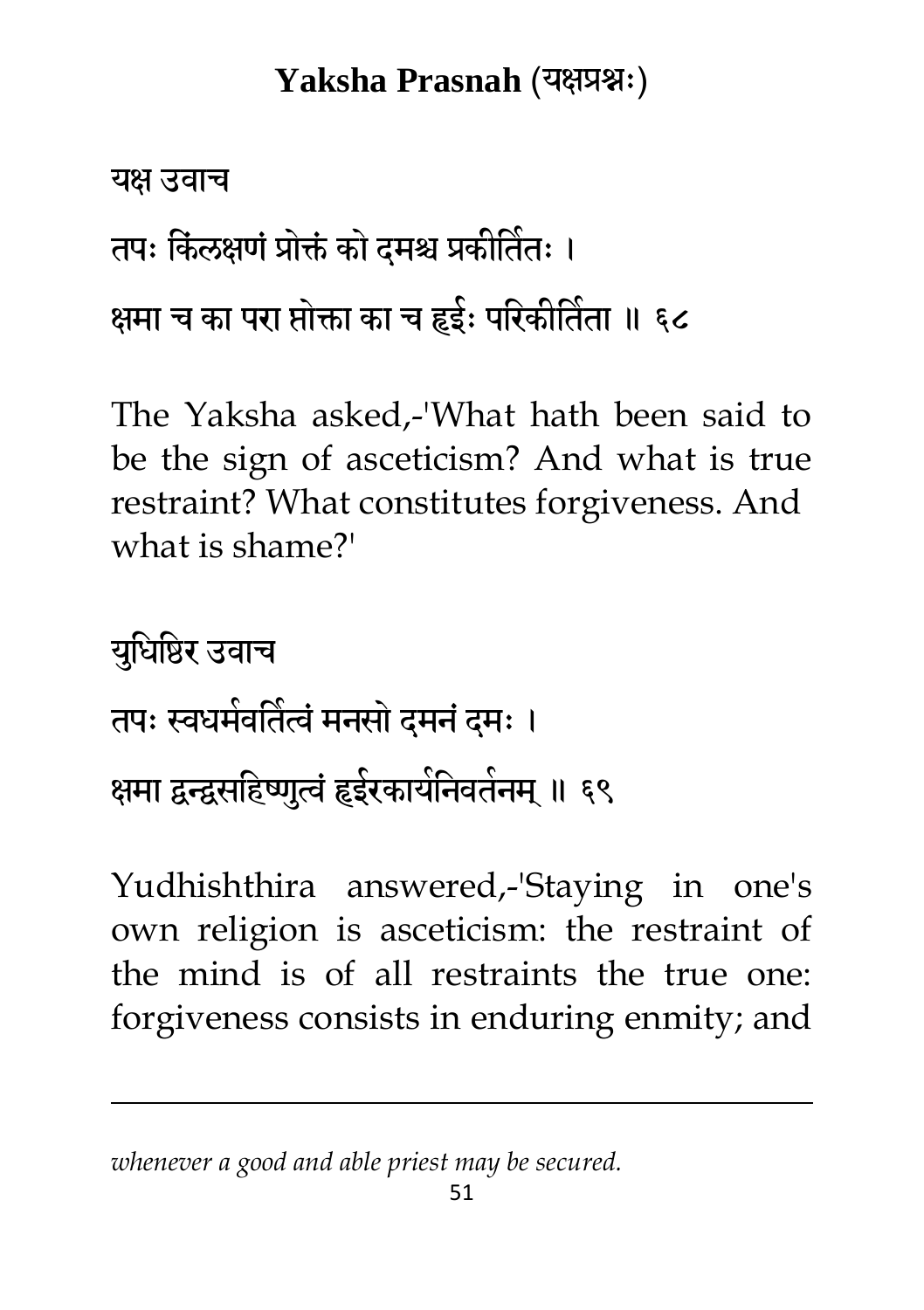shame, in withdrawing from all unworthy acts.'

यक्ष उवाच

किं ज्ञानं प्रोच्यते राजन् कः शमश्च प्रकीतितः । दया च का परा प्रोक्ता किञ्चाजेवमुदाहृतम् ॥ ७०

The Yaksha asked,-'What, O king is said to be knowledge? What, tranquillity? What constitutes mercy? And what hath been called simplicity?'

मधुधधिय उवाच ज्ञानं तत्त्वार्थसंबोधः शर्माश्चेत्तप्रशान्तता । दया सर्वसुखेंषित्वमाजेवं समचित्तता ॥ ७१

Yudhishthira answered,-'True knowledge is that of Divinity. True tranquillity is that of the heart. Mercy consists in wishing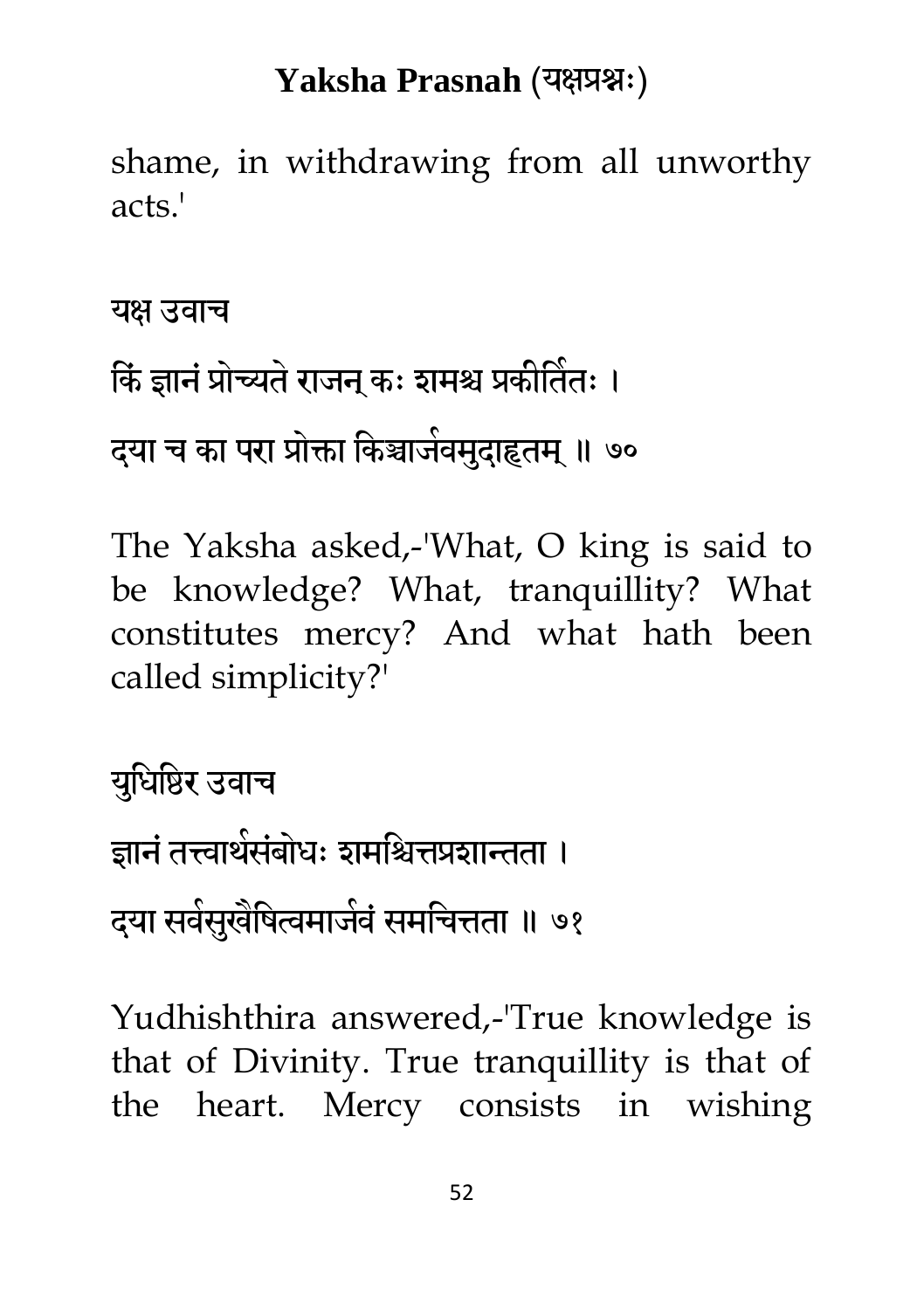happiness to all. And simplicity is equanimity of heart.'

यक्ष उवाच कः शत्रुदुंजेयः पुंसां कश्च व्यादि्रनन्तकः । कीदृशश्च स्मृतः साधुरसाधुः कीदृशः स्मृतः ॥७२

The Yaksha asked,-'What enemy is invincible? What constitutes an incurable disease for man? What sort of a man is called honest and what dishonest?'

मधुधधिय उवाच क्रोधः सुदुजेयः शत्रुलौभो व्यादिरनन्तकः । सवेभूतहितः साधुरसादुनिंदेयः स्मृतः ॥ ७३

Yudhishthira answered,-'Anger is an invincible enemy. Covetousness constitutes an incurable disease. He is honest that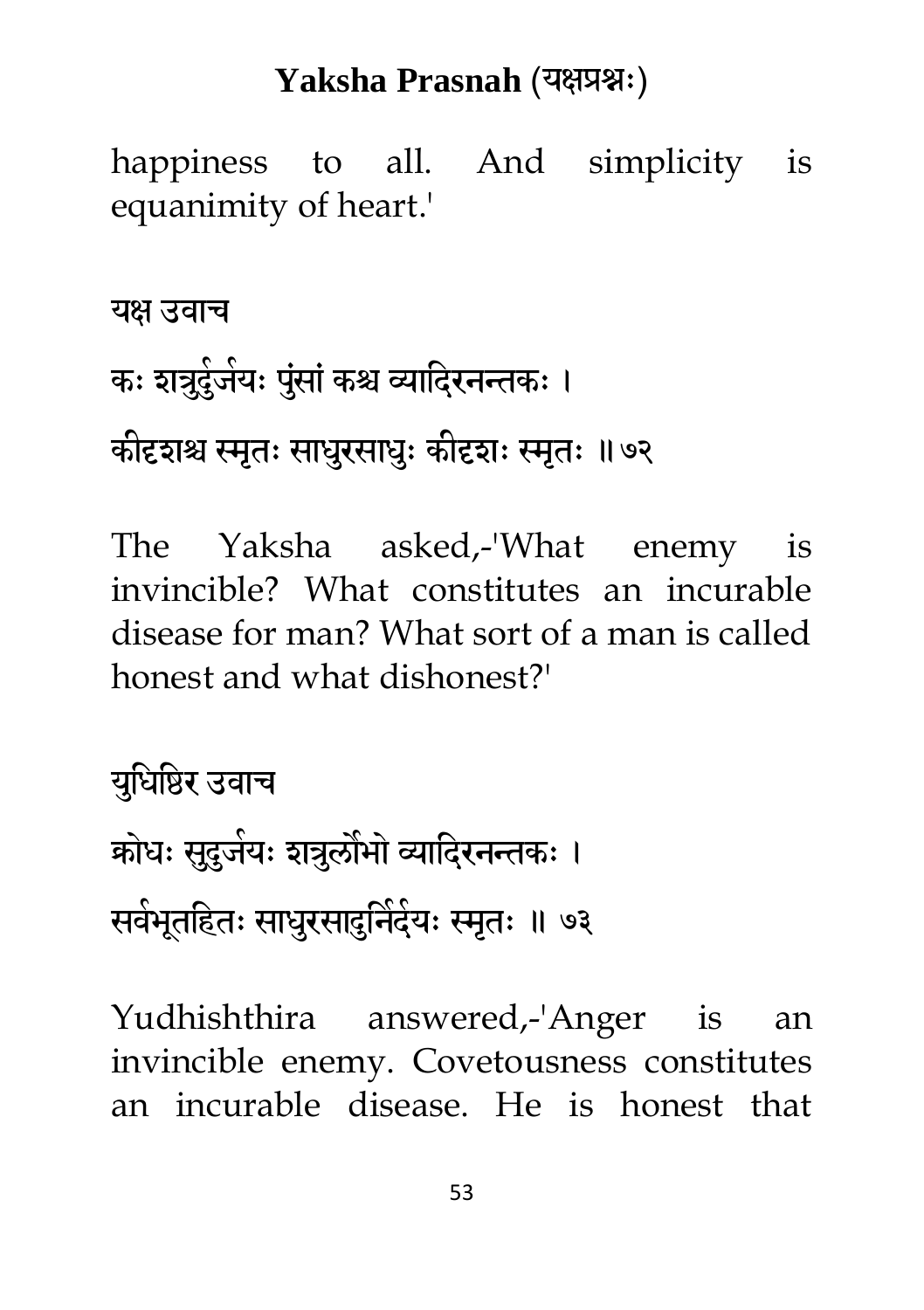desires the weal of all creatures, and he is dishonest who is unmerciful.'

यक्ष उवाच

### को मोहः प्रोच्यते राजन् कश्च मानः प्रकीतिंतः ।

किमालस्यं च विज्ञेयं कश्च शोकः प्रकीर्तितः ॥ ७४ The Yaksha asked,-'What, O king, is ignorance? And what is pride? What also is to be understood by idleness? And what hath been spoken of as grief?'

मधुधधिय उवाच मोहो हि धर्ममूढत्वं मानस्त्वात्माभिमानिता । धर्मनिश्कियताऽऽलस्यं शोकस्त्वज्ञानमुच्यते ॥ ७५

Yudhishthira answered,-'True ignorance consists in not knowing one's duties. Pride is a consciousness of one's being himself an actor or sufferer in life. Idleness consists in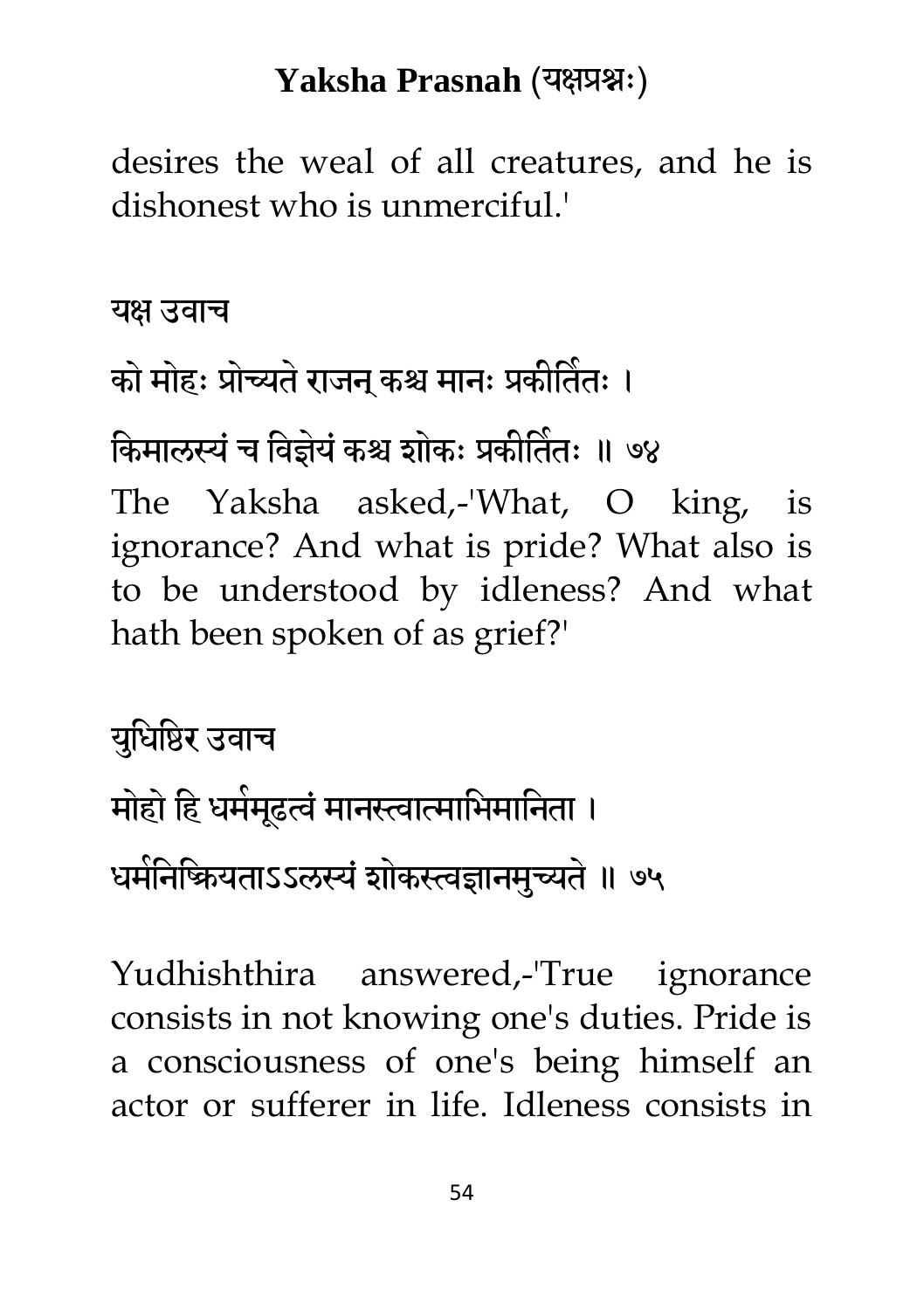not discharging one's duties, and ignorance in grief.'

यक्ष उवाच किं स्थैयेमृषिभिः प्रोक्तं किं च धैयेमुदाहृतम् । स्नानं च किं परं प्रोक्तं दानं च किमिहोच्यते ॥ ७६

The Yaksha asked,-'What hath steadiness been said by the Rishis to be? And what, patience? What also is a real ablution? And what is charity?'

मधुधधिय उवाच स्वधर्मं स्थिरता स्थैये धैर्यमिन्द्रियनिग्रहः । स्नानं मनोमलत्यागो दानं वै भूतरक्षणम् ॥ ७७

Yudhishthira answered,-'Steadiness consists in one's staying in one's own religion, and true patience consists in the subjugation of the senses. A true bath consists in washing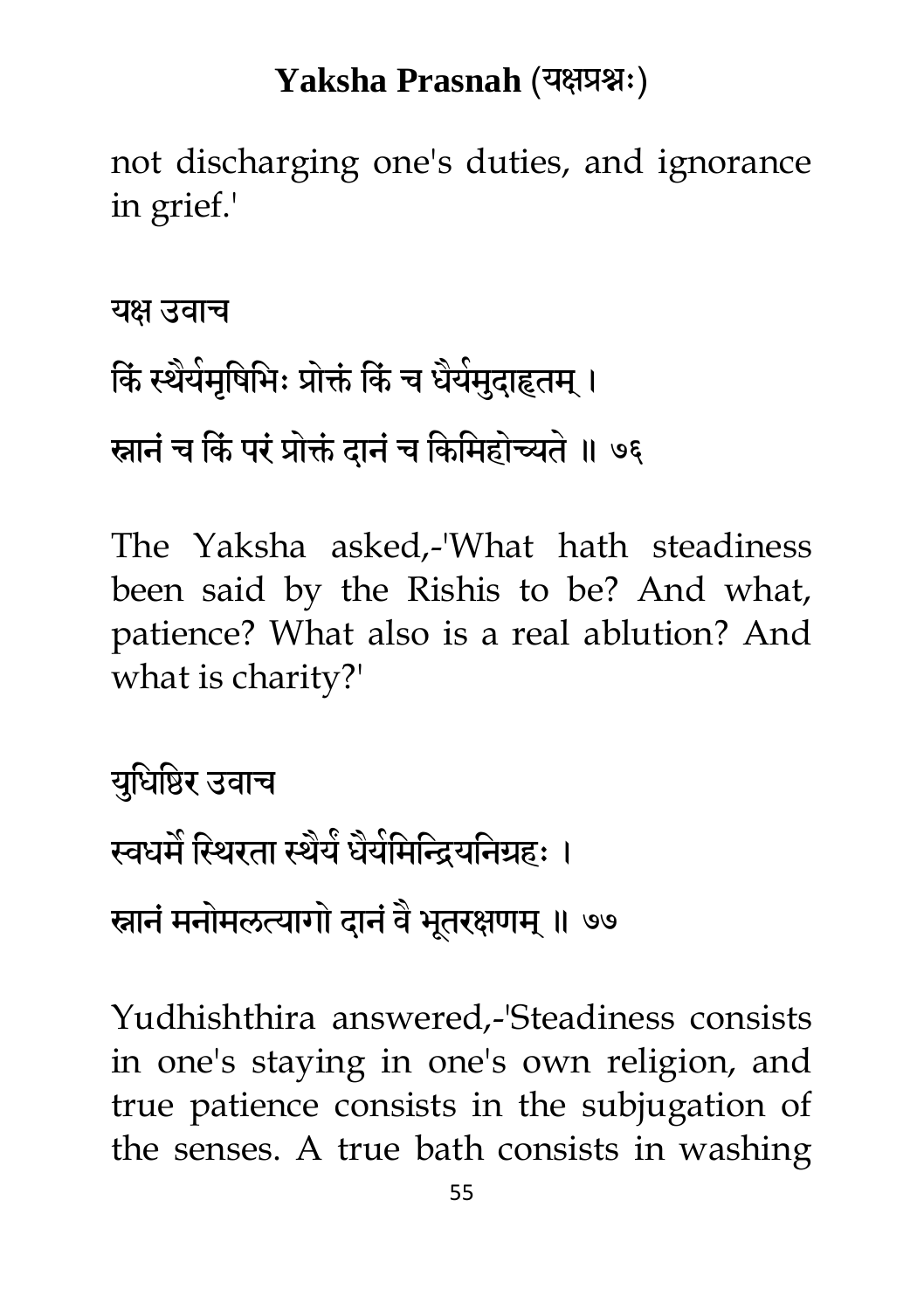the mind clean of all impurities, and charity consists in protecting all creatures.'

यक्ष उवाच

कः पण्डितः पुमान् ज्ञेयो नास्तिकः कश्च उच्यते । को मूखेः कश्च कामः स्यात् को मत्सर इति स्मृतः ॥ ७८

The Yaksha asked,-'What man should be regarded as learned, and who should be called an atheist? Who also is to be called ignorant? What is called desire and what are the sources of desire? And what is envy?'

मधुधधिय उवाच धर्मज्ञः पण्डितो ज्ञेयो नास्तिको मूखं उच्यते । कामः संसारहेतुश्च हृत्तापो मत्सरः स्मृतः ॥ ७९

Yudhishthira answered,-'He is to be called learned who knoweth his duties. An atheist is he who is ignorant and so also he is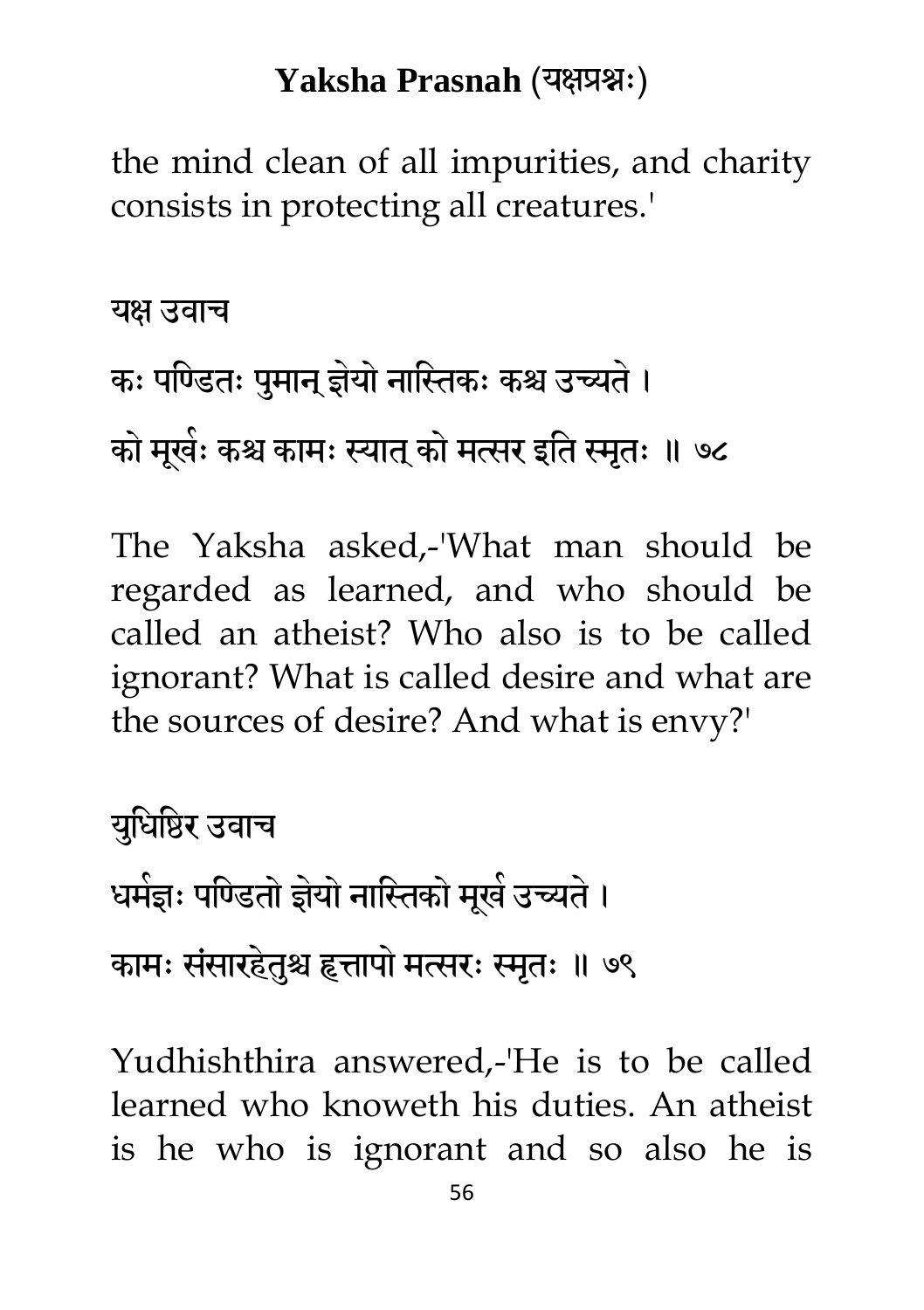ignorant who is an atheist. Desire is due to objects of possession, and envy is nothing else than grief of heart.'

यक्ष उवाच कोऽहङ्कार इति प्रोक्तः कश्च दंभः प्रकीर्तितः । किं तद्दैवं परं प्रोक्तं किं तत्पेशुन्यमुच्यते ॥ ८०

The Yaksha asked,-'What is pride, and what is hypocrisy? What is the grace of the gods, and what is wickedness?'

मधुधधिय उवाच महाज्ञानमहङ्कारो दम्भो धर्मो ध्वजोच्छयः । दैवं दानफलं प्रोक्तं पैशुन्यं परदूषणम् ॥ ८१

Yudhishthira answered,-'Stolid ignorance is pride. The setting up of a religious standard is hypocrisy. The grace of the gods is the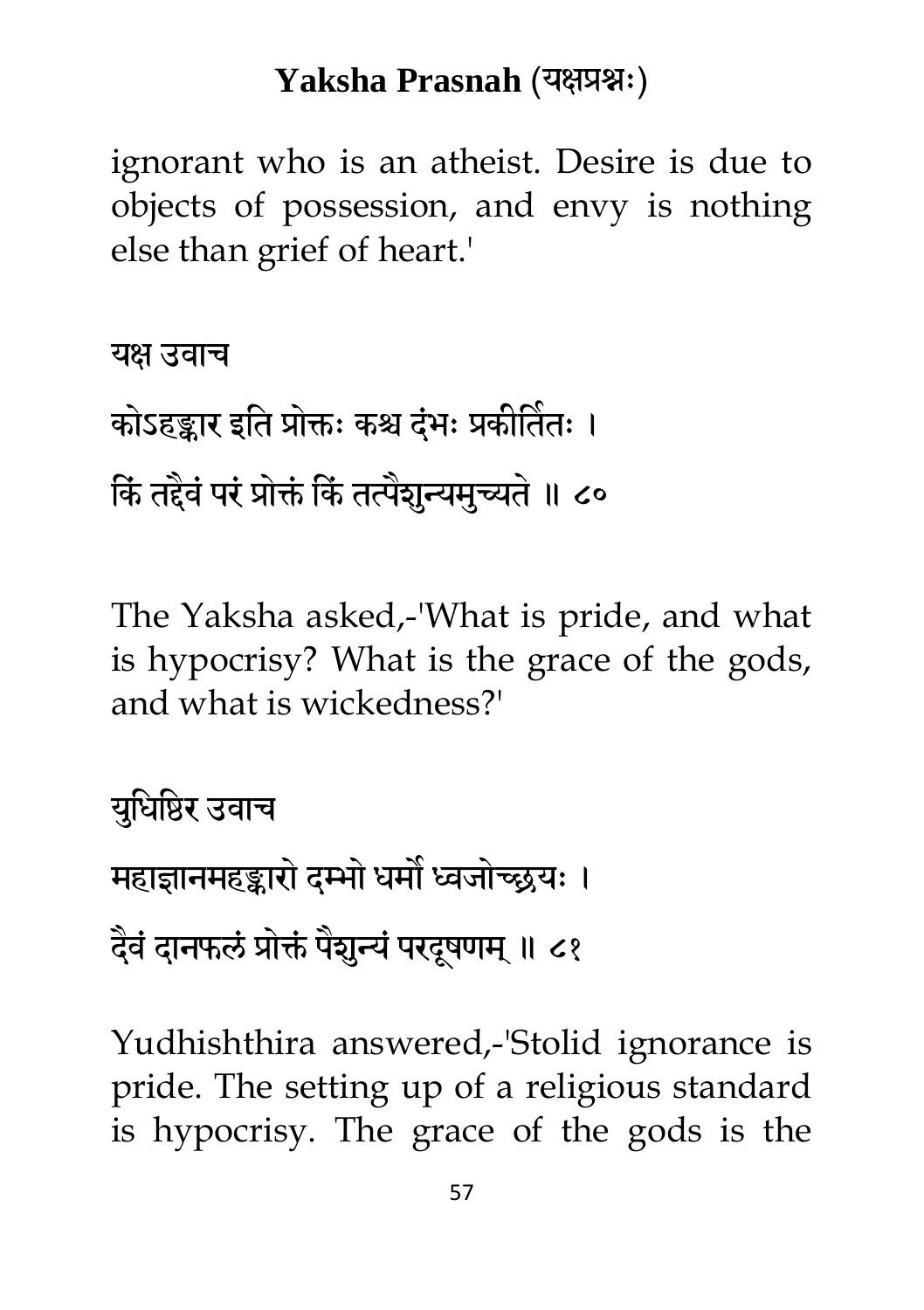fruit of our gifts, and wickedness consists in speaking ill of others.'

यक्ष उवाच धर्मश्चार्थश्च कामश्च परस्परविरोधिनः । एषां नित्यविरुद्धानां कथमेकत्र सङ्गमः ॥ ८२

The Yaksha asked,-'Virtue, profit, and desire are opposed to one another. How could things thus antagonistic to one another exist together?'

मधुधधिय उवाच यदा धर्मश्च भायो च परस्परवशानुगौ । तदा धमोर्थकामानां त्रयाणामपि सङ्गमः ॥ ८३

Yudhishthira answered,-'When a wife and virtue agree with each other, then all the three thou hast mentioned may exist together.'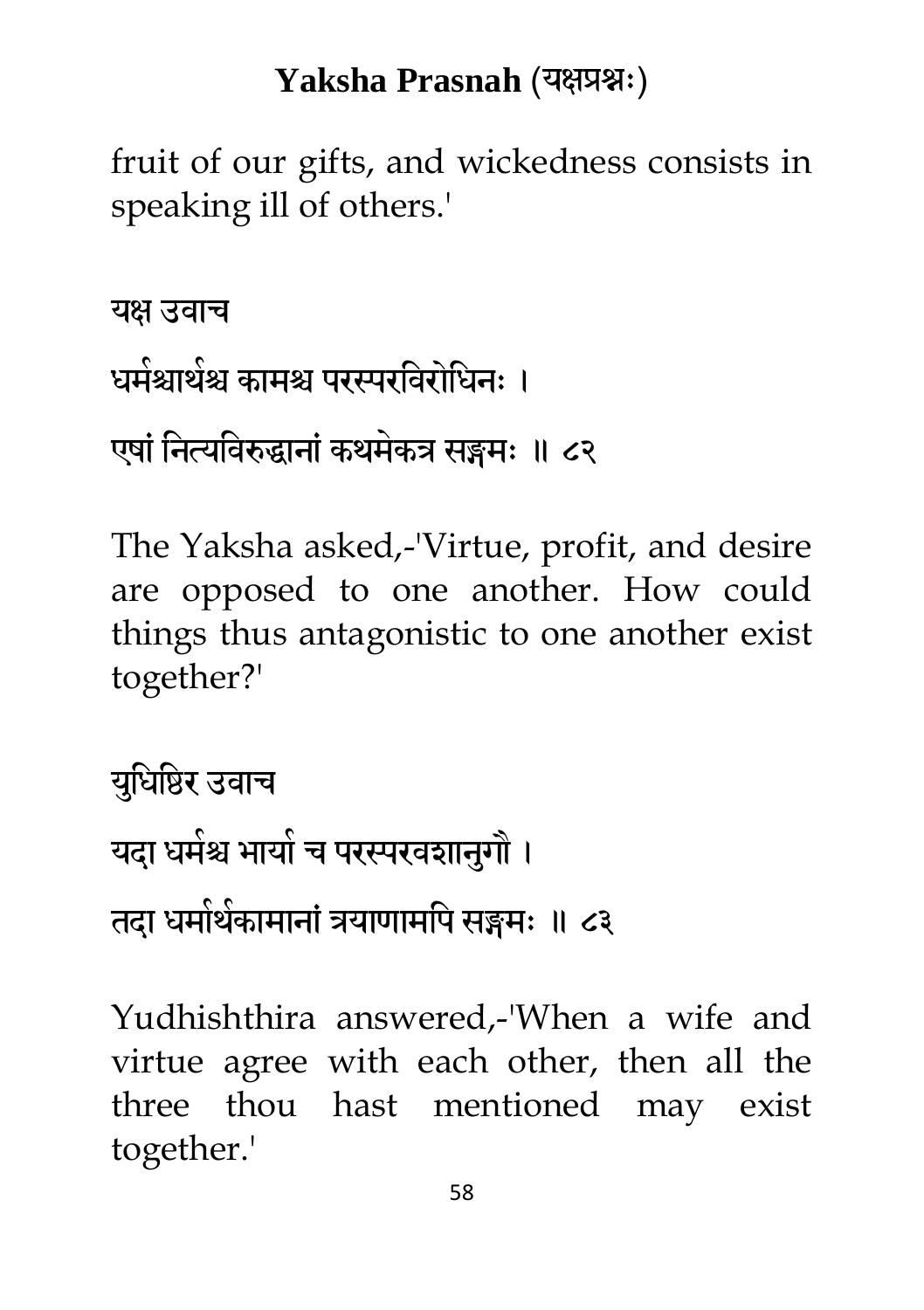यक्ष उवाच अक्षयो नरकः केन प्राप्यतं भरतषंभ । एतन्मे पृच्छतः प्रश्नं तच्छीघ्रं वक्तुमहेसि ॥ ८४

The Yaksha asked,-'O bull of the Bharata race, who is he that is condemned to everlasting hell? It behoveth thee to soon answer the question that I ask!'

मधुधधिय उवाच ब्राह्मणं स्वयमाहूय याचमानमकिञ्चनम् । पश्चान्नस्तीति यो ब्रूयात् सोऽक्षयं नरकं व्रजेत् ॥ ८५ वेदेषु धर्मशास्त्रेषु मिथ्या यो वै द्विजातिषु । देवेषु पितृधमैषु सोऽक्षयं नरकं व्रजेत् ॥ ८६ विद्यमाने धने लोभाद्दानभोगविवजितः । पश्चान्नास्तीति यो ब्रूयात् सोऽक्षयं नरकं व्रजेत् ॥ ८७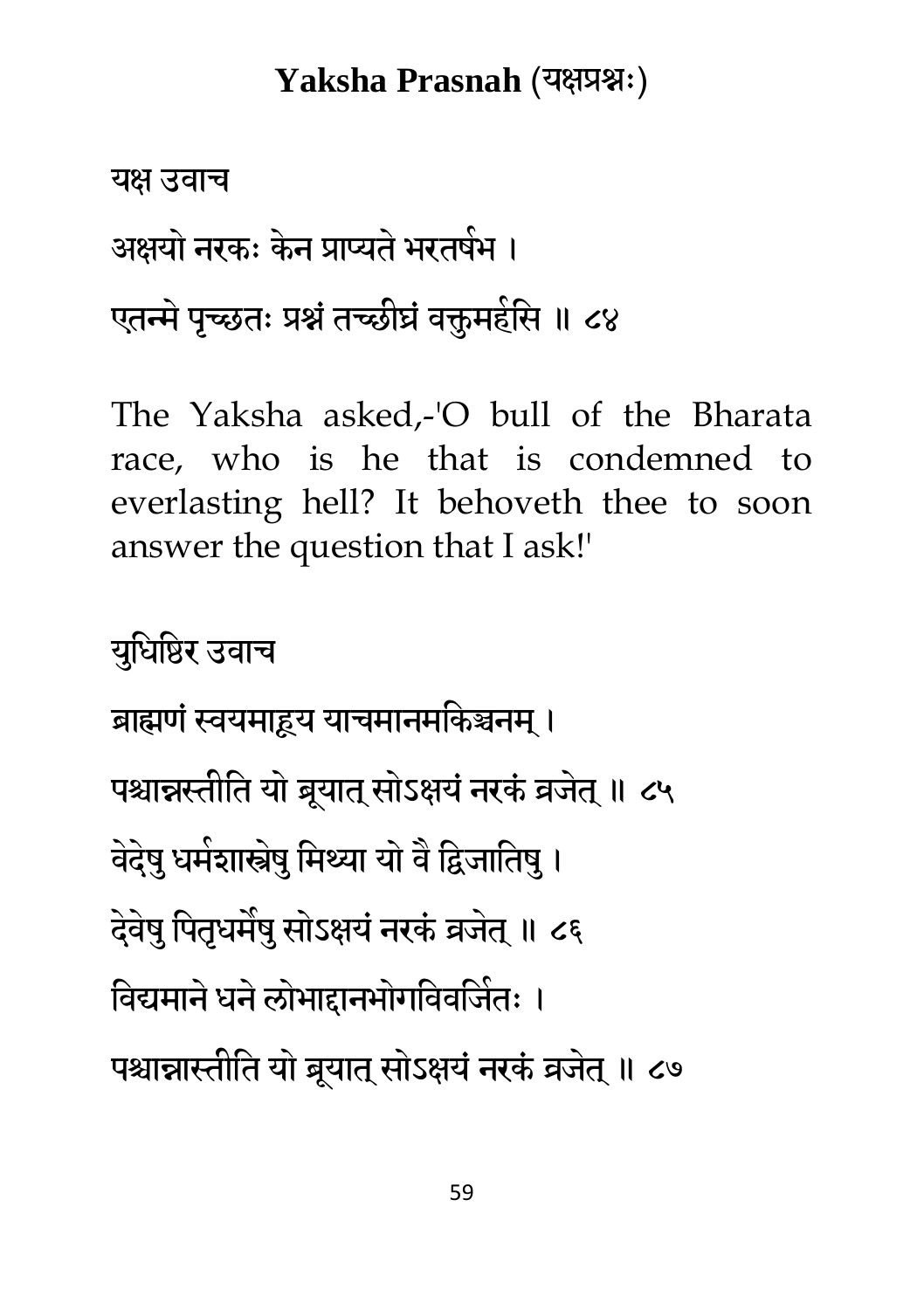Yudhishthira answered.-'He that summoneth a poor Brahmana promising to make him a gift and then tells him that he hath nothing to give, goeth to everlasting hell. He also must go to everlasting hell, who imputes falsehood to the Vedas, the scriptures, the Brahmanas, the gods, and the ceremonies in honour of the Pitris, He also goeth to everlasting hell who though in possession of wealth, never giveth away nor enjoyeth himself from avarice, saying, he hath none.'

#### यक्ष उवाच

# राजन कुलेन वृत्तेन स्वाध्यायेन श्रुतेन वा । ब्राह्मण्यं केन भवति प्रब्रूह्येतत् सुनिश्चितम् ॥ ८८

The Yaksha asked,-'By what, O king, birth, behaviour, study, or learning doth a person become a Brahmana? Tell us with certitude!'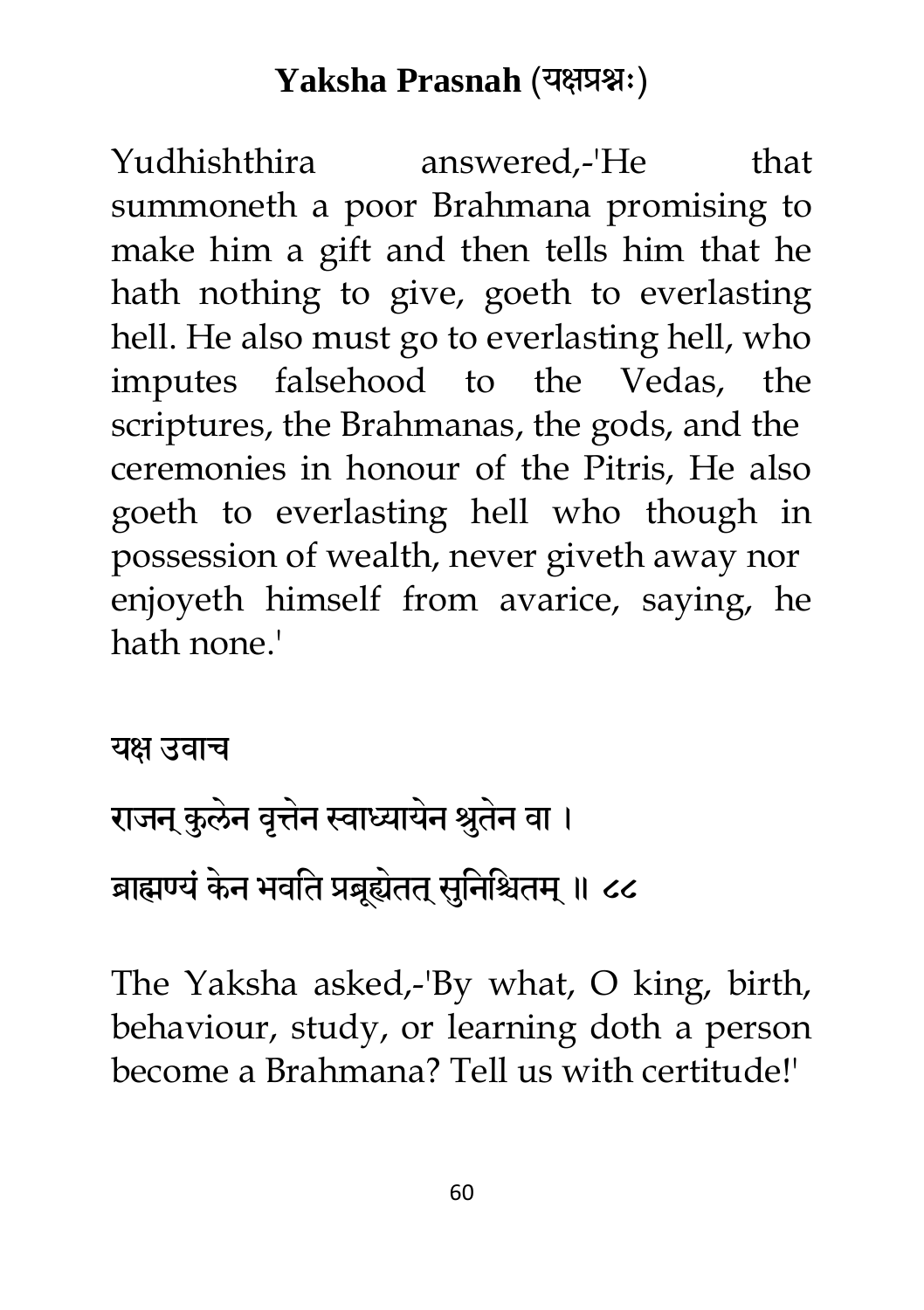मधुधधिय उवाच श्रुणु यक्ष कुलं तात न स्वाध्यायो न च श्रुतम् । कारणं हि द्विजत्वे च वृत्तमेव न संशयः ॥ ८९ वत्तं यत्नेन संरक्ष्यं ब्राह्मणेन विशेषतः । अक्षीणवृत्तो न क्षीणो वृत्ततस्तु हतो हतः ॥९० पठकाः पाठकाश्चैव ये चान्ये शास्त्रचिन्तकाः । सवै व्यसनिनो मूखो यः कियावान् स पण्डितः ॥ ९१ चतुर्वदोऽपि दुवृत्तः स शूद्रादतिरिच्यते । योऽभिहोत्रपरो दान्तः स ब्राह्मण इति स्मृतः ॥ ९२

Yudhishthira answered,-'Listen, O Yaksha! It is neither birth, nor study, nor learning, that is the cause of Brahmanahood, without doubt, it is behaviour that constitutes it. One's behaviour should always be wellguarded, especially by a Brahmana. He who maintaineth his conduct unimpaired, is never impaired himself. Professors and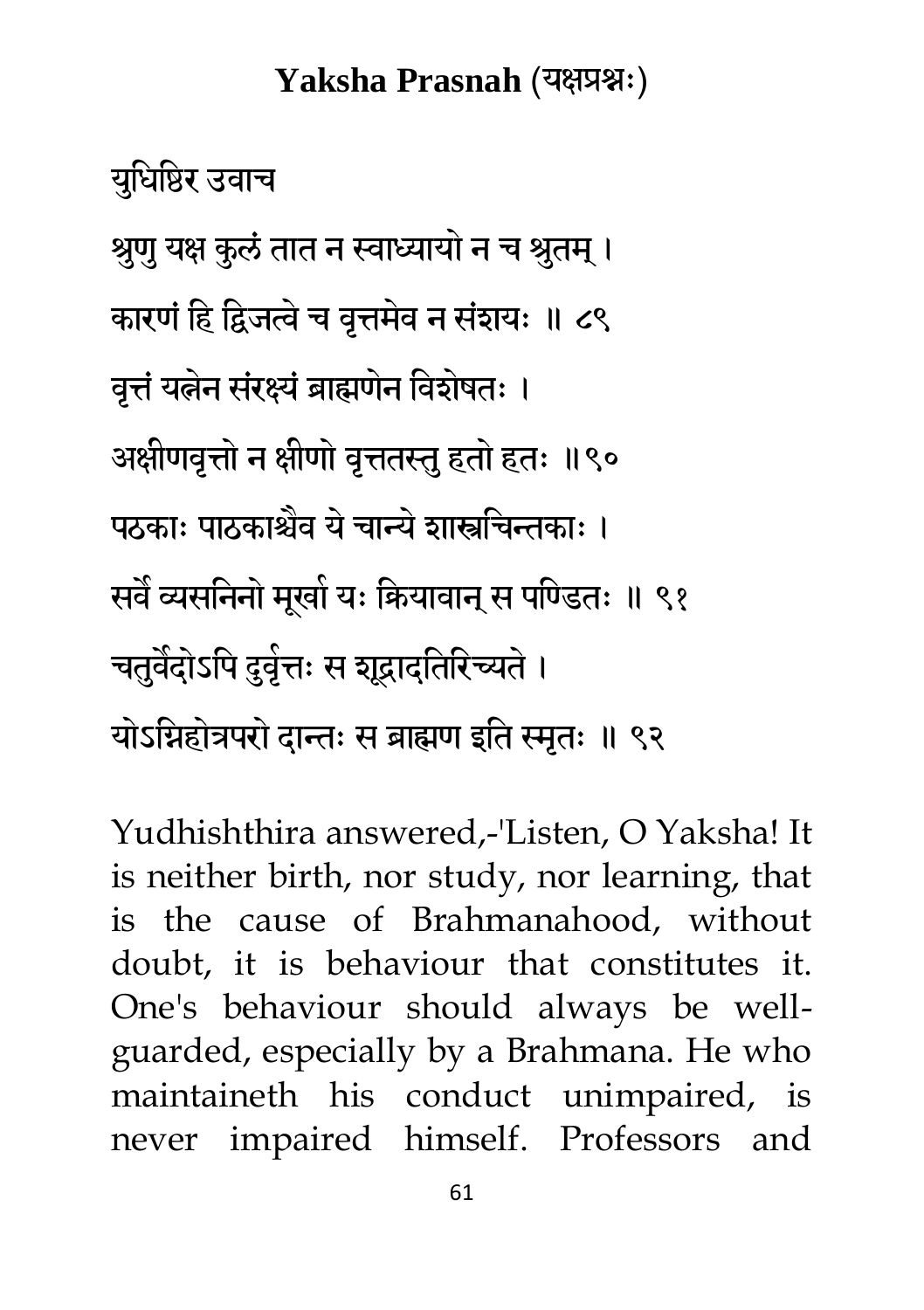pupils, in fact, all who study the scriptures, if addicted to wicked habits, are to be regarded as illiterate wretches. He only is learned who performeth his religious duties. He even that hath studied the four Vedas is to be regarded as a wicked wretch scarcely distinguishable from a Sudra (if his conduct be not correct). He only who performeth the Agnihotra and hath his senses under control, is called a Brahmana!'

यक्ष उवाच

# प्रियवचनवादी किं लभते विमृद्मितकार्यकरः किं लभते । बहुमित्रकरः किं लभते धमै रतः किं लभते कथय ॥ ९३

The Yaksha asked,-'What doth one gain that speaketh agreeable words? What doth he gain that always acteth with judgment? What doth he gain that hath many friends? And what he, that is devoted to virtue?'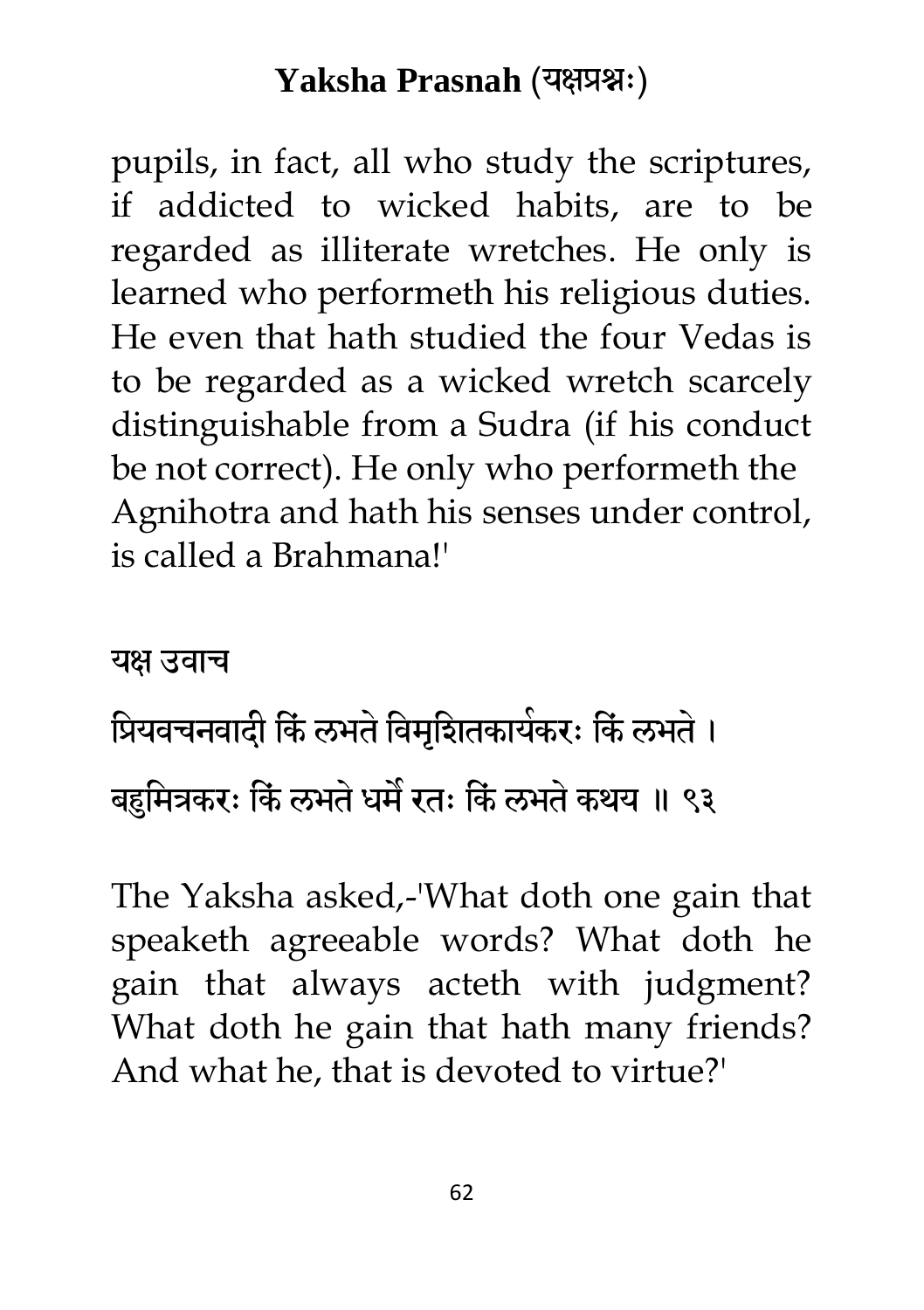मधुधधिय उवाच

प्रियवचनवादी प्रियो भवति विमृद्यितकार्यकरोऽधिकं जयति ।

बहुमित्रकरः सुखं वसते यश्च धमेरतः स गतिं लभते ॥ ९४

Yudhishthira answered,-'He that speaketh agreeable words becometh agreeable to all. He that acteth with judgment obtaineth whatever he seeketh. He that hath many friends liveth happily. And he that is devoted to virtue obtaineth a happy state (in the next world).'

यक्ष उवाच को मोदते किमाश्चये कः पन्थाः का च वार्तिका । वद् मे चतुरः प्रश्नान् मृता जीवन्तु बान्धवाः ॥ ९५

The Yaksha asked,-'Who is truly happy? What is most wonderful? What is the path? And what is the news? Answer these four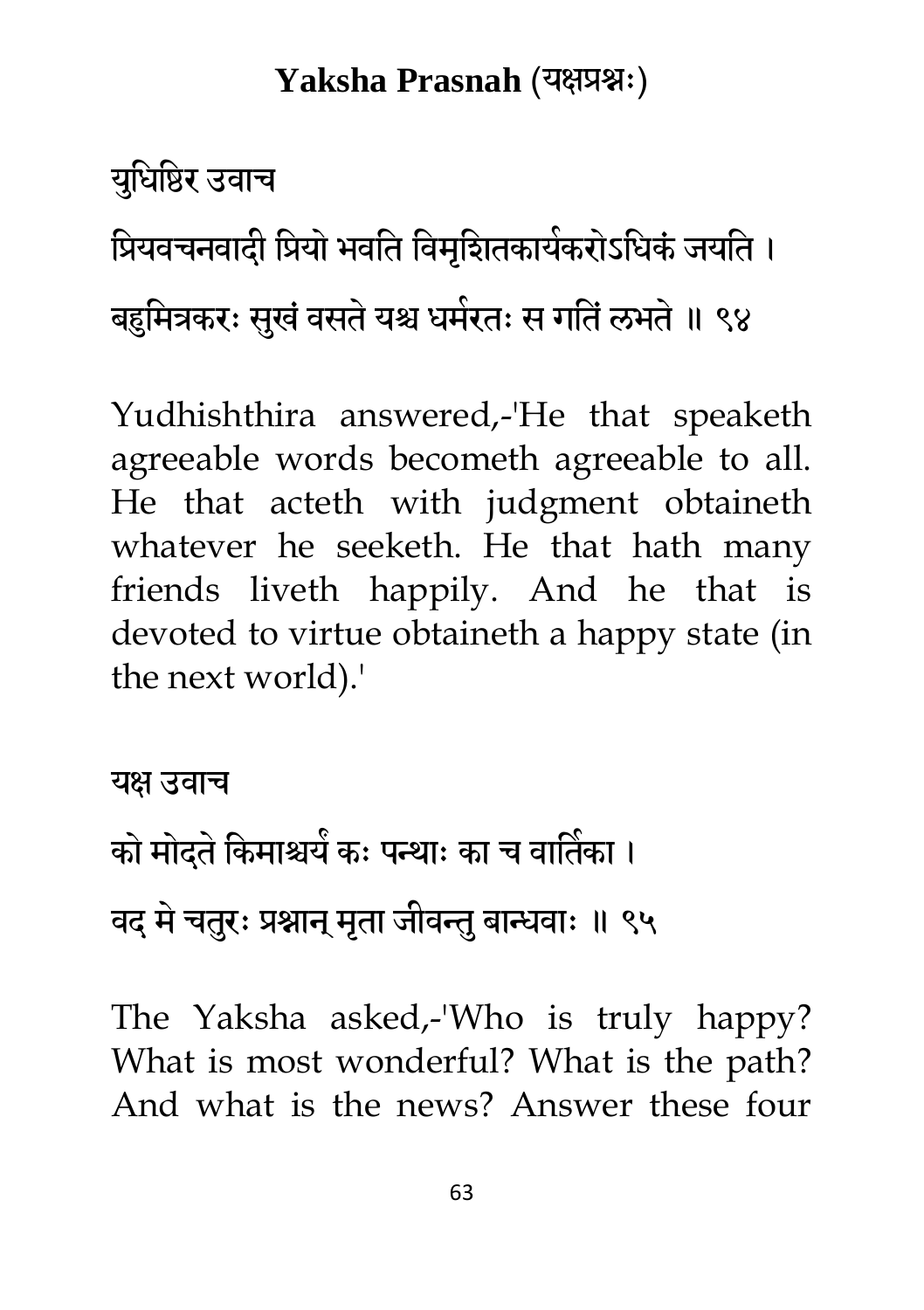questions of mine and let thy dead brothers revive.'

मधुधधिय उवाच पञ्चमेऽहनि षष्ठे वा शाकं पचति स्वे गृहे । अनणी चाप्रवासी च स वारिचर मोदते ॥ ९६ अहन्यहनि भूतानि गच्छन्तीह यमालयम् । शेषाः स्थावरमिच्छन्ति किमाश्चयेमतः परम् ॥ ९७ तकौऽप्रतिष्ठः श्रुतयो विभिन्ना नैको ऋषियेस्य मतं प्रमाणम् । धर्मस्य तत्त्वं निहितं गुहायां महाजनो येन गतः स पन्थाः॥ ९८ अस्मिन् महामोहमये कटाहे सूर्याग्निना रात्रिदिवेन्धनेन । मासतुेदवीपरिघट्टनेन भूतानि कालः पचतीति वातो ॥ ९९

Yudhishthira answered, 'O amphibious creature, a man who cooketh in his own house, on the fifth or the sixth part of the day, with scanty vegetables, but who is not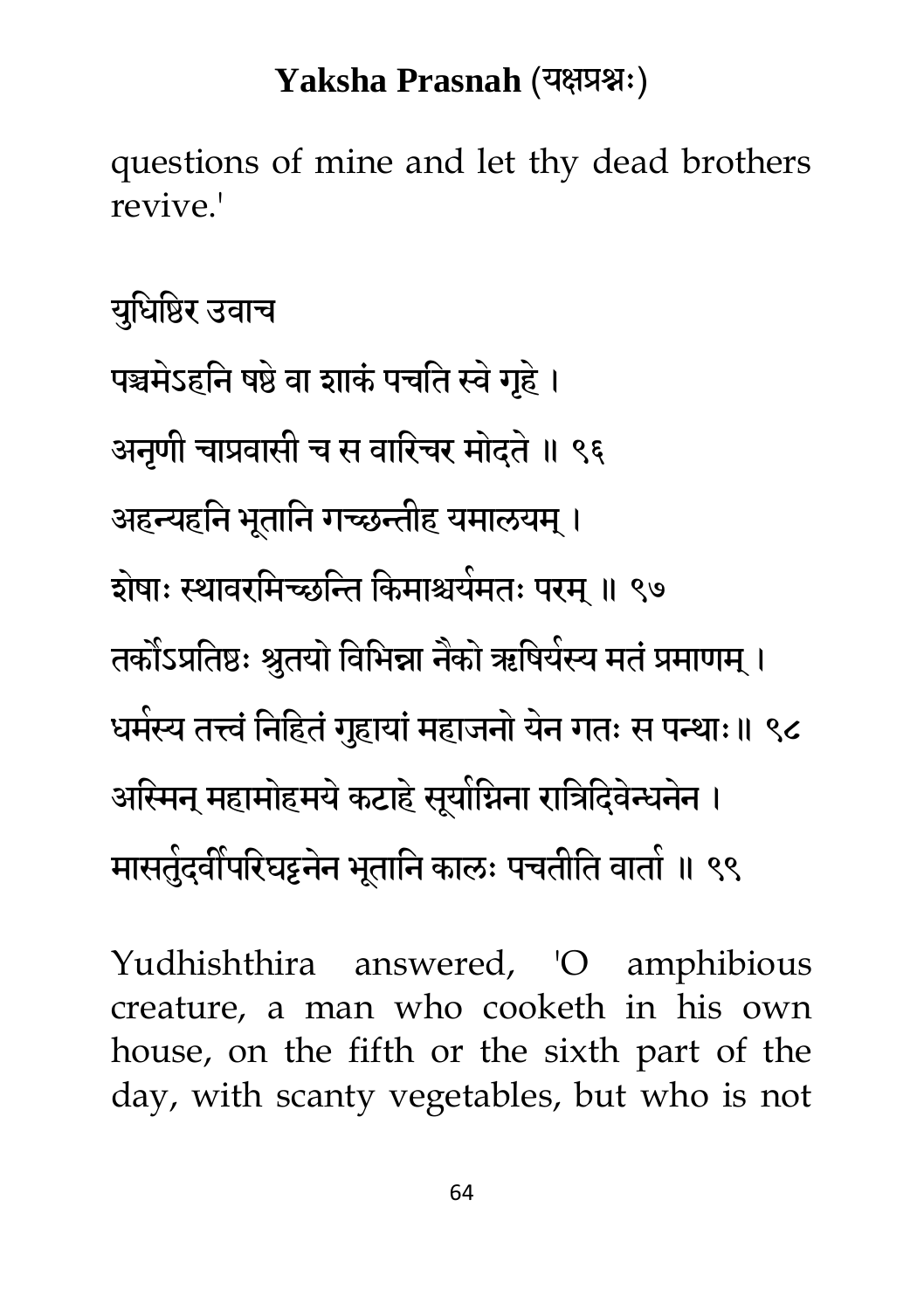in debt and who stirreth not from home, is truly happy.

Day after day countless creatures are going to the abode of Yama, yet those that remain behind believe themselves to be immortal. What can be more wonderful than this?

Argument leads to no certain conclusion, the Srutis are different from one another; there is not even one Rishi whose opinion can be accepted by all; the truth about religion and duty is hid in caves: therefore, that alone is the path along which the great have trod.

This world full of ignorance is like a pan. The sun is fire, the days and nights are fuel. The months and the seasons constitute the wooden ladle. Time is the cook that is cooking all creatures in that pan (with such aids); this is the news.'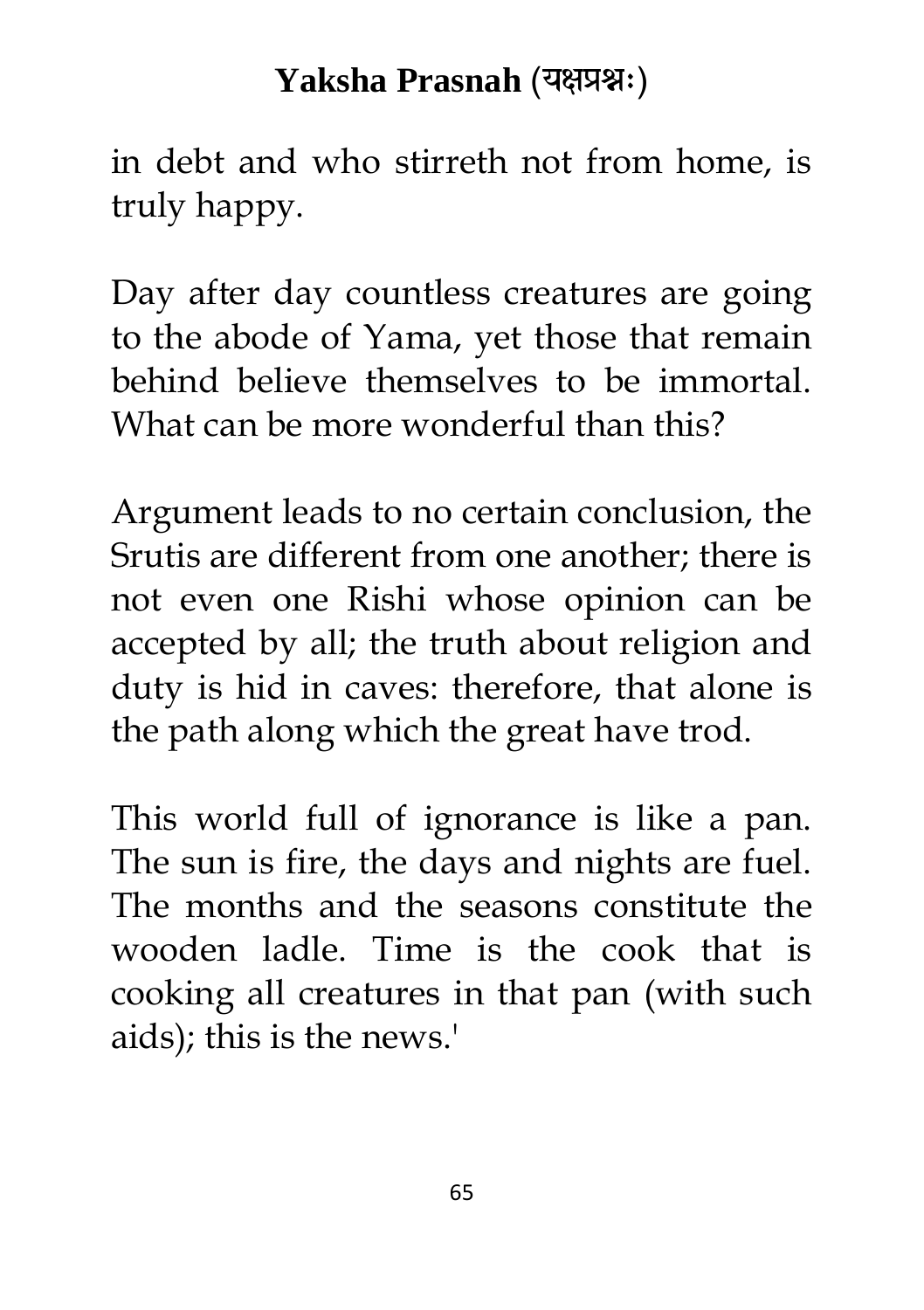यक्ष उवाच

व्याख्याता मे त्वया प्रश्ना याथातथ्यं परन्तप ।

पुरुषं त्विदानीं व्याख्याहि यश्च सवधनी नरः ॥ १००

The Yaksha asked,-'Thou hast, O represser of foes, truly answered ail my questions! Tell us now who is truly a man, and what man truly possesseth every kind of wealth.'

मधुधधिय उवाच दिवं स्पृशति भूमिं च शब्दः पुण्येन कर्मणा । यावत्स शब्दो भवति तावत्पुरुष उच्यते ॥ १०१ तुल्ये प्रियाप्रिये यस्य सुखदुःखे तथैव च । अतीतानागते चोभे स वै सर्वधनी नरः ॥ १०२

Yudhishthira answered,-'The report of one's good action reacheth heaven and spreadeth over the earth. As long as that report lasteth,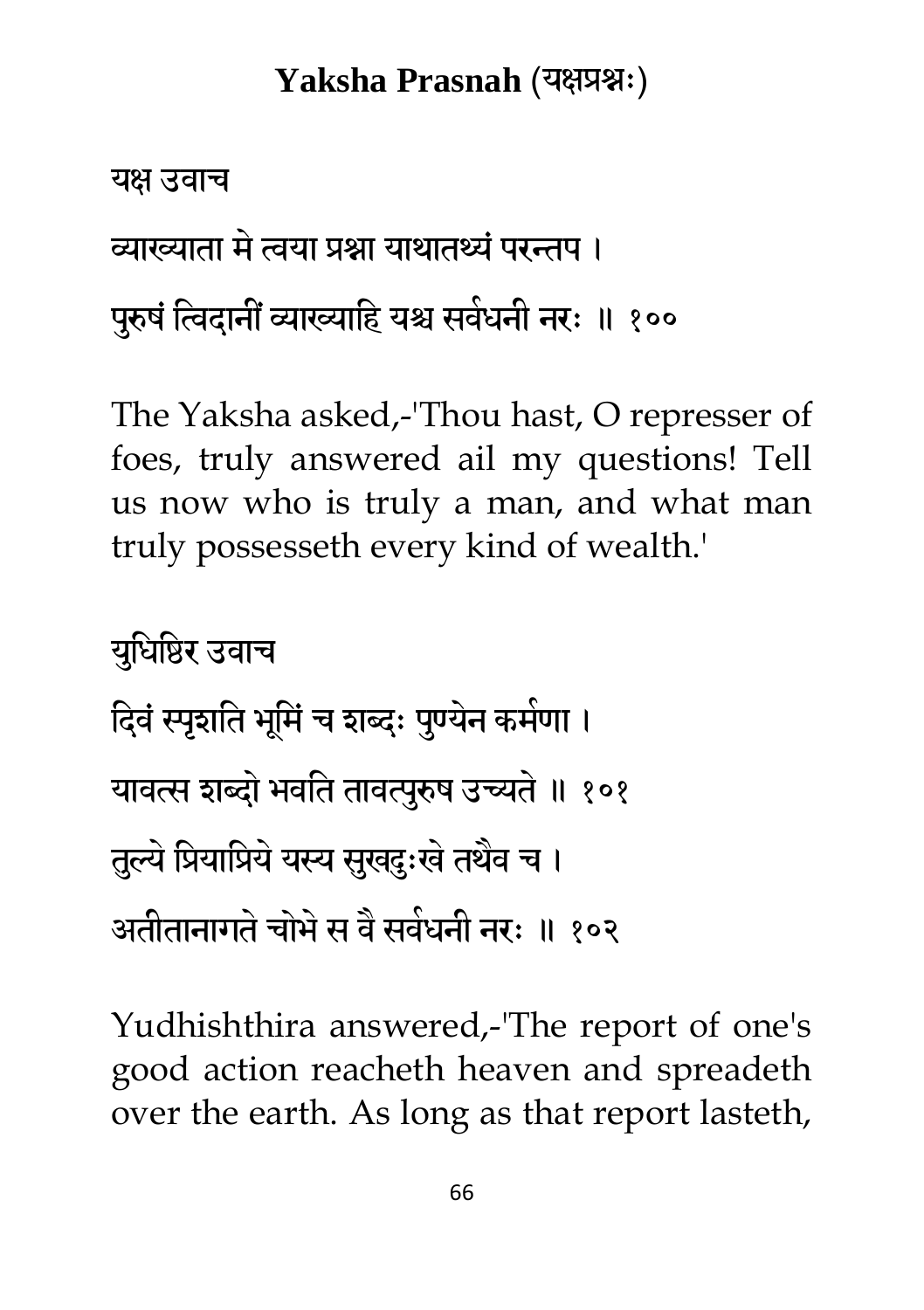so long is a person to whom the agreeable and the disagreeable, weal and woe, the past and the future, are the same, is said to possess every kind of wealth.'

यक्ष उवाच

व्याख्यातः पुरुषो राजन्यश्च सर्वधनी नरः । तस्मात्त्वमेकं भ्रातृणां यमिच्छसि स जीवतु ॥ १०३

The Yaksha said, -'Thou hast, O king truly answered who is a man, and what man possesseth every kind of wealth. Therefore, let one only amongst thy brothers, whom thou mayst wish, get up with life!'

मधुधधिय उवाच

इयामो य एष रक्ताक्षो बृहच्छाल इवोत्थितः । व्यूढोरस्को महाबाहुनेकुलो यक्ष जीवतु ॥ १०४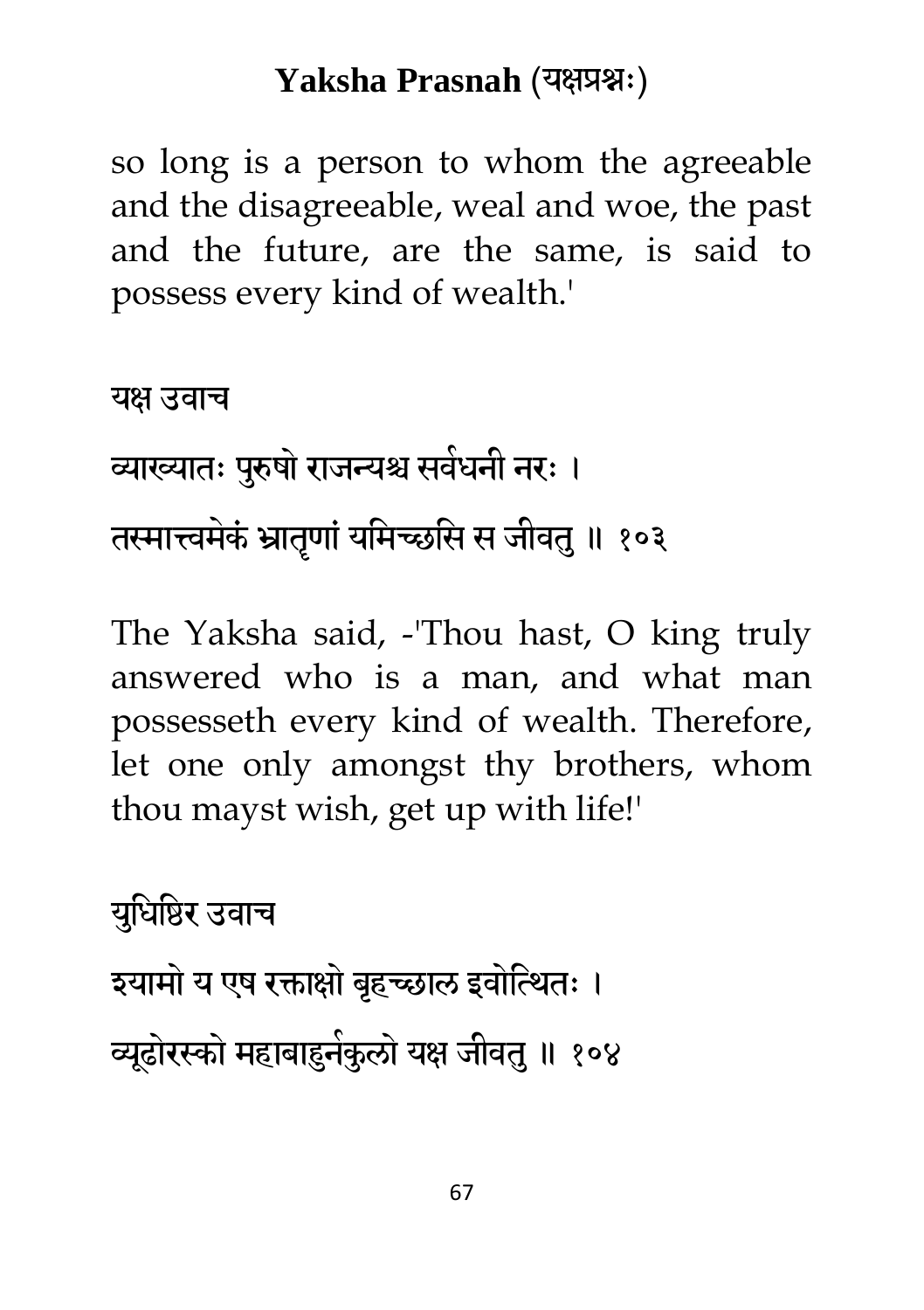Yudhishthira answered,-'Let this one that is of darkish hue, whose eyes are red, who is tall like a large Sala tree, whose chest is broad and arms long, let this Nakula, O Yaksha, get up with life!

यक्ष उवाच प्रियस्ते भीमसेनोऽयमजुनो वः परायणम् । स कस्मान्नकुलो राजन्सापत्नं जीवमिच्छसि ॥ १०५ यस्य नागसहस्रेण दशसङ्ख्येन वै बलम् । तुल्यं तं भीममुत्सृज्य नकुलं जीवमिच्छसि ॥ १०५ तथैनं मनुजाः प्राहुभीमसेनं प्रियं तव । अथ केनानुभावेन सापत्नं जीवमिच्छसि ॥ १०६ यस्य बाहुबलं सर्वं पाण्डवाः समुपासते । अजुनं तमपाहाय नकुलं जीवमिच्छसि ॥ १०७

The Yaksha rejoined,-'This Bhimasena is dear unto thee, and this Arjuna also is one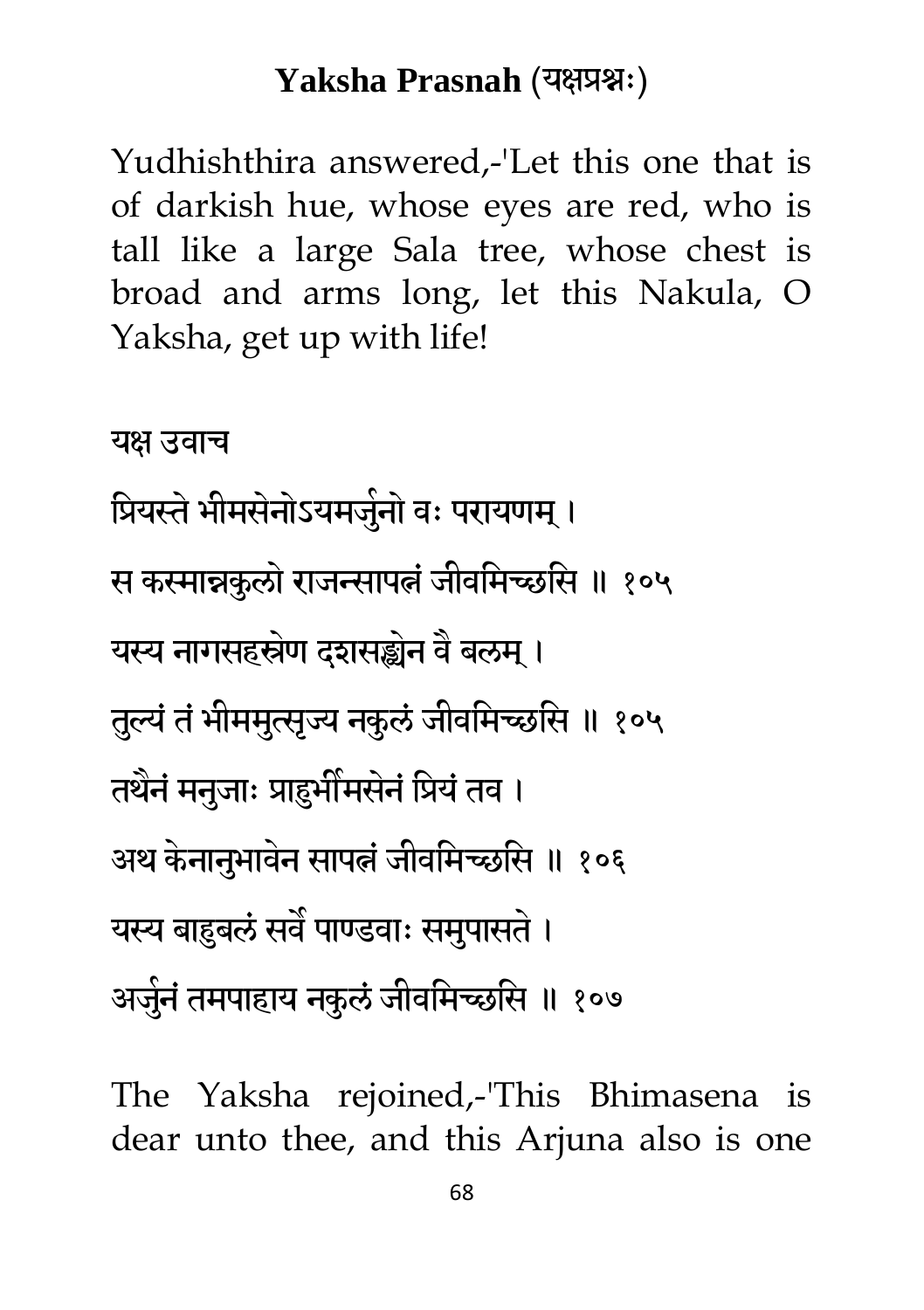upon whom all of you depend! Why, then, O king dost thou, wish a step-brother to get up with his life! How canst thou, forsaking Bhima whose strength is equal to that of ten thousand elephants, wish Nakula to live? People said that this Bhima was dear to thee. From what motive then dost thou wish a step-brother to revive? Forsaking Arjuna the might of whose arm is worshipped by all the sons of Pandu, why dost thou wish Nakula to revive?'

मधुधधिय उवाच

धर्म एव हतो हन्ति धर्मों रक्षति रक्षितः । तस्माद्धमें न त्यजामि मा नो धमौं हतोऽवधीत् ॥ १०८ आनृशंस्यं परो धमेः परमाथोच्च मे मतम् । आनृशंस्यं चिकीर्षामि नकुलो यक्ष जीवतु ॥ १०९ धर्मशीलः सदा राजा इति मां मानवा विदुः । स्वधमोन्न चलिष्यामि नकुलो यक्ष जीवतु ॥ ११०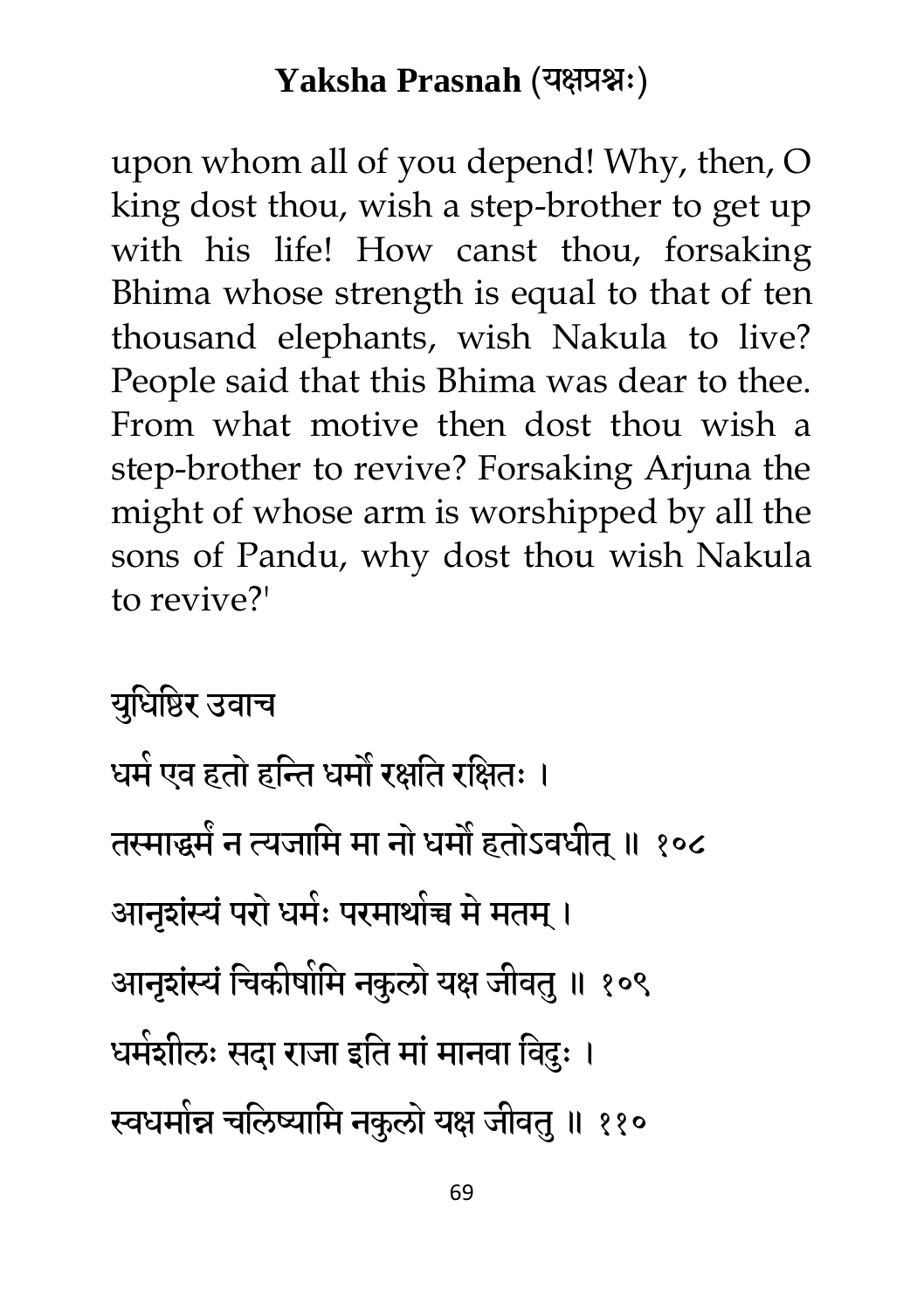कुन्ती चैव माद्री च द्वे भायै तु पितुमेम । उभे सपुत्रे स्यातों वै इति में धीयते मतिः ॥ १११ यथा कुन्ती तथा माद्री विशेषो नास्ति मे तयोः । मातभ्यां सममिच्छामि नकुलो यक्ष जीवतु ॥ ११२

Yudhishthira said,-'If virtue is sacrificed, he that sacrificeth it, is himself lost. So virtue also cherisheth the cherisher. Therefore taking care that virtue by being sacrificed may not sacrifice us, I never forsake virtue. Abstention from injury is the highest virtue, and is, I ween, even higher than the highest object of attainment. I endeavour to practise that virtue.

Therefore, let Nakula, O Yaksha, revive! Let men know that the king is always virtuous! I will never depart from my duty. Let Nakula, therefore, revive! My father had two wives, Kunti and Madri. Let both of them have children. This is what I wish. As Kunti is to